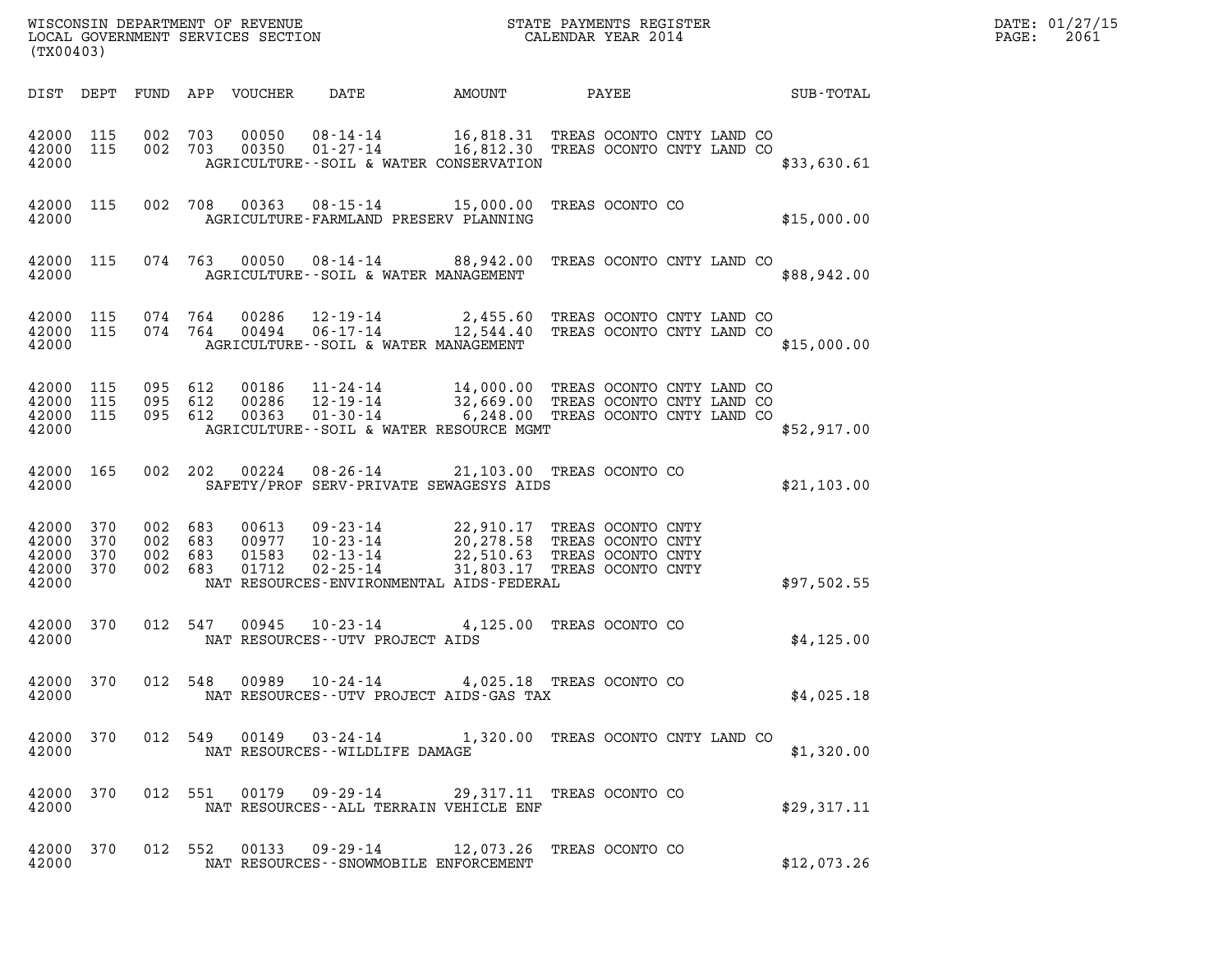| (TX00403)                                                   |                                        |                                        |                                        |                                                    |                                                                                              |                                                                                                                                                                |                 |                                                                                                                                                                                   |              |
|-------------------------------------------------------------|----------------------------------------|----------------------------------------|----------------------------------------|----------------------------------------------------|----------------------------------------------------------------------------------------------|----------------------------------------------------------------------------------------------------------------------------------------------------------------|-----------------|-----------------------------------------------------------------------------------------------------------------------------------------------------------------------------------|--------------|
| DIST                                                        | DEPT                                   | FUND APP                               |                                        | VOUCHER                                            | DATE                                                                                         | AMOUNT                                                                                                                                                         |                 | PAYEE                                                                                                                                                                             | SUB-TOTAL    |
| 42000<br>42000<br>42000<br>42000<br>42000<br>42000<br>42000 | 370<br>370<br>370<br>370<br>370<br>370 | 012<br>012<br>012<br>012<br>012<br>012 | 553<br>553<br>553<br>553<br>553<br>553 | 00011<br>00011<br>00080<br>00149<br>00149<br>00190 | $09 - 11 - 14$<br>$09 - 11 - 14$<br>$01 - 13 - 14$<br>03-24-14<br>03-24-14<br>$05 - 08 - 14$ | 500.00<br>258.43<br>$1,889.26$<br>2.378.70<br>2,378.70<br>102.21<br>NAT RESOURCES - - WILDLIFE DAMAGE CLAIMS                                                   |                 | TREAS OCONTO CNTY LAND CO<br>TREAS OCONTO CNTY LAND CO<br>TREAS OCONTO CNTY LAND CO<br>TREAS OCONTO CNTY LAND CO<br>TREAS OCONTO CNTY LAND CO<br>700.15 TREAS OCONTO CNTY LAND CO | \$5,828.75   |
| 42000<br>42000                                              | 370                                    | 012                                    | 564                                    | 00289                                              | $04 - 04 - 14$                                                                               | 2,066.36<br>NAT RESOURCES - - RECREATION AIDS - FISH                                                                                                           | TREAS OCONTO CO |                                                                                                                                                                                   | \$2,066.36   |
| 42000<br>42000                                              | 370                                    | 012                                    | 566                                    | 00001                                              |                                                                                              | 09-16-14 23,607.76 TREAS OCONTO CO<br>NAT RESOURCES-FOREST CROP/MANAGED FOREST                                                                                 |                 |                                                                                                                                                                                   | \$23,607.76  |
| 42000<br>42000                                              | 370                                    | 012                                    | 569                                    | 00523                                              | 09-16-14                                                                                     | 82,549.99<br>NAT RESOURCES - - SNOWMOBILE TRAIL AIDS                                                                                                           | TREAS OCONTO CO |                                                                                                                                                                                   | \$82,549.99  |
| 42000<br>42000<br>42000                                     | 370<br>370                             | 012<br>012                             | 572<br>572                             | 00005<br>00010                                     | 04-01-14                                                                                     | 51,490.45 TREAS OCONTO CO<br>12-17-14 11,000.00 TREAS OCONTO CO<br>NAT RESOURCES - - URBAN FORESTRY/CO FORESTS                                                 |                 |                                                                                                                                                                                   | \$62,490.45  |
| 42000<br>42000<br>42000<br>42000                            | 370<br>370<br>370                      | 012<br>012<br>012                      | 575<br>575<br>575                      | 00130<br>00376<br>01759                            | 08-07-14<br>08-28-14<br>$02 - 28 - 14$                                                       | 52,625.00 TREAS OCONTO CO<br>52,625.00 TREAS OCONTO CO<br>40,835.81<br>NAT RESOURCES - - SNOWMOBILE TRAIL AIDS                                                 | TREAS OCONTO CO |                                                                                                                                                                                   | \$146,085.81 |
| 42000<br>42000<br>42000<br>42000<br>42000                   | 370<br>370<br>370<br>370               | 012<br>012<br>012<br>012               | 576<br>576<br>576<br>576               | 00910<br>00987<br>00988<br>01734                   | $10 - 23 - 14$<br>10-24-14<br>10-24-14<br>$02 - 26 - 14$                                     | 25,200.00 TREAS OCONTO CO<br>1,455.00 TREAS OCONTO CO<br>25,200.00 TREAS OCONTO CO<br>20,565.00 TREAS OCONTO CO<br>NAT RESOURCES - - ALL-TERRAIN VEHICLE TRAIL |                 |                                                                                                                                                                                   | \$72,420.00  |
| 42000<br>42000                                              | 370                                    | 012                                    | 577                                    | 01006                                              | $10 - 28 - 14$                                                                               | 3,396.60 TREAS OCONTO CO<br>NAT RESOURCES - - ALL - TERRAIN VEHICLE TRAIL                                                                                      |                 |                                                                                                                                                                                   | \$3,396.60   |
| 42000<br>42000                                              | 370                                    | 012 582                                |                                        | 00245                                              | $04 - 28 - 14$                                                                               | 8,007.28<br>NAT RESOURCES-NATIONAL FOREST INCOME-FED                                                                                                           | TREAS OCONTO CO |                                                                                                                                                                                   | \$8,007.28   |
| 42000<br>42000                                              | 370                                    |                                        |                                        |                                                    |                                                                                              | 012 584 00072 09-30-14 17.99 TREAS OCONTO CO<br>NAT RESOURCES - PMT IN LIEU OF TAXES                                                                           |                 |                                                                                                                                                                                   | \$17.99      |
| 42000<br>42000                                              | 370                                    |                                        |                                        |                                                    | NAT RESOURCES - - RU RECYCLING GRANT                                                         | 074 670 41881 05-23-14 197,780.47 TREAS OCONTO CO                                                                                                              |                 |                                                                                                                                                                                   | \$197,780.47 |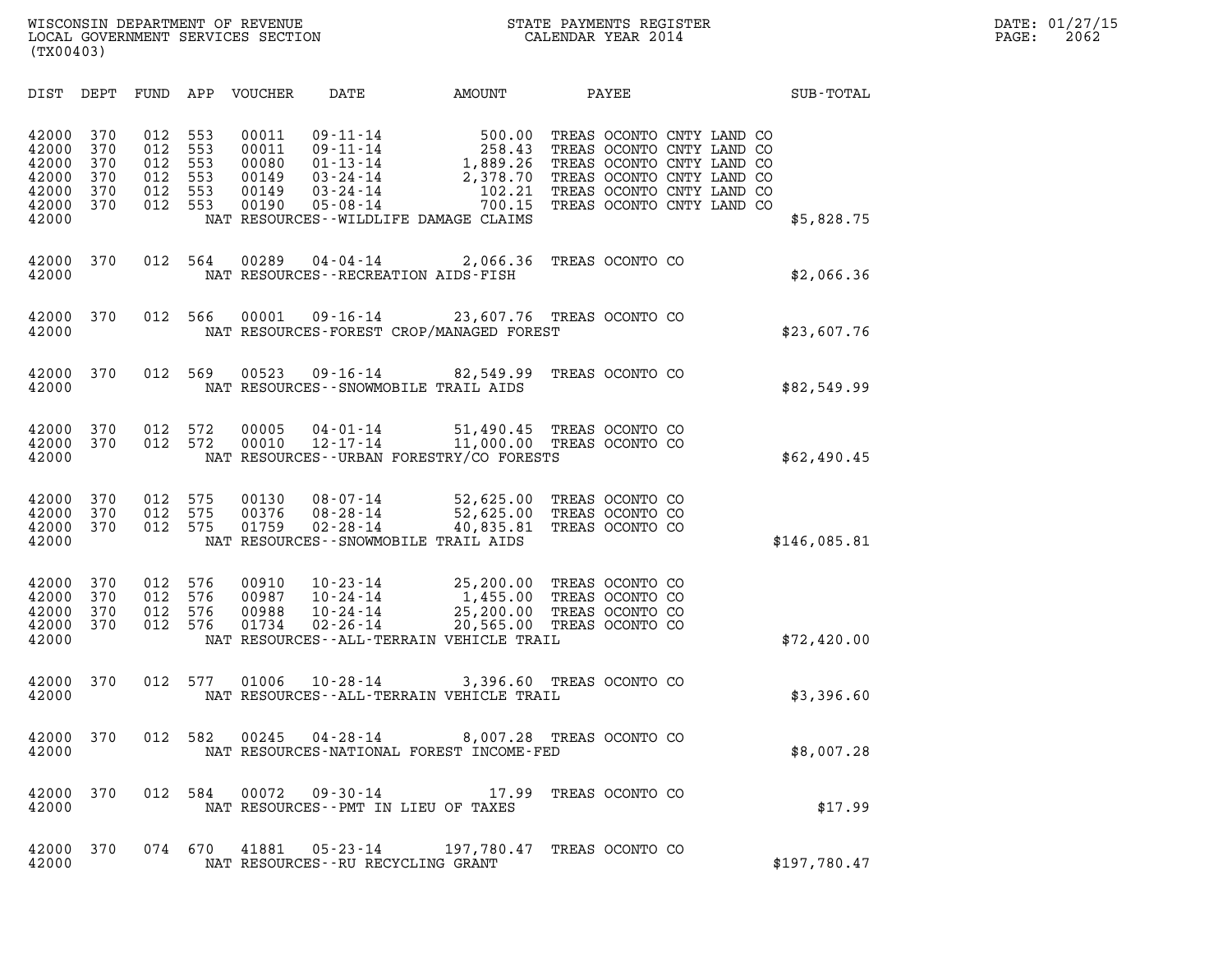| (TX00403)                                                                                                                  |                                                                                                |                                                                                                |                                                                                                |                                                                                                                            |                                                                                                                                                                                                                                                          |                                                                                                                                                                                                  |                                                                                                                                                                                    |               | DATE: 01/27/15<br>2063<br>PAGE: |
|----------------------------------------------------------------------------------------------------------------------------|------------------------------------------------------------------------------------------------|------------------------------------------------------------------------------------------------|------------------------------------------------------------------------------------------------|----------------------------------------------------------------------------------------------------------------------------|----------------------------------------------------------------------------------------------------------------------------------------------------------------------------------------------------------------------------------------------------------|--------------------------------------------------------------------------------------------------------------------------------------------------------------------------------------------------|------------------------------------------------------------------------------------------------------------------------------------------------------------------------------------|---------------|---------------------------------|
| DIST DEPT                                                                                                                  |                                                                                                |                                                                                                |                                                                                                | FUND APP VOUCHER                                                                                                           | DATE                                                                                                                                                                                                                                                     | AMOUNT                                                                                                                                                                                           | PAYEE                                                                                                                                                                              | SUB-TOTAL     |                                 |
| 42000 370<br>42000                                                                                                         |                                                                                                |                                                                                                | 074 673                                                                                        | 41881                                                                                                                      |                                                                                                                                                                                                                                                          | NAT RESOURCES - - RU CONSOLIDATED GRANT                                                                                                                                                          | 05-23-14 9,869.28 TREAS OCONTO CO                                                                                                                                                  | \$9,869.28    |                                 |
| 42000 370<br>42000                                                                                                         |                                                                                                |                                                                                                |                                                                                                |                                                                                                                            | NAT RESOURCES - - DAM SAFETY PROJECTS                                                                                                                                                                                                                    |                                                                                                                                                                                                  | 095 532 01379 12-26-14 78,282.40 TREAS OCONTO CO                                                                                                                                   | \$78, 282.40  |                                 |
| 42000 395<br>42000                                                                                                         |                                                                                                |                                                                                                |                                                                                                | 011 168 14042                                                                                                              | $05 - 05 - 14$<br>TRANSPORTATION--ELDERLY & DISABLED                                                                                                                                                                                                     |                                                                                                                                                                                                  | 106,135.00 COUNTY OF OCONTO                                                                                                                                                        | \$106, 135.00 |                                 |
| 42000 395<br>42000                                                                                                         |                                                                                                |                                                                                                |                                                                                                | 011 170 05295                                                                                                              |                                                                                                                                                                                                                                                          | TRANSPORTATION--COUNTY FOREST ROAD AIDS                                                                                                                                                          | 03-03-14 11,559.37 TREAS OCONTO CO                                                                                                                                                 | \$11,559.37   |                                 |
| 42000 395<br>42000                                                                                                         |                                                                                                |                                                                                                | 011 185                                                                                        |                                                                                                                            | 27416 10-14-14                                                                                                                                                                                                                                           | TRANSPORTATION - - HIGHWAY SAFETY - FEDERAL                                                                                                                                                      | 4,000.00 TREAS OCONTO CO                                                                                                                                                           | \$4,000.00    |                                 |
| 42000<br>42000<br>42000 395<br>42000                                                                                       | 395<br>395                                                                                     | 011 190<br>011 190                                                                             | 011 190                                                                                        | 02042<br>18042<br>28042                                                                                                    | $01 - 06 - 14$<br>07-07-14<br>$10 - 06 - 14$                                                                                                                                                                                                             | TRANSPORTATION--GENERAL TRANSP AIDS-GTA                                                                                                                                                          | 239,716.60 COUNTY OF OCONTO<br>479,433.20 COUNTY OF OCONTO<br>239,716.60 COUNTY OF OCONTO                                                                                          | \$958,866.40  |                                 |
| 42000 395<br>42000<br>42000<br>42000<br>42000<br>42000 395<br>42000                                                        | 395<br>395<br>395<br>395                                                                       | 011 278<br>011<br>011 278<br>011<br>011<br>011 278                                             | 278<br>278<br>278                                                                              | 19272<br>30596<br>30596<br>30596<br>30596<br>98992                                                                         | 07-23-14<br>11-07-14<br>$11 - 07 - 14$<br>11-07-14<br>$11 - 07 - 14$<br>$01 - 07 - 14$                                                                                                                                                                   | 6,180.29<br>TRANSPORTATION - - LRIP/TRIP/MSIP GRANTS                                                                                                                                             | 6,414.05 TREAS OCONTO CO<br>7,244.00 TREAS OCONTO CO<br>20,312.00 TREAS OCONTO CO<br>42,000.00 TREAS OCONTO CO<br>74,605.04 TREAS OCONTO CO<br>TREAS OCONTO CO                     | \$156,755.38  |                                 |
| 42000<br>42000                                                                                                             | 410                                                                                            | 002 116                                                                                        |                                                                                                | 11261                                                                                                                      | CORRECTIONS - - LOCAL AID                                                                                                                                                                                                                                |                                                                                                                                                                                                  | 11-05-14 22,659.60 TREAS OCONTO CO                                                                                                                                                 | \$22,659.60   |                                 |
| 42000<br>42000<br>42000<br>42000<br>42000<br>42000<br>42000<br>42000<br>42000<br>42000<br>42000<br>42000<br>42000<br>42000 | 435<br>435<br>435<br>435<br>435<br>435<br>435<br>435<br>435<br>435<br>435<br>435<br>435<br>435 | 005<br>005<br>005<br>005<br>005<br>005<br>005<br>005<br>005<br>005<br>005<br>005<br>005<br>005 | 000<br>000<br>000<br>000<br>000<br>000<br>000<br>000<br>000<br>000<br>000<br>000<br>000<br>000 | 90412<br>90413<br>90415<br>90416<br>90417<br>90419<br>90420<br>90421<br>90500<br>90502<br>90506<br>90508<br>90509<br>90510 | $01 - 01 - 14$<br>$01 - 15 - 14$<br>$02 - 01 - 14$<br>$03 - 01 - 14$<br>$04 - 01 - 14$<br>$05 - 01 - 14$<br>$06 - 01 - 14$<br>$06 - 30 - 14$<br>$07 - 01 - 14$<br>$08 - 01 - 14$<br>$09 - 01 - 14$<br>$10 - 01 - 14$<br>$11 - 01 - 14$<br>$12 - 01 - 14$ | 431,239.00<br>3,381.00<br>752,062.00<br>878,637.00<br>230,572.00<br>696,747.00<br>673,886.00<br>165,446.00<br>1,448,399.00<br>441,445.00<br>707,655.00<br>554,281.00<br>592,385.00<br>653,861.00 | OCONTO CO<br>OCONTO CO<br>OCONTO CO<br>OCONTO CO<br>OCONTO CO<br>OCONTO CO<br>OCONTO CO<br>OCONTO CO<br>OCONTO CO<br>OCONTO CO<br>OCONTO CO<br>OCONTO CO<br>OCONTO CO<br>OCONTO CO |               |                                 |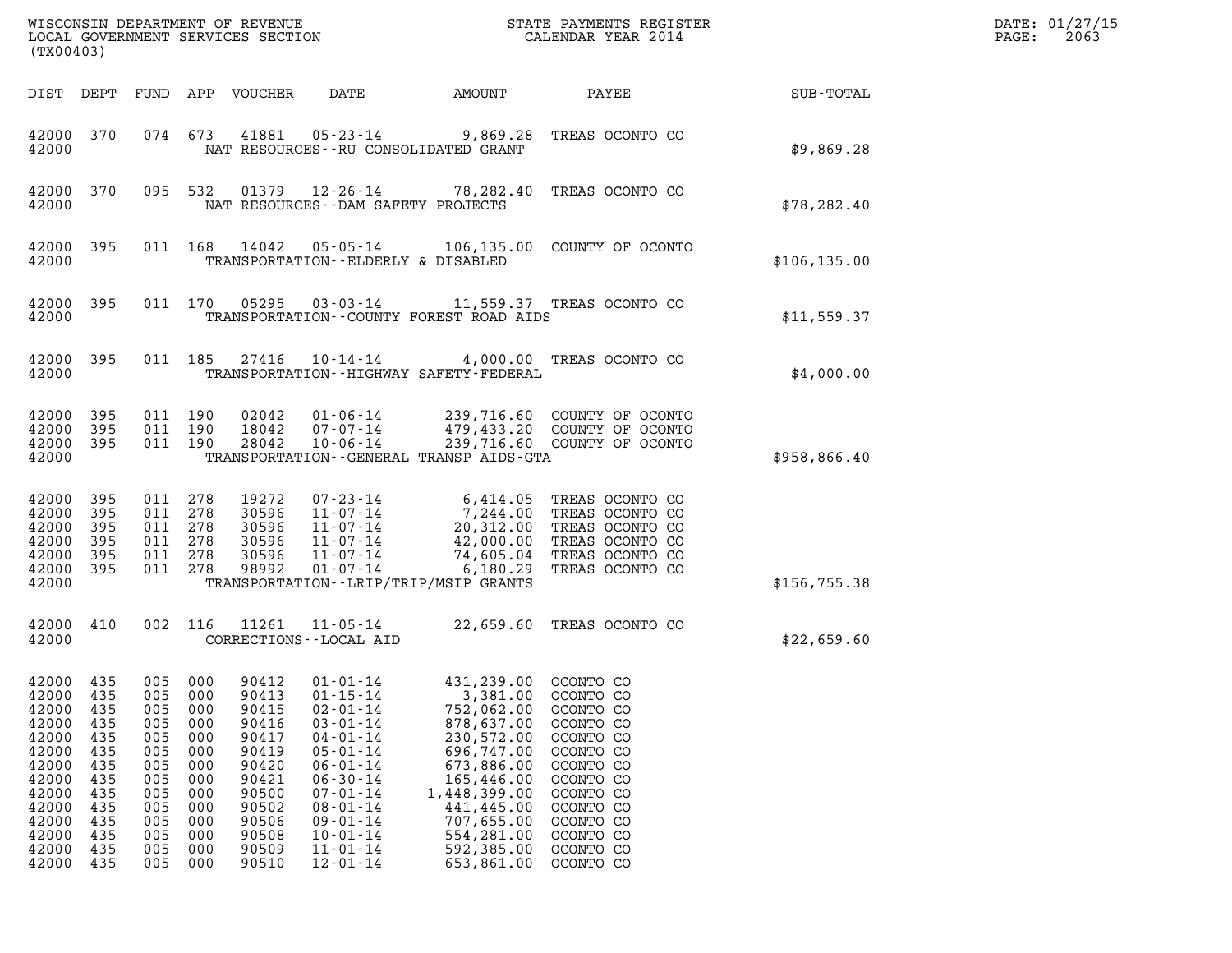| DIST DEPT FUND APP VOUCHER<br>437<br>005<br>000<br>437<br>005<br>000<br>005<br>000<br>437<br>437<br>005<br>000<br>437<br>005<br>000<br>437<br>005<br>000<br>437<br>005<br>000<br>437<br>005<br>000<br>437<br>005<br>000<br>437<br>005<br>000<br>437<br>005<br>000<br>437<br>005<br>000<br>437<br>005<br>000<br>437<br>005<br>000<br>437<br>005<br>000<br>437<br>005<br>000<br>437<br>005<br>000<br>437<br>005<br>000<br>005<br>000<br>437<br>437<br>005 000<br>455<br>455<br>455 | DATE<br>HEALTH SERVICES--STATE/FED AIDS<br>00000<br>$01 - 06 - 14$<br>00000<br>01-30-14<br>00000<br>02-05-14<br>00000<br>03-05-14<br>00000<br>04-07-14<br>00000<br>04-10-14<br>00000<br>04-30-14<br>00000<br>05-05-14<br>00000<br>$06 - 05 - 14$<br>00000<br>07-07-14<br>00000<br>07-08-14<br>00000<br>07-30-14<br>00000<br>08-05-14<br>00000<br>08-29-14<br>00000<br>$10 - 06 - 14$<br>00000<br>10-30-14<br>00000<br>11-03-14<br>00000<br>11-04-14 | AMOUNT<br>17,232.60 OCONTO<br>78,572.58<br>14,006.16<br>63,157.56<br>90,371.08<br>10,719.86<br>100,804.39<br>17,944.10<br>19,402.26<br>35,036.69<br>11,729.38<br>77,007.21<br>18,274.07<br>318,760.17<br>16, 712, 72<br>88,516.63<br>1,631.00<br>20,241.90 | <b>PAYEE</b><br>OCONTO CHILD SUPPORT<br>OCONTO<br>OCONTO<br>OCONTO<br>OCONTO CHILD SUPPORT<br>OCONTO CHILD SUPPORT<br>OCONTO<br>OCONTO<br>OCONTO<br>OCONTO<br>OCONTO CHILD SUPPORT<br>OCONTO<br>OCONTO<br>OCONTO<br>OCONTO CHILD SUPPORT<br>OCONTO CHILD SUPPORT | SUB-TOTAL<br>\$8,229,996.00 |  |
|----------------------------------------------------------------------------------------------------------------------------------------------------------------------------------------------------------------------------------------------------------------------------------------------------------------------------------------------------------------------------------------------------------------------------------------------------------------------------------|-----------------------------------------------------------------------------------------------------------------------------------------------------------------------------------------------------------------------------------------------------------------------------------------------------------------------------------------------------------------------------------------------------------------------------------------------------|------------------------------------------------------------------------------------------------------------------------------------------------------------------------------------------------------------------------------------------------------------|------------------------------------------------------------------------------------------------------------------------------------------------------------------------------------------------------------------------------------------------------------------|-----------------------------|--|
| 42000<br>42000<br>42000<br>42000<br>42000<br>42000<br>42000<br>42000<br>42000<br>42000<br>42000<br>42000<br>42000<br>42000<br>42000<br>42000<br>42000<br>42000<br>42000<br>42000<br>42000<br>42000<br>42000<br>42000<br>42000<br>42000<br>42000                                                                                                                                                                                                                                  |                                                                                                                                                                                                                                                                                                                                                                                                                                                     |                                                                                                                                                                                                                                                            |                                                                                                                                                                                                                                                                  |                             |  |
|                                                                                                                                                                                                                                                                                                                                                                                                                                                                                  |                                                                                                                                                                                                                                                                                                                                                                                                                                                     |                                                                                                                                                                                                                                                            |                                                                                                                                                                                                                                                                  |                             |  |
|                                                                                                                                                                                                                                                                                                                                                                                                                                                                                  | 00000<br>11-05-14<br>00000<br>12-05-14                                                                                                                                                                                                                                                                                                                                                                                                              | 19,325.78<br>17,379.54                                                                                                                                                                                                                                     | OCONTO CHILD SUPPORT<br>OCONTO<br>OCONTO                                                                                                                                                                                                                         |                             |  |
|                                                                                                                                                                                                                                                                                                                                                                                                                                                                                  | CHILDREN & FAMILIES - - STATE/FEDERAL AIDS                                                                                                                                                                                                                                                                                                                                                                                                          |                                                                                                                                                                                                                                                            |                                                                                                                                                                                                                                                                  | \$1,036,825.68              |  |
|                                                                                                                                                                                                                                                                                                                                                                                                                                                                                  | 002 221 13 07-30-14<br>JUSTICE - - LAW ENFORCEMENT SERVICES AID                                                                                                                                                                                                                                                                                                                                                                                     | 460.00                                                                                                                                                                                                                                                     | TREAS OCONTO CNTY                                                                                                                                                                                                                                                | \$460.00                    |  |
|                                                                                                                                                                                                                                                                                                                                                                                                                                                                                  | 002 226 005<br>$01 - 10 - 14$<br>JUSTICE - - LAW ENFORCEMENT SERVICES                                                                                                                                                                                                                                                                                                                                                                               |                                                                                                                                                                                                                                                            | 24,381.00 TREAS OCONTO CO                                                                                                                                                                                                                                        | \$24,381.00                 |  |
| 42000                                                                                                                                                                                                                                                                                                                                                                                                                                                                            | 002 231 01628 02-24-14<br>JUSTICE - - LAW ENFORCEMENT TRAINING                                                                                                                                                                                                                                                                                                                                                                                      |                                                                                                                                                                                                                                                            | 6,880.00 TREAS OCONTO CNTY                                                                                                                                                                                                                                       | \$6,880.00                  |  |
| 42000 455<br>002 241<br>42000                                                                                                                                                                                                                                                                                                                                                                                                                                                    | 02678<br>11-21-14<br>JUSTICE - - CEASE AND OTHER FEDERAL GRANTS                                                                                                                                                                                                                                                                                                                                                                                     |                                                                                                                                                                                                                                                            | 813.13 TREAS OCONTO CNTY                                                                                                                                                                                                                                         | \$813.13                    |  |
| 42000 455<br>002 532<br>42000 455<br>42000                                                                                                                                                                                                                                                                                                                                                                                                                                       | 002 532 009 03-10-14 18,269.27 TREAS OCONTO CO<br>JUSTICE--VICTIM/WITNESS ASSISTANCE SERV                                                                                                                                                                                                                                                                                                                                                           |                                                                                                                                                                                                                                                            | 07-22-14 14,640.78 TREAS OCONTO CO                                                                                                                                                                                                                               | \$32,910.05                 |  |
| 42000 465<br>42000                                                                                                                                                                                                                                                                                                                                                                                                                                                               | 002 337 01566 07-09-14 5,852.00 TREAS OCONTO CO<br>MILITARY AFFAIRS-EMERGENCY MGMT PLANNING                                                                                                                                                                                                                                                                                                                                                         |                                                                                                                                                                                                                                                            |                                                                                                                                                                                                                                                                  | \$5,852.00                  |  |
| 42000 465<br>002 342<br>42000 465<br>002 342                                                                                                                                                                                                                                                                                                                                                                                                                                     | 00998<br>$01 - 15 - 14$<br>01631<br>07-11-14                                                                                                                                                                                                                                                                                                                                                                                                        |                                                                                                                                                                                                                                                            | 20,720.82 TREAS OCONTO CO<br>21,601.55 TREAS OCONTO CO                                                                                                                                                                                                           |                             |  |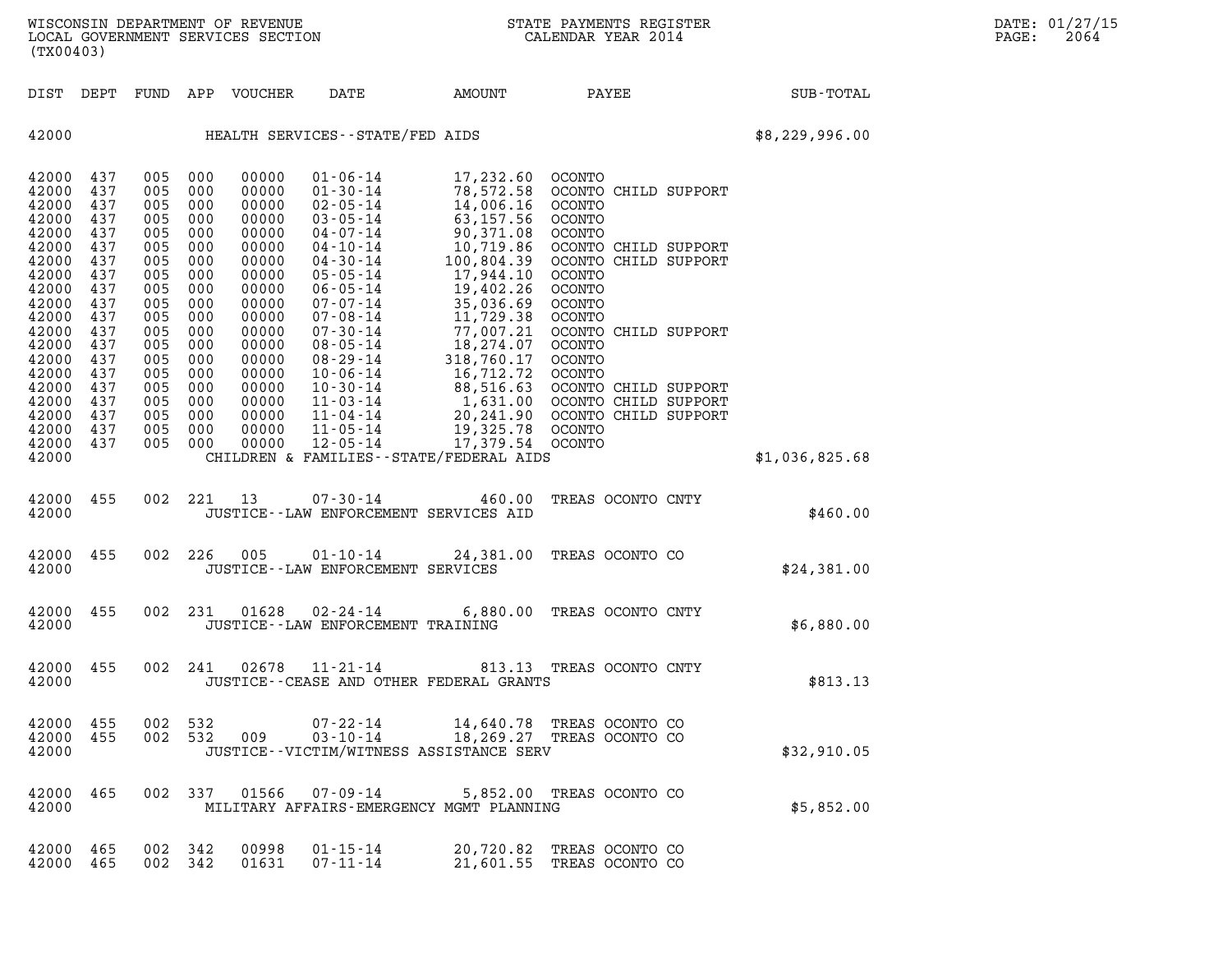| (TX00403)                                                                                                                                                                            |                                                                                                                            |                                                                                                                                                                           |                                                             |                                                                                                                                                                         |                                                                                                                                              |                                                                                  |                                                                                                                                                      |             | DATE: 01/27/15<br>2065<br>$\mathtt{PAGE}$ : |
|--------------------------------------------------------------------------------------------------------------------------------------------------------------------------------------|----------------------------------------------------------------------------------------------------------------------------|---------------------------------------------------------------------------------------------------------------------------------------------------------------------------|-------------------------------------------------------------|-------------------------------------------------------------------------------------------------------------------------------------------------------------------------|----------------------------------------------------------------------------------------------------------------------------------------------|----------------------------------------------------------------------------------|------------------------------------------------------------------------------------------------------------------------------------------------------|-------------|---------------------------------------------|
| DIST DEPT                                                                                                                                                                            |                                                                                                                            |                                                                                                                                                                           |                                                             | FUND APP VOUCHER                                                                                                                                                        | DATE                                                                                                                                         |                                                                                  | AMOUNT PAYEE SUB-TOTAL                                                                                                                               |             |                                             |
|                                                                                                                                                                                      |                                                                                                                            |                                                                                                                                                                           |                                                             |                                                                                                                                                                         |                                                                                                                                              |                                                                                  | 42000 MILITARY AFFAIRS-EMERGENCY MGMT-FED FUND S42,322.37                                                                                            |             |                                             |
| 42000<br>42000                                                                                                                                                                       | 465                                                                                                                        |                                                                                                                                                                           | 072 364                                                     | 00944                                                                                                                                                                   | MILITARY AFFAIRS-EMER MGMT-PLANNING AID                                                                                                      |                                                                                  | 01-10-14 5,512.00 TREAS OCONTO CO                                                                                                                    | \$5,512.00  |                                             |
| 42000<br>42000                                                                                                                                                                       | 485                                                                                                                        |                                                                                                                                                                           | 002 127                                                     | 06272                                                                                                                                                                   | VETERANS AFFAIRS GRANTS                                                                                                                      |                                                                                  | 06-19-14 1,000.00 TREAS OCONTO CO                                                                                                                    | \$1,000.00  |                                             |
| 42000<br>42000                                                                                                                                                                       | 485                                                                                                                        |                                                                                                                                                                           | 082 267                                                     | 06272                                                                                                                                                                   | VETERANS AFFAIRS -- GRANTS TO COUNTIES                                                                                                       |                                                                                  | 06-19-14 4,500.00 TREAS OCONTO CO                                                                                                                    | \$4,500.00  |                                             |
| 42000<br>42000                                                                                                                                                                       | 485                                                                                                                        | 082 280                                                                                                                                                                   |                                                             | 03418                                                                                                                                                                   | VETERANS AFFAIRS - - GRANTS                                                                                                                  |                                                                                  | 01-30-14 2,490.75 TREAS OCONTO CO                                                                                                                    | \$2,490.75  |                                             |
| 42000<br>42000                                                                                                                                                                       | 485                                                                                                                        |                                                                                                                                                                           | 083 370                                                     | 06272                                                                                                                                                                   | VETERANS AFFAIRS -- GRANTS TO COUNTIES                                                                                                       |                                                                                  | 06-19-14 4,500.00 TREAS OCONTO CO                                                                                                                    | \$4,500.00  |                                             |
| 42000<br>42000<br>42000<br>42000<br>42000<br>42000<br>42000<br>42000<br>42000<br>42000<br>42000<br>42000<br>42000<br>42000<br>42000<br>42000 505<br>42000<br>42000<br>42000<br>42000 | 505<br>505<br>505<br>505<br>505<br>505<br>505<br>505<br>505<br>505<br>505<br>505<br>505<br>505<br>505<br>505<br>505<br>505 | 002 155<br>002 155<br>002 155<br>002 155<br>002 155<br>002 155<br>002<br>002<br>002<br>002<br>002<br>002<br>002<br>002 155<br>002 155<br>002 155<br>002<br>002<br>002 155 | 155<br>155<br>155<br>155<br>155<br>155<br>155<br>155<br>155 | 60122<br>60206<br>60302<br>60315<br>60315<br>60362<br>60362<br>60373<br>60373<br>60436<br>60436<br>60510<br>60510<br>60579<br>60579<br>60579<br>60654<br>60726<br>60756 | $05 - 07 - 14$<br>$06 - 06 - 14$<br>$06 - 24 - 14$<br>DOA-HOUSING ASSISTANCE-FEDERAL FUNDS                                                   | 2,213.99<br>1,291.27<br>119.35                                                   | TREAS OCONTO CO<br>TREAS OCONTO CO<br>TREAS OCONTO CO                                                                                                | \$80,307.02 |                                             |
| 42000<br>42000<br>42000<br>42000<br>42000<br>42000<br>42000<br>42000                                                                                                                 | 505<br>505<br>505<br>505<br>505<br>505<br>505<br>505                                                                       | 035<br>035<br>035<br>035<br>035<br>035<br>035<br>035                                                                                                                      | 371<br>371<br>371<br>371<br>371<br>371<br>371<br>371        | 60048<br>60122<br>60206<br>60302<br>60315<br>60315<br>60315<br>60362                                                                                                    | $08 - 06 - 14$<br>$09 - 08 - 14$<br>$11 - 25 - 14$<br>$12 - 11 - 14$<br>$12 - 11 - 14$<br>$12 - 11 - 14$<br>$12 - 11 - 14$<br>$12 - 23 - 14$ | 452.98<br>3,120.06<br>1,500.56<br>12.09<br>1,018.78<br>23.48<br>5.87<br>4,209.08 | TREAS OCONTO CO<br>TREAS OCONTO CO<br>TREAS OCONTO CO<br>TREAS OCONTO CO<br>TREAS OCONTO CO<br>TREAS OCONTO CO<br>TREAS OCONTO CO<br>TREAS OCONTO CO |             |                                             |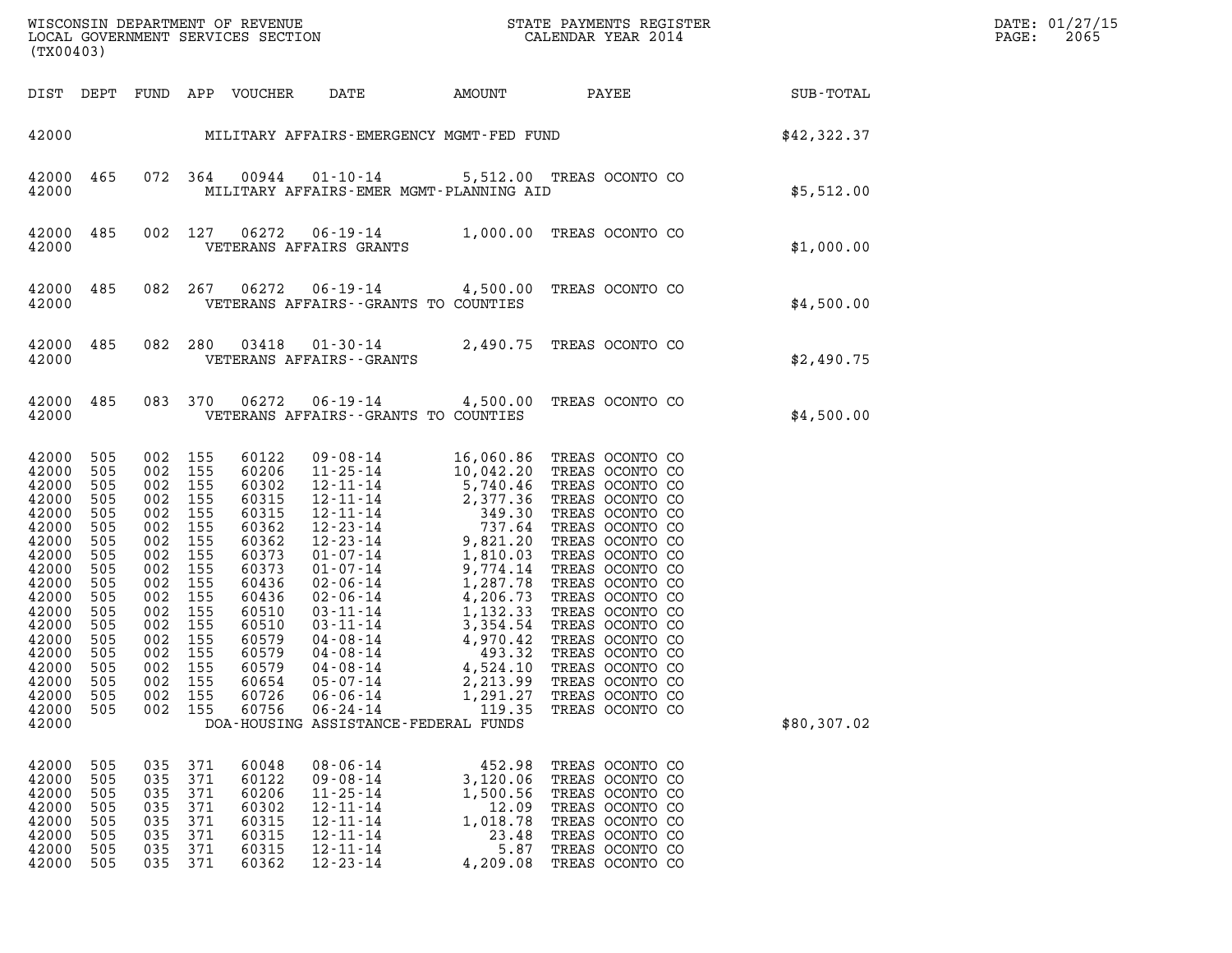| (TX00403)                                                                                                                                                                                                                                                                                                                                                      |                                                                                                                                                                                                                                                                                                                                                                                                                                                                                                                                                         |                                                                                                                                                               |                                                                                                                                                                                                                                                                                           |                   |
|----------------------------------------------------------------------------------------------------------------------------------------------------------------------------------------------------------------------------------------------------------------------------------------------------------------------------------------------------------------|---------------------------------------------------------------------------------------------------------------------------------------------------------------------------------------------------------------------------------------------------------------------------------------------------------------------------------------------------------------------------------------------------------------------------------------------------------------------------------------------------------------------------------------------------------|---------------------------------------------------------------------------------------------------------------------------------------------------------------|-------------------------------------------------------------------------------------------------------------------------------------------------------------------------------------------------------------------------------------------------------------------------------------------|-------------------|
| DEPT<br>FUND<br>DIST                                                                                                                                                                                                                                                                                                                                           | APP<br>VOUCHER<br>DATE                                                                                                                                                                                                                                                                                                                                                                                                                                                                                                                                  | AMOUNT                                                                                                                                                        | PAYEE                                                                                                                                                                                                                                                                                     | <b>SUB-TOTAL</b>  |
| 42000<br>505<br>035<br>42000<br>505<br>035<br>035<br>42000<br>505<br>42000<br>505<br>035<br>42000<br>505<br>035<br>42000<br>505<br>035<br>42000<br>505<br>035<br>42000<br>035<br>505<br>42000<br>505<br>035<br>42000<br>035<br>505<br>42000<br>505<br>035<br>42000<br>505<br>035<br>42000<br>505<br>035<br>42000<br>505<br>035<br>42000<br>505<br>035<br>42000 | 60362<br>371<br>$12 - 23 - 14$<br>371<br>60362<br>$12 - 23 - 14$<br>371<br>$01 - 07 - 14$<br>60373<br>371<br>$01 - 07 - 14$<br>60373<br>371<br>60373<br>$01 - 07 - 14$<br>371<br>60436<br>$02 - 06 - 14$<br>371<br>60436<br>$02 - 06 - 14$<br>371<br>60436<br>$02 - 06 - 14$<br>371<br>60510<br>$03 - 11 - 14$<br>371<br>60510<br>$03 - 11 - 14$<br>371<br>$03 - 11 - 14$<br>60510<br>$04 - 08 - 14$<br>371<br>60579<br>371<br>60579<br>$04 - 08 - 14$<br>371<br>60654<br>$05 - 07 - 14$<br>371<br>60726<br>$06 - 06 - 14$<br>DOA--PUBLIC BENEFITS FUND | 1,053.78<br>30.11<br>4,163.06<br>1,991.03<br>362.01<br>274.00<br>1,802.88<br>1,369.98<br>983.72<br>169.85<br>1,436.65<br>283.62<br>552.27<br>681.23<br>430.42 | TREAS OCONTO CO<br>TREAS OCONTO CO<br>TREAS OCONTO CO<br>TREAS OCONTO CO<br>TREAS OCONTO CO<br>TREAS OCONTO CO<br>TREAS OCONTO CO<br>TREAS OCONTO CO<br>TREAS OCONTO CO<br>TREAS OCONTO CO<br>TREAS OCONTO CO<br>TREAS OCONTO CO<br>TREAS OCONTO CO<br>TREAS OCONTO CO<br>TREAS OCONTO CO | \$25,927.51       |
| 505<br>089<br>42000<br>42000<br>505<br>089<br>42000                                                                                                                                                                                                                                                                                                            | 166<br>00172<br>$08 - 11 - 14$<br>$01 - 28 - 14$<br>05128<br>166<br>DOA--LAND INFORMATION FUND                                                                                                                                                                                                                                                                                                                                                                                                                                                          | 7,069.00<br>1,000.00                                                                                                                                          | TREAS OCONTO CNTY<br>TREAS OCONTO CNTY                                                                                                                                                                                                                                                    | \$8,069.00        |
| 42000<br>835<br>002<br>42000<br>835<br>002<br>42000                                                                                                                                                                                                                                                                                                            | 105<br>44022<br>$07 - 28 - 14$<br>$11 - 17 - 14$<br>105<br>81127<br>REVENUE - - STATE SHARED REVENUES                                                                                                                                                                                                                                                                                                                                                                                                                                                   | 89,315.56 TREAS OCONTO CO<br>524,814.91 TREAS OCONTO CO                                                                                                       |                                                                                                                                                                                                                                                                                           | \$614, 130.47     |
| 835<br>002<br>42000<br>42000                                                                                                                                                                                                                                                                                                                                   | 109<br>01042<br>$07 - 28 - 14$<br>REVENUE - - EXEMPT COMPUTER AID                                                                                                                                                                                                                                                                                                                                                                                                                                                                                       | 8,660.00                                                                                                                                                      | TREAS OCONTO CO                                                                                                                                                                                                                                                                           | \$8,660.00        |
| 42000<br>835<br>002<br>42000<br>002<br>835<br>42000                                                                                                                                                                                                                                                                                                            | 302<br>10082<br>$07 - 28 - 14$<br>$07 - 28 - 14$<br>302<br>11082<br>REVENUE-FIRST DOLLAR/SCHOOL LEVY CREDITS                                                                                                                                                                                                                                                                                                                                                                                                                                            | 5,016,104.14 TREAS OCONTO CO<br>1,409,988.91                                                                                                                  | TREAS OCONTO CO                                                                                                                                                                                                                                                                           | \$6,426,093.05    |
| 42000<br>835<br>021<br>42000                                                                                                                                                                                                                                                                                                                                   | 363<br>37363<br>$03 - 24 - 14$<br>REVENUE--LOTTERY CREDIT -                                                                                                                                                                                                                                                                                                                                                                                                                                                                                             | 1,344,024.68                                                                                                                                                  | TREAS OCONTO CO                                                                                                                                                                                                                                                                           | \$1,344,024.68    |
| 42000                                                                                                                                                                                                                                                                                                                                                          | DISTRICT TOTAL APPROPRIATIONS                                                                                                                                                                                                                                                                                                                                                                                                                                                                                                                           |                                                                                                                                                               |                                                                                                                                                                                                                                                                                           | \$20, 232, 989.31 |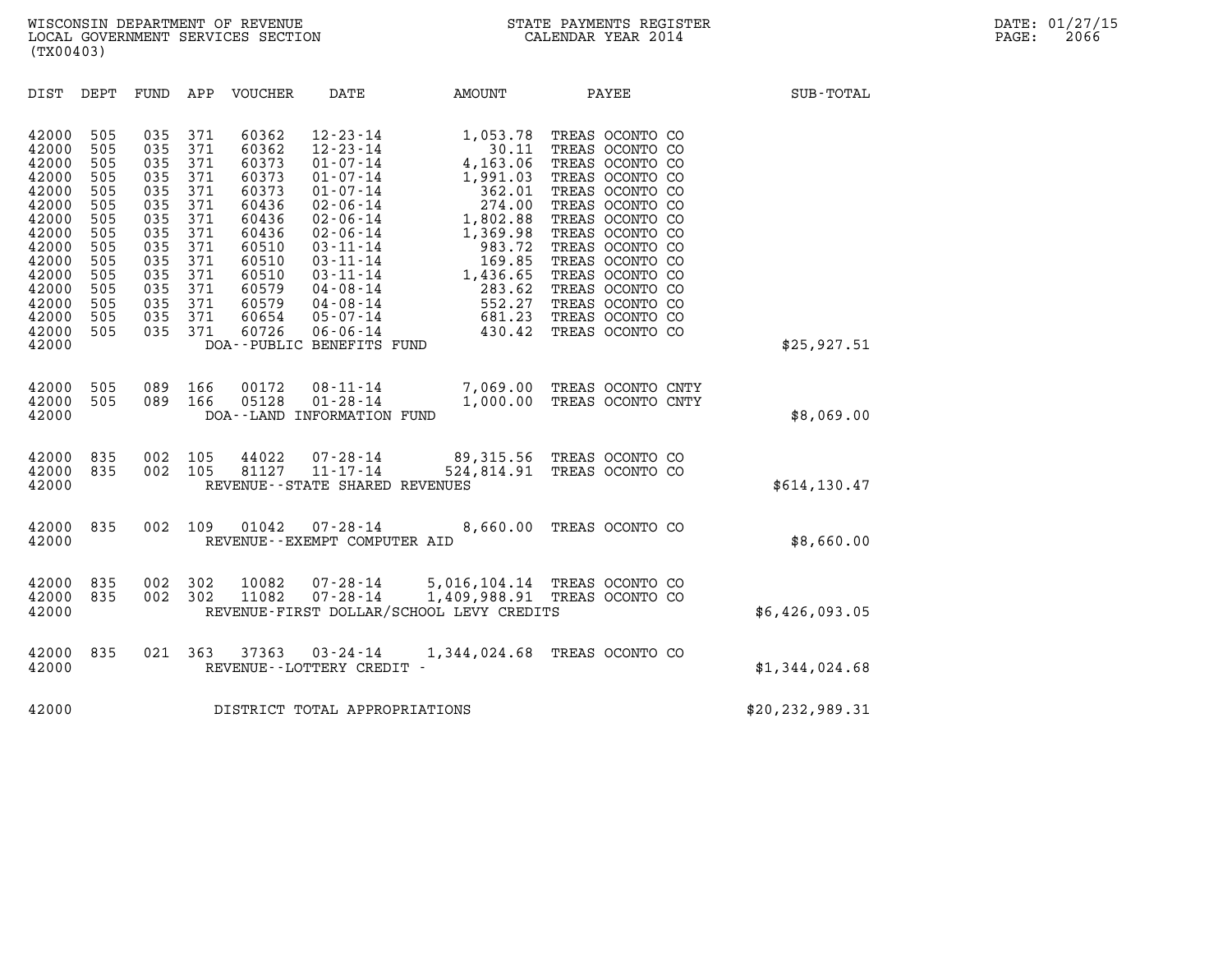| DATE: | 01/27/15 |
|-------|----------|
| PAGE: | 2067     |

| (TX00403)                                     |                   |  | WISCONSIN DEPARTMENT OF REVENUE<br>LOCAL GOVERNMENT SERVICES SECTION |                                |                                          | STATE PAYMENTS REGISTER<br>CALENDAR YEAR 2014                                                                                                                                                                 |                 | DATE: 01/27/15<br>$\mathtt{PAGE:}$<br>2067 |
|-----------------------------------------------|-------------------|--|----------------------------------------------------------------------|--------------------------------|------------------------------------------|---------------------------------------------------------------------------------------------------------------------------------------------------------------------------------------------------------------|-----------------|--------------------------------------------|
|                                               |                   |  | DIST DEPT FUND APP VOUCHER DATE                                      |                                | <b>AMOUNT</b>                            |                                                                                                                                                                                                               | PAYEE SUB-TOTAL |                                            |
| 42002 165<br>42002                            |                   |  |                                                                      |                                | SAFETY/PROF SERV--FIRE INSURANCE DUES    | 002 225 01058 06-30-14 5,947.92 TREAS TN ABRAMS                                                                                                                                                               | \$5,947.92      |                                            |
| 42002 370<br>42002 370<br>42002               |                   |  |                                                                      |                                | NAT RESOURCES--FOREST CROP/MFL/CO FOREST | 012 571 37897 06-16-14 521.05 TREAS TN ABRAMS<br>012 571 37897 06-16-14 1,697.60 TREAS TN ABRAMS                                                                                                              | \$2,218.65      |                                            |
| 42002<br>42002<br>42002<br>42002 395<br>42002 | 395<br>395<br>395 |  |                                                                      |                                | TRANSPORTATION--GENERAL TRANSP AIDS-GTA  | 011  191  05057  01-06-14  30,326.02  TOWN OF ABRAMS<br>011 191 11057 04-07-14 30,326.02 TOWN OF ABRAMS<br>011 191 21057 07-07-14 30,326.02 TOWN OF ABRAMS<br>011 191 31057 10-06-14 30,326.04 TOWN OF ABRAMS | \$121, 304.10   |                                            |
| 42002 835<br>42002 835<br>42002               |                   |  |                                                                      | REVENUE--STATE SHARED REVENUES |                                          | 002 105  43994  07-28-14  5,363.58 TREAS TN ABRAMS<br>002  105  81099  11-17-14  30,393.64 TREAS TN ABRAMS                                                                                                    | \$35,757.22     |                                            |
| 42002 835<br>42002                            |                   |  |                                                                      | REVENUE--EXEMPT COMPUTER AID   |                                          | 002 109 02963 07-28-14 202.00 TREAS TN ABRAMS                                                                                                                                                                 | \$202.00        |                                            |
| 42002 835<br>42002                            |                   |  |                                                                      | REVENUE - - LOTTERY CREDIT -   |                                          | 021 363 36241 03-24-14 1,212.55 TREAS TN ABRAMS                                                                                                                                                               | \$1,212.55      |                                            |
| 42002                                         |                   |  |                                                                      | DISTRICT TOTAL APPROPRIATIONS  |                                          |                                                                                                                                                                                                               | \$166, 642.44   |                                            |
|                                               |                   |  |                                                                      |                                |                                          |                                                                                                                                                                                                               |                 |                                            |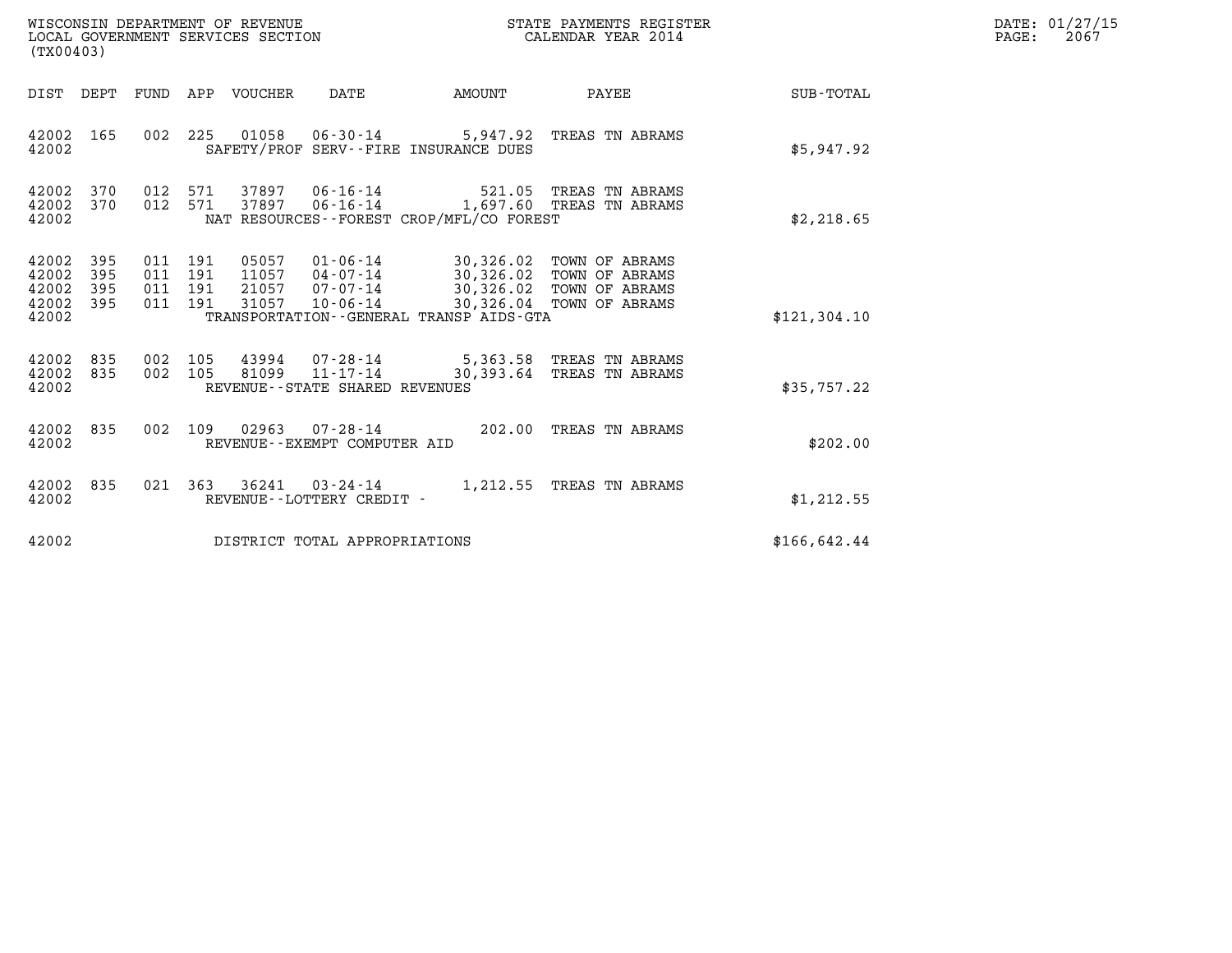| (TX00403)                                         |            |                                          |         |                                 | WISCONSIN DEPARTMENT OF REVENUE<br>LOCAL GOVERNMENT SERVICES SECTION |                                          | STATE PAYMENTS REGISTER<br>CALENDAR YEAR 2014                                                                                                                                        |             | DATE: 01/27/15<br>$\mathtt{PAGE:}$<br>2068 |
|---------------------------------------------------|------------|------------------------------------------|---------|---------------------------------|----------------------------------------------------------------------|------------------------------------------|--------------------------------------------------------------------------------------------------------------------------------------------------------------------------------------|-------------|--------------------------------------------|
|                                                   |            |                                          |         | DIST DEPT FUND APP VOUCHER DATE |                                                                      |                                          | AMOUNT PAYEE SUB-TOTAL                                                                                                                                                               |             |                                            |
| 42006 165<br>42006                                |            |                                          |         |                                 |                                                                      | SAFETY/PROF SERV--FIRE INSURANCE DUES    | 002 225 01059 06-30-14 1,275.84 TREAS TN BAGLEY                                                                                                                                      | \$1,275.84  |                                            |
| 42006                                             | 42006 370  |                                          |         |                                 |                                                                      | NAT RESOURCES-SEVERANCE/YIELD/WITHDRAWAL | 000 001 03DNR 11-04-14 597.70 TREAS TOWN BAGLEY                                                                                                                                      | \$597.70    |                                            |
| 42006                                             | 42006 370  |                                          |         |                                 | NAT RESOURCES--AIDS IN LIEU OF TAXES                                 |                                          | 002 503 16622 01-30-14 784.38 TREAS TN BAGLEY<br>TOWN SHARE 79.09                                                                                                                    | \$784.38    |                                            |
| 42006                                             |            | 42006 370 012 571<br>42006 370 012 571   |         |                                 |                                                                      | NAT RESOURCES--FOREST CROP/MFL/CO FOREST | 37898  06-16-14  414.50  TREAS TN BAGLEY<br>37898  06-16-14  3,114.06  TREAS TN BAGLEY                                                                                               | \$3,528.56  |                                            |
| 42006                                             | 42006 370  | 42006 370 012 579                        | 012 579 |                                 | NAT RESOURCES--AIDS IN LIEU OF TAXES                                 |                                          | 19571  04-16-14  35.20 TREAS TN BAGLEY<br>19571  04-16-14   1,865.60 TREAS TN BAGLEY                                                                                                 | \$1,900.80  |                                            |
| 42006 395<br>42006<br>42006<br>42006 395<br>42006 | 395<br>395 | 011 191<br>011 191<br>011 191<br>011 191 |         |                                 |                                                                      | TRANSPORTATION--GENERAL TRANSP AIDS-GTA  | 05058  01-06-14  19,161.69  TOWN OF BAGLEY<br>11058  04-07-14  19,161.69  TOWN OF BAGLEY<br>21058  07-07-14  19,161.69  TOWN OF BAGLEY<br>31058  10-06-14  19,161.70  TOWN OF BAGLEY | \$76,646.77 |                                            |
| 42006 835<br>42006                                | 42006 835  | 002 105<br>002 105                       |         |                                 | REVENUE - - STATE SHARED REVENUES                                    |                                          |                                                                                                                                                                                      | \$9,304.30  |                                            |
| 42006                                             |            |                                          |         |                                 | DISTRICT TOTAL APPROPRIATIONS                                        |                                          |                                                                                                                                                                                      | \$94,038.35 |                                            |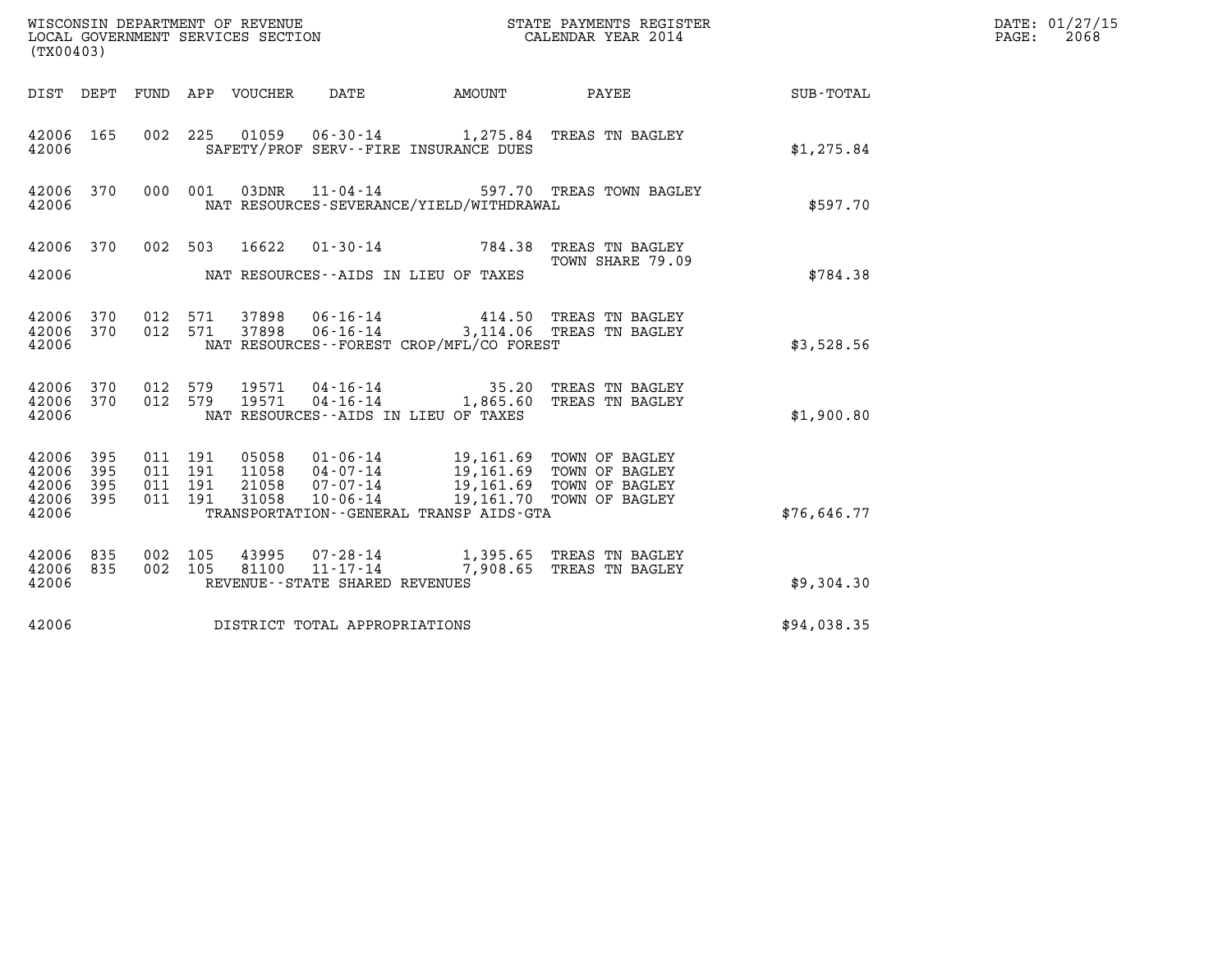|                                                       |       |                                          |         |                         |                                                        |                                              |                                                                                                                           |                                               | DATE: 01/27/15           |
|-------------------------------------------------------|-------|------------------------------------------|---------|-------------------------|--------------------------------------------------------|----------------------------------------------|---------------------------------------------------------------------------------------------------------------------------|-----------------------------------------------|--------------------------|
| (TX00403)                                             |       |                                          |         |                         |                                                        |                                              |                                                                                                                           |                                               | $\mathtt{PAGE:}$<br>2069 |
|                                                       |       |                                          |         |                         |                                                        | DIST DEPT FUND APP VOUCHER DATE AMOUNT PAYEE |                                                                                                                           | $\operatorname{SUB}$ - $\operatorname{TOTAL}$ |                          |
| 42008 165<br>42008                                    |       | 002 225                                  |         |                         |                                                        | SAFETY/PROF SERV--FIRE INSURANCE DUES        | 01060  06-30-14  7,205.79  TREAS TN BRAZEAU                                                                               | \$7,205.79                                    |                          |
| 42008 370<br>42008                                    |       |                                          | 000 001 |                         |                                                        | NAT RESOURCES-SEVERANCE/YIELD/WITHDRAWAL     | 01DNR  06-19-14  4,127.32 TREAS TOWN BRAZEAU                                                                              | \$4,127.32                                    |                          |
| 42008 370<br>42008                                    |       | 42008 370 012 571                        | 012 571 | 37899                   |                                                        | NAT RESOURCES - - FOREST CROP/MFL/CO FOREST  | 37899   06-16-14   802.06   TREAS TN BRAZEAU<br>37899   06-16-14   3,777.20   TREAS TN BRAZEAU                            | \$4,579.26                                    |                          |
| 42008 395<br>42008<br>42008 395<br>42008 395<br>42008 | - 395 | 011 191<br>011 191<br>011 191<br>011 191 |         | 05059<br>21059<br>31059 | 11059 04-07-14<br>07-07-14<br>$10 - 06 - 14$           | TRANSPORTATION--GENERAL TRANSP AIDS-GTA      | 01-06-14 58,460.95 TOWN OF BRAZEAU<br>58,460.95 TOWN OF BRAZEAU<br>58,460.95 TOWN OF BRAZEAU<br>58,460.97 TOWN OF BRAZEAU | \$233,843.82                                  |                          |
| 42008 395<br>42008                                    |       |                                          |         | 011 278 33238           |                                                        | TRANSPORTATION - - LRIP/TRIP/MSIP GRANTS     | 12-05-14 17,452.92 TREAS TN BRAZEAU                                                                                       | \$17,452.92                                   |                          |
| 42008 435<br>42008                                    |       |                                          |         |                         |                                                        | HS--AMBULANCE FUNDING ASSISTANCE GRANTS      | 005 162 01HSD 09-08-14 3,940.44 TREAS TOWN BRAZEAU                                                                        | \$3,940.44                                    |                          |
| 42008 435<br>42008                                    |       |                                          |         |                         |                                                        | HS--PREPAID MEDICAL TRANSPORT REIMBURSE      | 005 163 01LGS 11-17-14 1,000.00 TOWN OF BRAZEAU                                                                           | \$1,000.00                                    |                          |
| 42008 835<br>42008 835<br>42008                       |       | 002 105<br>002 105                       |         | 43996<br>81101          | $11 - 17 - 14$<br>REVENUE - - STATE SHARED REVENUES    |                                              | 07-28-14 3,511.35 TREAS TN BRAZEAU<br>18,891.40 TREAS TN BRAZEAU                                                          | \$22,402.75                                   |                          |
| 42008 835<br>42008                                    |       |                                          |         |                         | 002 109 02964 07-28-14<br>REVENUE--EXEMPT COMPUTER AID |                                              | 5.00 TREAS TN BRAZEAU                                                                                                     | \$5.00                                        |                          |
| 42008                                                 |       |                                          |         |                         | DISTRICT TOTAL APPROPRIATIONS                          |                                              |                                                                                                                           | \$294,557.30                                  |                          |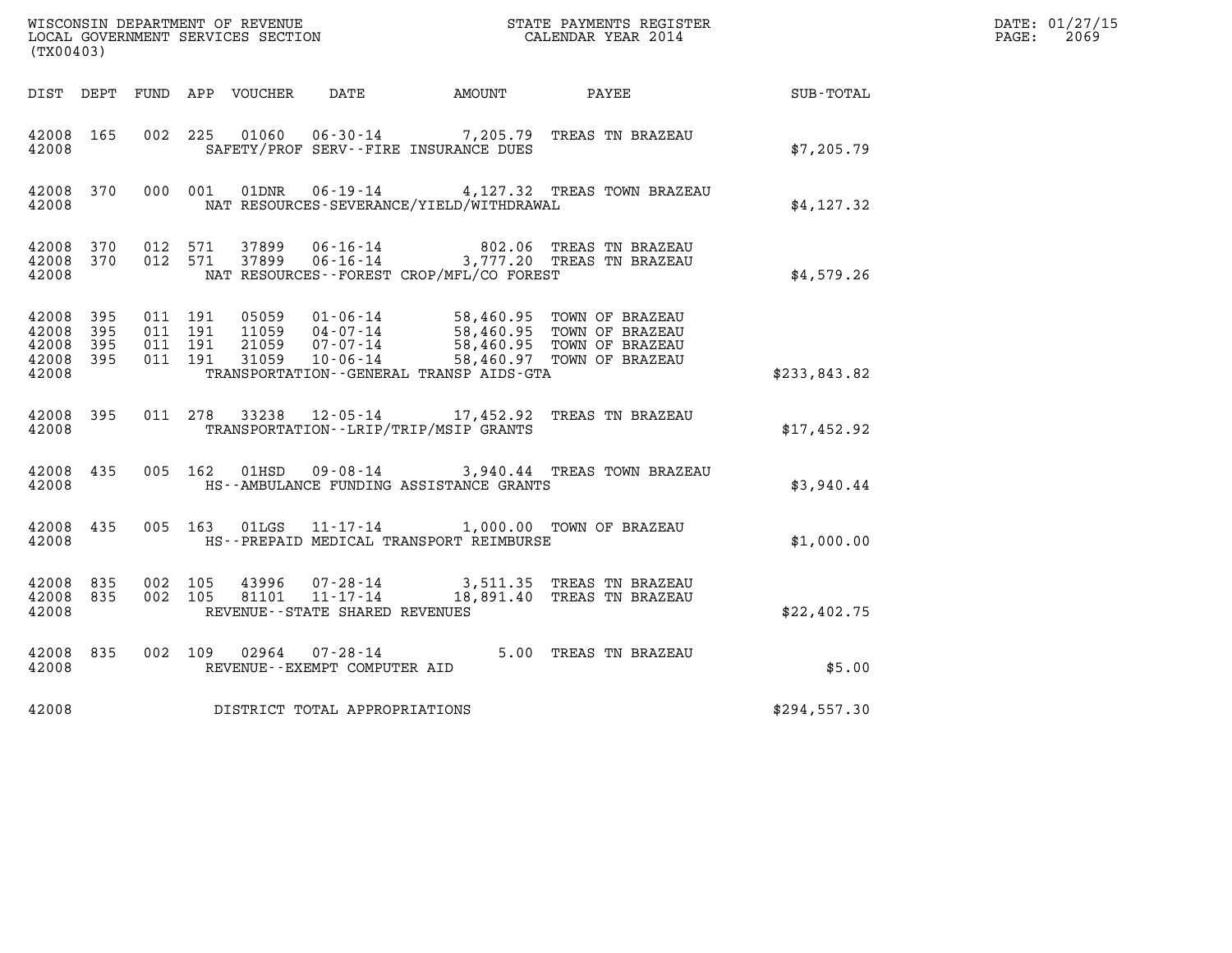| DATE: | 01/27/15 |
|-------|----------|
| PAGE: | 2070     |

| WISCONSIN DEPARTMENT OF REVENUE<br>LOCAL GOVERNMENT SERVICES SECTION<br>(EVACALO)<br>(TX00403) |            |                                          |                    |                         |                                                                 |                                                                             |                                                                                        |                 | DATE: 01/27/15<br>$\mathtt{PAGE:}$<br>2070 |
|------------------------------------------------------------------------------------------------|------------|------------------------------------------|--------------------|-------------------------|-----------------------------------------------------------------|-----------------------------------------------------------------------------|----------------------------------------------------------------------------------------|-----------------|--------------------------------------------|
| DIST DEPT                                                                                      |            |                                          |                    | FUND APP VOUCHER        | DATE                                                            | AMOUNT                                                                      |                                                                                        | PAYEE SUB-TOTAL |                                            |
| 42010<br>42010                                                                                 | 165        |                                          | 002 225            | 01061                   |                                                                 | 06-30-14 2,425.89 TREAS TN BREED<br>SAFETY/PROF SERV--FIRE INSURANCE DUES   |                                                                                        | \$2,425.89      |                                            |
| 42010<br>42010 370<br>42010                                                                    | 370        |                                          | 000 001<br>000 001 |                         |                                                                 | NAT RESOURCES-SEVERANCE/YIELD/WITHDRAWAL                                    | 01DNR  06-19-14  30.00 TREAS TOWN BREED<br>03DNR  11-04-14   1,138.75 TREAS TOWN BREED | \$1,168.75      |                                            |
| 42010<br>42010 370                                                                             | 370        | 002 503<br>002 503                       |                    | 17007<br>17007          | $02 - 14 - 14$                                                  | $02 - 14 - 14$ 6, 727.63                                                    | TREAS TN BREED<br>2,276.56 TREAS TN BREED                                              |                 |                                            |
| 42010                                                                                          |            |                                          |                    |                         |                                                                 | NAT RESOURCES--AIDS IN LIEU OF TAXES                                        | TOWN SHARE 1096.56                                                                     | \$9,004.19      |                                            |
| 42010<br>42010 370<br>42010                                                                    | 370        |                                          | 012 571<br>012 571 | 37900<br>37900          | $06 - 16 - 14$<br>06 - 16 - 14                                  | NAT RESOURCES--FOREST CROP/MFL/CO FOREST                                    | 384.91 TREAS TN BREED<br>2,080.93 TREAS TN BREED                                       | \$2,465.84      |                                            |
| 42010 370<br>42010 370<br>42010                                                                |            | 012 579<br>012 579                       |                    | 19572<br>19572          | 04-16-14<br>$04 - 16 - 14$                                      | 52.08<br>NAT RESOURCES - AIDS IN LIEU OF TAXES                              | TREAS TN BREED<br>283.44 TREAS TN BREED                                                | \$335.52        |                                            |
| 42010<br>42010<br>42010 395<br>42010 395<br>42010                                              | 395<br>395 | 011 191<br>011 191<br>011 191<br>011 191 |                    | 05060<br>11060<br>31060 | 04-07-14<br>21060 07-07-14<br>10-06-14                          | 01-06-14 24,282.51 TOWN OF BREED<br>TRANSPORTATION--GENERAL TRANSP AIDS-GTA | 24, 282.51 TOWN OF BREED<br>24, 282.51 TOWN OF BREED<br>24, 282.54 TOWN OF BREED       | \$97,130.07     |                                            |
| 42010<br>42010<br>42010                                                                        | 835<br>835 | 002<br>002 105                           | 105                | 43997<br>81102          | 07-28-14<br>$11 - 17 - 14$<br>REVENUE - - STATE SHARED REVENUES |                                                                             | 1,661.26 TREAS TN BREED<br>9,413.82 TREAS TN BREED                                     | \$11,075.08     |                                            |
| 42010<br>42010                                                                                 | 835        | 002 109                                  |                    | 02965                   | 07-28-14<br>REVENUE--EXEMPT COMPUTER AID                        |                                                                             | 9.00 TREAS TN BREED                                                                    | \$9.00          |                                            |
| 42010                                                                                          |            |                                          |                    |                         | DISTRICT TOTAL APPROPRIATIONS                                   |                                                                             |                                                                                        | \$123,614.34    |                                            |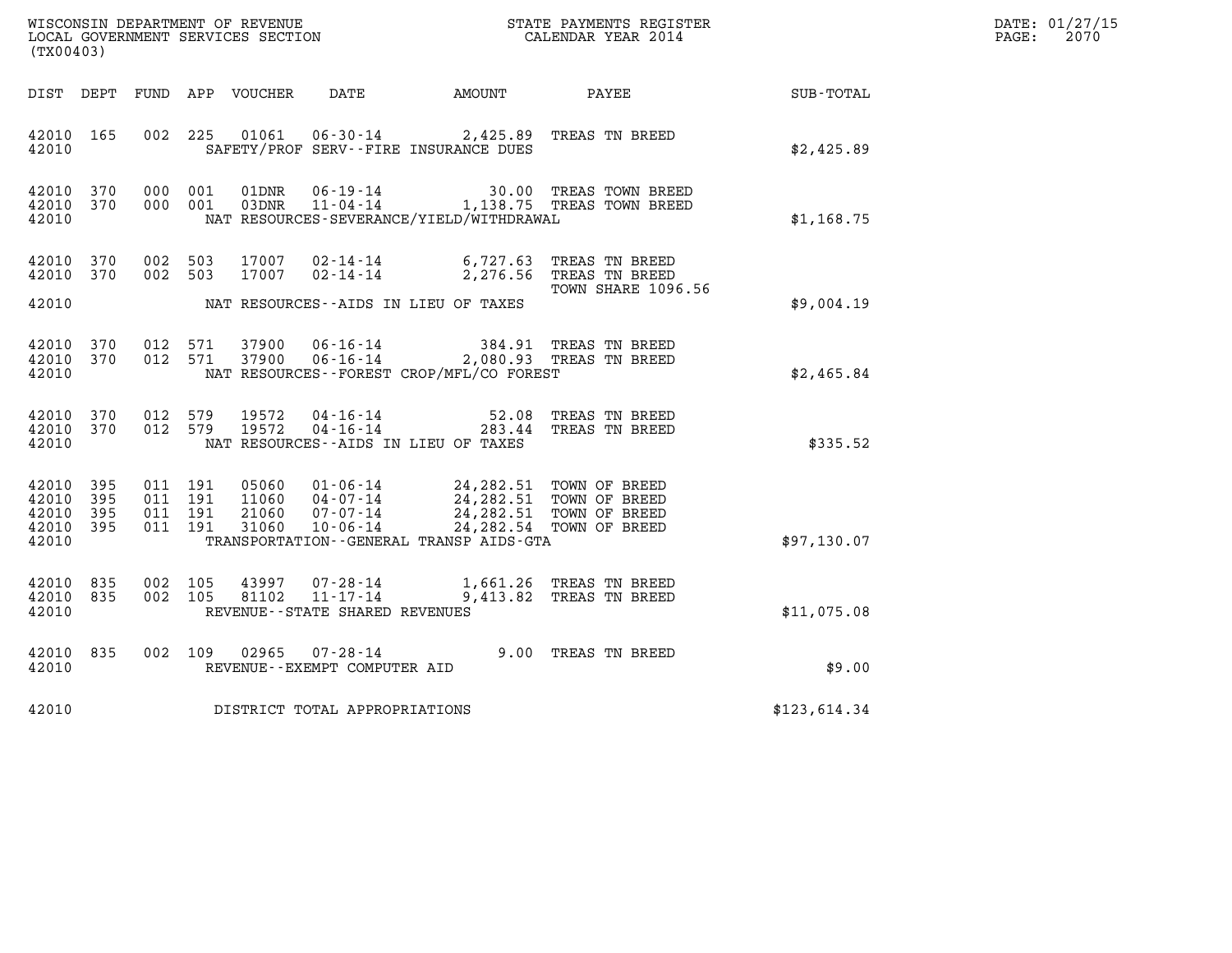| WISCONSIN DEPARTMENT OF REVENUE<br>LOCAL GOVERNMENT SERVICES SECTION<br>$1 - 2 - 0 - 1 - 0$ | STATE PAYMENTS REGISTER<br>CALENDAR YEAR 2014 | DATE: 01/27/15<br>2071<br>PAGE: |
|---------------------------------------------------------------------------------------------|-----------------------------------------------|---------------------------------|

| WISCONSIN DEPARTMENT OF REVENUE<br>LOCAL GOVERNMENT SERVICES SECTION<br>(TX00403)                 | <b>ST</b><br>STATE PAYMENTS REGISTER<br>CALENDAR YEAR 2014                                                                                       |                                                                                                                                                                |               |
|---------------------------------------------------------------------------------------------------|--------------------------------------------------------------------------------------------------------------------------------------------------|----------------------------------------------------------------------------------------------------------------------------------------------------------------|---------------|
| DEPT<br>FUND<br>DIST                                                                              | APP VOUCHER DATE AMOUNT                                                                                                                          | PAYEE                                                                                                                                                          | SUB-TOTAL     |
| 42012<br>165<br>002<br>42012                                                                      | 225  01062  06-30-14  9,002.75  TREAS TN CHASE<br>SAFETY/PROF SERV--FIRE INSURANCE DUES                                                          |                                                                                                                                                                | \$9,002.75    |
| 42012<br>370<br>000<br>42012<br>370<br>000<br>42012                                               | 001<br>02DNR  09-11-14  7,042.51 TREAS TOWN CHASE<br>03DNR  11-04-14  566.65 TREAS TOWN CHASE<br>001<br>NAT RESOURCES-SEVERANCE/YIELD/WITHDRAWAL |                                                                                                                                                                | \$7,609.16    |
| 370<br>012<br>42012<br>42012                                                                      | 37901  06-16-14  290.44  TREAS TN CHASE<br>571<br>NAT RESOURCES - - FOREST CROP/MFL/CO FOREST                                                    |                                                                                                                                                                | \$290.44      |
| 42012<br>395<br>011<br>42012<br>395<br>011<br>42012<br>395<br>011<br>42012<br>395<br>011<br>42012 | 191<br>05061<br>11061<br>191<br>21061<br>$07 - 07 - 14$<br>191<br>191<br>31061<br>TRANSPORTATION--GENERAL TRANSP AIDS-GTA                        | 01-06-14 32,077.84 TOWN OF CHASE<br>04-07-14 32,077.84 TOWN OF CHASE<br>32,077.84 TOWN OF CHASE<br>32,077.84 TOWN OF CHASE<br>10-06-14 32,077.85 TOWN OF CHASE | \$128, 311.37 |
| 42012 395<br>42012                                                                                | 011 278<br>31390<br>TRANSPORTATION - - LRIP/TRIP/MSIP GRANTS                                                                                     | 11-14-14 17,452.92 TREAS TN CHASE                                                                                                                              | \$17,452.92   |
| 42012 835<br>002<br>42012<br>835<br>002<br>42012                                                  | 105<br>43998<br>43998  07-28-14  5,130.66 TREAS TN CHASE<br>81103  11-17-14  29,073.73 TREAS TN CHASE<br>105<br>REVENUE--STATE SHARED REVENUES   |                                                                                                                                                                | \$34,204.39   |
| 42012<br>835<br>002<br>42012                                                                      | 109<br>02966  07-28-14<br>REVENUE--EXEMPT COMPUTER AID                                                                                           | 240.00 TREAS TN CHASE                                                                                                                                          | \$240.00      |
| 835<br>42012<br>42012                                                                             | 021 363 36242 03-24-14<br>REVENUE--LOTTERY CREDIT -                                                                                              | 1,308.60 TREAS TN CHASE                                                                                                                                        | \$1,308.60    |
| 42012                                                                                             | DISTRICT TOTAL APPROPRIATIONS                                                                                                                    |                                                                                                                                                                | \$198,419.63  |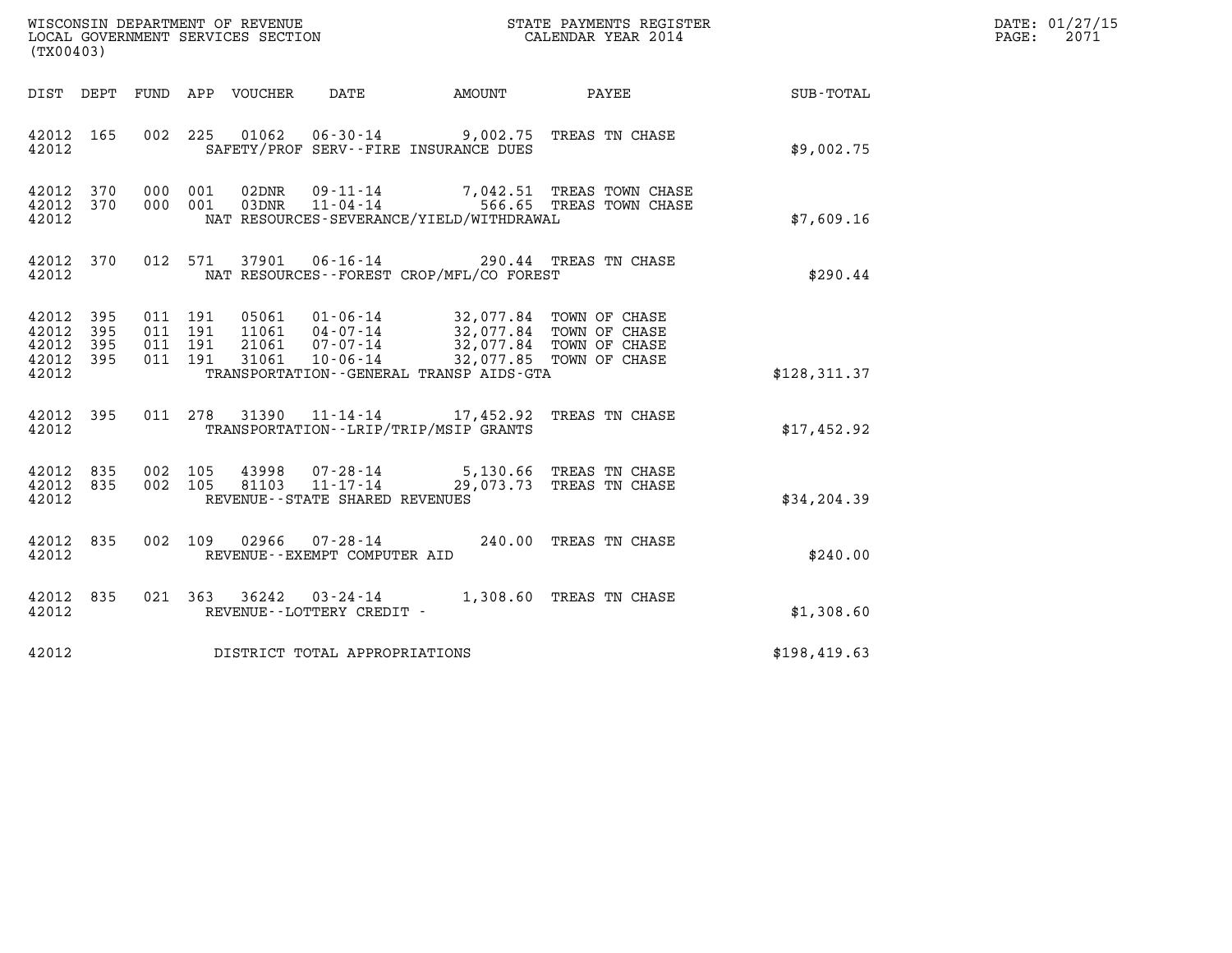| WISCONSIN DEPARTMENT OF REVENUE<br>LOCAL GOVERNMENT SERVICES SECTION<br>(TX00403)                                                                                                                                            | STATE PAYMENTS REGISTER<br>CALENDAR YEAR 2014                                        |              | DATE: 01/27/15<br>$\mathtt{PAGE:}$<br>2072 |
|------------------------------------------------------------------------------------------------------------------------------------------------------------------------------------------------------------------------------|--------------------------------------------------------------------------------------|--------------|--------------------------------------------|
| DIST DEPT FUND APP VOUCHER DATE                                                                                                                                                                                              | PAYEE SUB-TOTAL<br><b>EXAMPLE THE AMOUNT</b>                                         |              |                                            |
| 42014 165<br>002 225 01063 06-30-14 3,072.79 TREAS TN DOTY<br>SAFETY/PROF SERV--FIRE INSURANCE DUES<br>42014                                                                                                                 |                                                                                      | \$3,072.79   |                                            |
| 000 001 01DNR 06-19-14 21,517.09 TREAS TOWN DOTY<br>42014 370<br>000 001 02DNR 09-11-14 9,246.37 TREAS TOWN DOTY<br>42014 370<br>42014<br>NAT RESOURCES-SEVERANCE/YIELD/WITHDRAWAL                                           |                                                                                      | \$30,763.46  |                                            |
| 42014 370<br>012 571 37902 06-16-14 621.15 TREAS TN DOTY<br>NAT RESOURCES--FOREST CROP/MFL/CO FOREST<br>42014                                                                                                                |                                                                                      | \$621.15     |                                            |
| 42014 370 012 584 00122 09-30-14 20,410.25 TREAS TN DOTY<br>42014<br>NAT RESOURCES -- PMT IN LIEU OF TAXES                                                                                                                   |                                                                                      | \$20,410.25  |                                            |
| 011 191 05062 01-06-14 32,353.05 TOWN OF DOTY<br>011 191 11062 04-07-14 32,353.05 TOWN OF DOTY<br>42014 395<br>42014 395<br>42014 395<br>011 191<br>42014 395<br>011 191<br>42014<br>TRANSPORTATION--GENERAL TRANSP AIDS-GTA | 21062  07-07-14  32,353.05  TOWN OF DOTY<br>31062  10-06-14  32,353.06  TOWN OF DOTY | \$129,412.21 |                                            |
| 42014 835<br>002 105 43999 07-28-14 473.94 TREAS TN DOTY<br>81104 11-17-14<br>42014 835<br>002 105<br>42014<br>REVENUE--STATE SHARED REVENUES                                                                                | 2,685.64 TREAS TN DOTY                                                               | \$3,159.58   |                                            |
| 42014<br>DISTRICT TOTAL APPROPRIATIONS                                                                                                                                                                                       |                                                                                      | \$187,439.44 |                                            |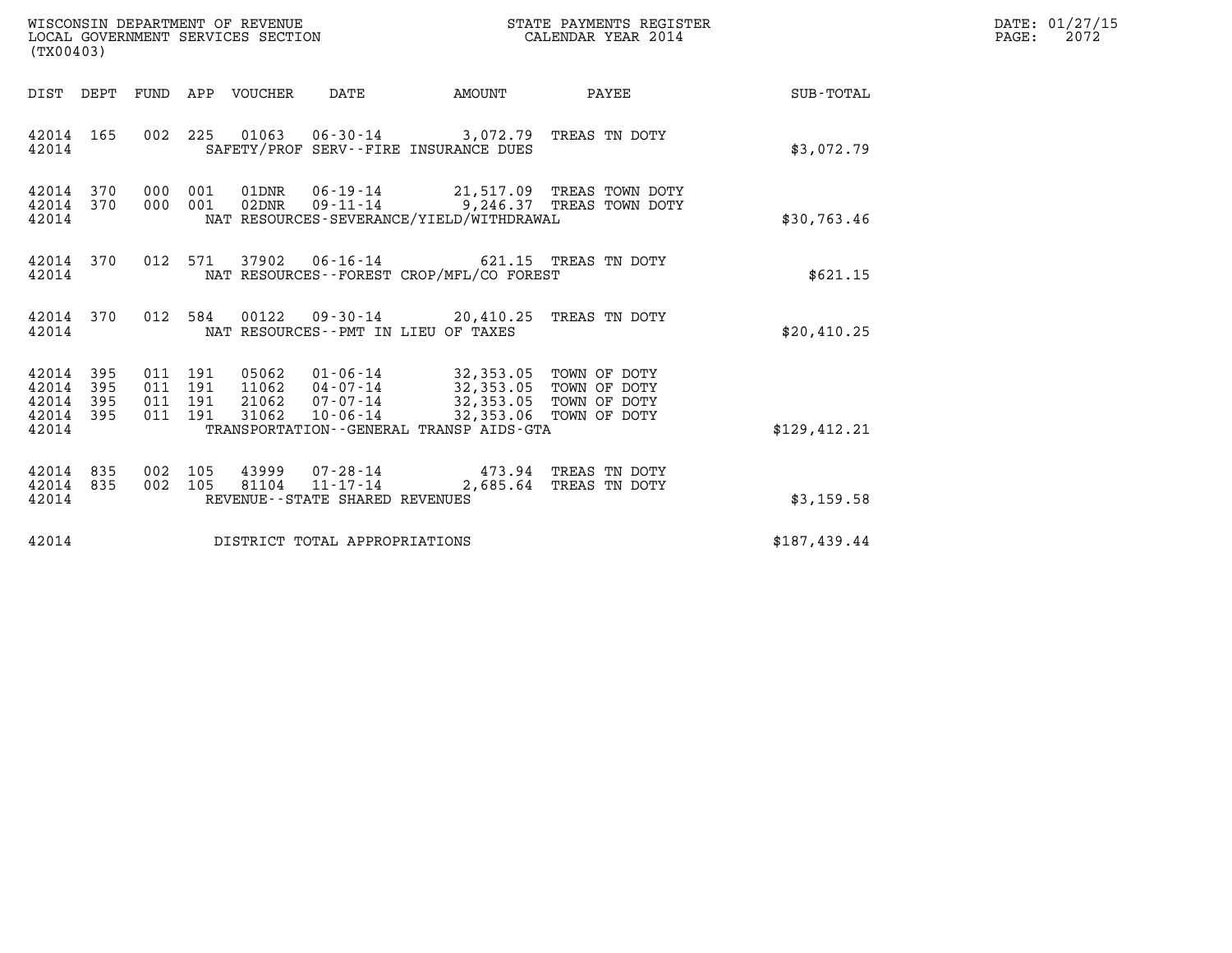| WISCONSIN DEPARTMENT OF REVENUE<br>LOCAL GOVERNMENT SERVICES SECTION<br>(TX00403) |                          |                                      |            |                                  |                                                                 |                                             | STATE PAYMENTS REGISTER<br>CALENDAR YEAR 2014                                                                    |              | DATE: 01/27/15<br>PAGE:<br>2073 |
|-----------------------------------------------------------------------------------|--------------------------|--------------------------------------|------------|----------------------------------|-----------------------------------------------------------------|---------------------------------------------|------------------------------------------------------------------------------------------------------------------|--------------|---------------------------------|
| DIST DEPT                                                                         |                          | FUND                                 |            | APP VOUCHER                      | DATE                                                            | AMOUNT                                      | PAYEE                                                                                                            | SUB-TOTAL    |                                 |
| 42016<br>42016                                                                    | 165                      |                                      | 002 225    |                                  |                                                                 | SAFETY/PROF SERV--FIRE INSURANCE DUES       | 01064  06-30-14  2,569.65  TREAS TN GILLETT                                                                      | \$2,569.65   |                                 |
| 42016<br>42016                                                                    | 370                      | 012                                  | 571        | 37903                            | $06 - 16 - 14$                                                  | NAT RESOURCES - - FOREST CROP/MFL/CO FOREST | 260.39 TREAS TN GILLETT                                                                                          | \$260.39     |                                 |
| 42016<br>42016<br>42016<br>42016<br>42016                                         | 395<br>395<br>395<br>395 | 011 191<br>011<br>011 191<br>011 191 | 191        | 05063<br>11063<br>21063<br>31063 | 01-06-14<br>04-07-14<br>$07 - 07 - 14$<br>10-06-14              | TRANSPORTATION--GENERAL TRANSP AIDS-GTA     | 24,239.65 TOWN OF GILLETT<br>24,239.65 TOWN OF GILLETT<br>24,239.65 TOWN OF GILLETT<br>24,239.65 TOWN OF GILLETT | \$96,958.60  |                                 |
| 42016<br>42016<br>42016                                                           | 835<br>835               | 002<br>002                           | 105<br>105 | 44000<br>81105                   | 07-28-14<br>$11 - 17 - 14$<br>REVENUE - - STATE SHARED REVENUES | 41,511.08                                   | 7,230.61 TREAS TN GILLETT<br>TREAS TN GILLETT                                                                    | \$48,741.69  |                                 |
| 42016<br>42016                                                                    | 835                      | 002                                  | 109        | 02967                            | 07-28-14<br>REVENUE - - EXEMPT COMPUTER AID                     | 158.00                                      | TREAS TN GILLETT                                                                                                 | \$158.00     |                                 |
| 42016                                                                             |                          |                                      |            |                                  | DISTRICT TOTAL APPROPRIATIONS                                   |                                             |                                                                                                                  | \$148,688.33 |                                 |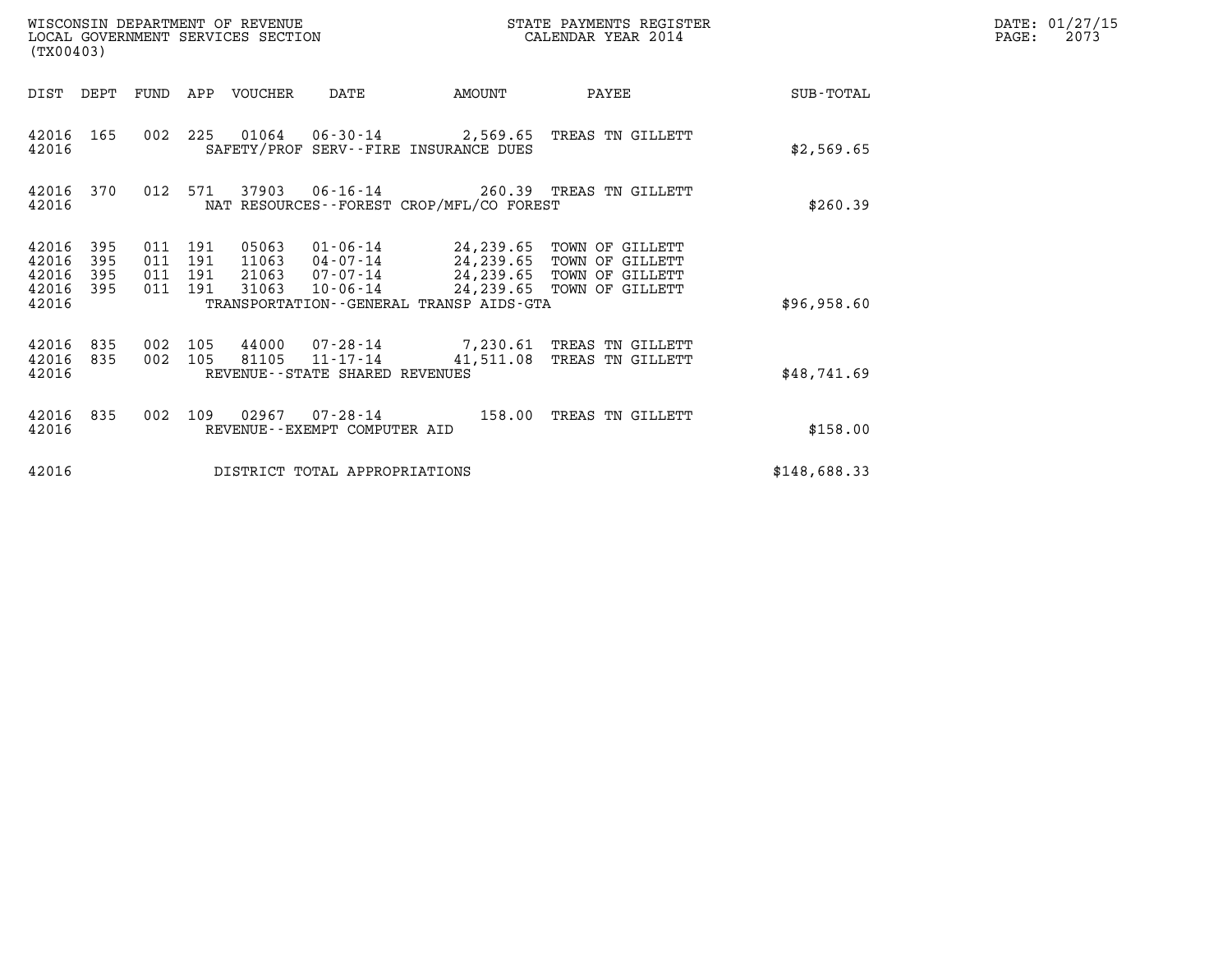| (TX00403)                                                            |                                          |                |                                                                                                                                                                                                                                                                                                                                                           |  | ${\tt WISCOONSIM} \begin{tabular}{lcccc} DEPARTMENT OF REVIEW & \multicolumn{2}{c}{\bullet} & \multicolumn{2}{c}{\bullet} & \multicolumn{2}{c}{\bullet} & \multicolumn{2}{c}{\bullet} & \multicolumn{2}{c}{\tt STATE} \end{tabular} \begin{tabular}{lcccc} DICAL GOVERNMENT S ERVICES SECTION & \multicolumn{2}{c}{\bullet} & \multicolumn{2}{c}{\bullet} & \multicolumn{2}{c}{\tt STATE} \end{tabular} \begin{tabular}{lcccc} DICAL ENDAR YEAR & 2014 & \multicolumn{2}{c}{\bullet} & \multicolumn{2}{c}{\bullet} & \multicolumn{2$ |              | DATE: 01/27/15<br>$\mathtt{PAGE:}$<br>2074 |
|----------------------------------------------------------------------|------------------------------------------|----------------|-----------------------------------------------------------------------------------------------------------------------------------------------------------------------------------------------------------------------------------------------------------------------------------------------------------------------------------------------------------|--|--------------------------------------------------------------------------------------------------------------------------------------------------------------------------------------------------------------------------------------------------------------------------------------------------------------------------------------------------------------------------------------------------------------------------------------------------------------------------------------------------------------------------------------|--------------|--------------------------------------------|
|                                                                      |                                          |                |                                                                                                                                                                                                                                                                                                                                                           |  | DIST DEPT FUND APP VOUCHER DATE AMOUNT PAYEE SUB-TOTAL                                                                                                                                                                                                                                                                                                                                                                                                                                                                               |              |                                            |
| 42018 165<br>42018                                                   |                                          |                | 002 225 01065 06-30-14 1,365.69 TREAS TN HOW<br>SAFETY/PROF SERV--FIRE INSURANCE DUES                                                                                                                                                                                                                                                                     |  |                                                                                                                                                                                                                                                                                                                                                                                                                                                                                                                                      | \$1,365.69   |                                            |
| 42018 370<br>42018                                                   | 000 001                                  | 01DNR          | $06 - 19 - 14$<br>NAT RESOURCES-SEVERANCE/YIELD/WITHDRAWAL                                                                                                                                                                                                                                                                                                |  | 50.42 TREAS TOWN HOW                                                                                                                                                                                                                                                                                                                                                                                                                                                                                                                 | \$50.42      |                                            |
| 42018 370<br>42018 370                                               | 002 503<br>002 503                       | 17008<br>17008 | $02 - 14 - 14$ 5, 242.39<br>02-14-14 607.06 TREAS TN HOW                                                                                                                                                                                                                                                                                                  |  | TREAS TN HOW<br><b>TOWN SHARE 1013.29</b>                                                                                                                                                                                                                                                                                                                                                                                                                                                                                            |              |                                            |
| 42018                                                                | NAT RESOURCES--AIDS IN LIEU OF TAXES     |                |                                                                                                                                                                                                                                                                                                                                                           |  |                                                                                                                                                                                                                                                                                                                                                                                                                                                                                                                                      |              |                                            |
| 42018 370<br>42018 370<br>42018                                      | 012 571<br>012 571                       | 37904<br>37904 | 06-16-14<br>06-16-14 1,019.77 TREAS TN HOW<br>NAT RESOURCES--FOREST CROP/MFL/CO FOREST                                                                                                                                                                                                                                                                    |  | 120.00 TREAS TN HOW                                                                                                                                                                                                                                                                                                                                                                                                                                                                                                                  | \$1,139.77   |                                            |
| 42018 370<br>42018 370<br>42018                                      | 012 579<br>012 579                       | 19573<br>19573 | 04 - 16 - 14 6.81<br>04 - 16 - 14 181.26<br>NAT RESOURCES--AIDS IN LIEU OF TAXES                                                                                                                                                                                                                                                                          |  | TREAS TN HOW<br>TREAS TN HOW                                                                                                                                                                                                                                                                                                                                                                                                                                                                                                         | \$188.07     |                                            |
| 42018<br>395<br>395<br>42018<br>42018<br>- 395<br>42018 395<br>42018 | 011 191<br>011 191<br>011 191<br>011 191 |                | $\begin{array}{cccc} 05064 & 01\cdot 06\cdot 14 & 23\,, 022\,.37 & \text{TOMN OF HOW} \\ 11064 & 04\cdot 07\cdot 14 & 23\,, 022\,.37 & \text{TOMN OF HOW} \\ 21064 & 07\cdot 07\cdot 14 & 23\,, 022\,.37 & \text{TOMN OF HOW} \\ 31064 & 10\cdot 06\cdot 14 & 23\,, 022\,.39 & \text{TOMN OF HOW} \end{array}$<br>TRANSPORTATION--GENERAL TRANSP AIDS-GTA |  |                                                                                                                                                                                                                                                                                                                                                                                                                                                                                                                                      | \$92,089.50  |                                            |
| 42018 835<br>42018 835<br>42018                                      | 002 105<br>002 105                       | 44001<br>81106 | 07-28-14 5,991.55 TREAS TN HOW<br>11-17-14 33,952.12 TREAS TN HOW<br>REVENUE--STATE SHARED REVENUES                                                                                                                                                                                                                                                       |  |                                                                                                                                                                                                                                                                                                                                                                                                                                                                                                                                      | \$39,943.67  |                                            |
| 42018 835<br>42018                                                   |                                          |                | 002 109 02968 07-28-14<br>REVENUE--EXEMPT COMPUTER AID                                                                                                                                                                                                                                                                                                    |  | 9.00 TREAS TN HOW                                                                                                                                                                                                                                                                                                                                                                                                                                                                                                                    | \$9.00       |                                            |
| 42018                                                                |                                          |                | DISTRICT TOTAL APPROPRIATIONS                                                                                                                                                                                                                                                                                                                             |  |                                                                                                                                                                                                                                                                                                                                                                                                                                                                                                                                      | \$140,635.57 |                                            |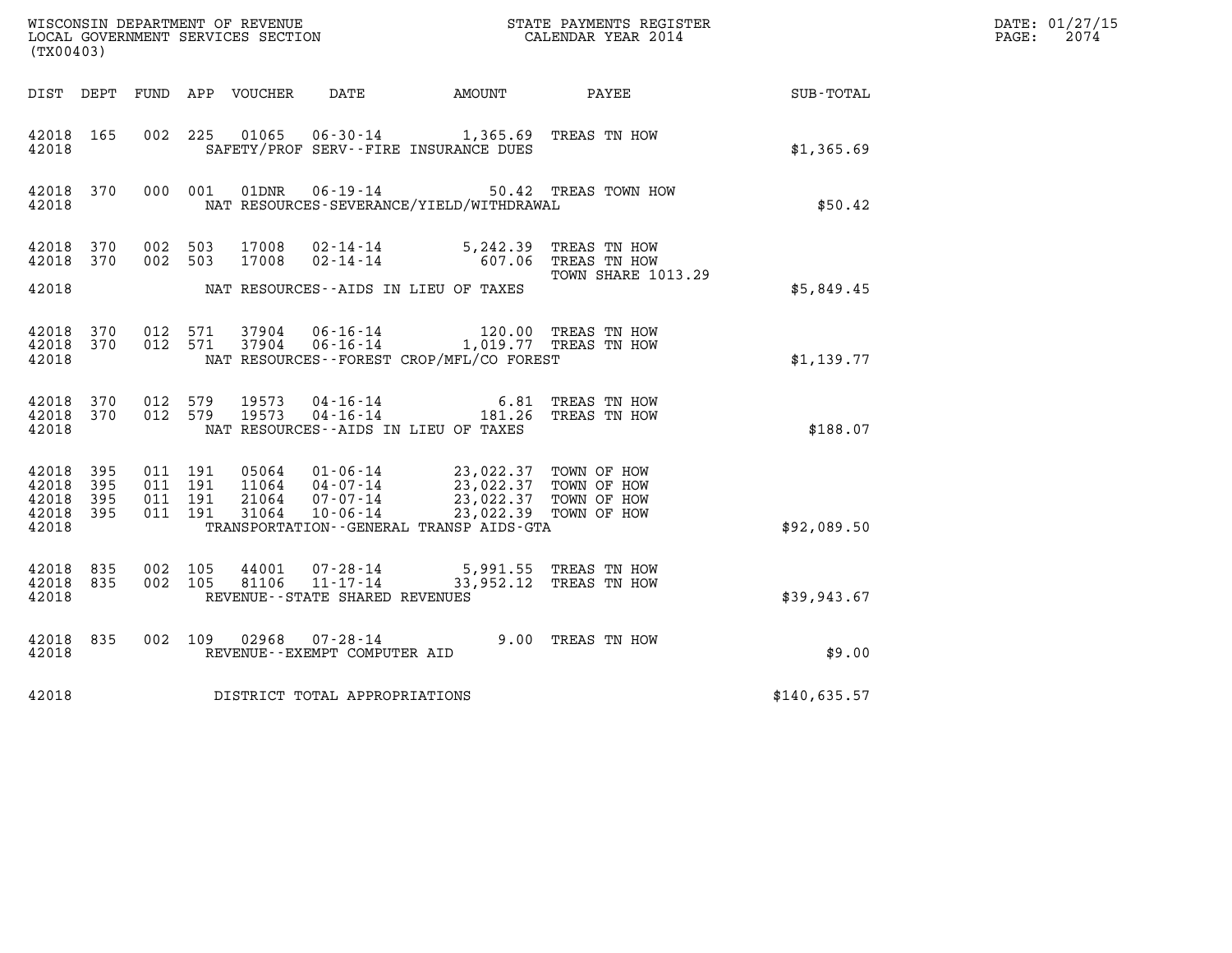| WISCONSIN DEPARTMENT OF REVENUE   | STATE PAYMENTS REGISTER | DATE: 01/27/15 |
|-----------------------------------|-------------------------|----------------|
| LOCAL GOVERNMENT SERVICES SECTION | CALENDAR YEAR 2014      | 2075<br>PAGE:  |

| (TX00403)                                 |                          |                                          |         |       |                                 |                                             | WISCONSIN DEPARTMENT OF REVENUE<br>LOCAL GOVERNMENT SERVICES SECTION<br>CALENDAR YEAR 2014                                                                                                                                  |              | DATE: 01/27/15<br>PAGE: 2075 |
|-------------------------------------------|--------------------------|------------------------------------------|---------|-------|---------------------------------|---------------------------------------------|-----------------------------------------------------------------------------------------------------------------------------------------------------------------------------------------------------------------------------|--------------|------------------------------|
|                                           |                          |                                          |         |       |                                 |                                             | DIST DEPT FUND APP VOUCHER DATE AMOUNT PAYEE TOTAL                                                                                                                                                                          |              |                              |
| 42019                                     | 42019 165                |                                          |         |       |                                 | SAFETY/PROF SERV--FIRE INSURANCE DUES       | 002 225 01066 06-30-14 6,774.52 TREAS TN LAKEWOOD                                                                                                                                                                           | \$6,774.52   |                              |
| 42019 370<br>42019 370<br>42019           |                          |                                          | 002 503 |       |                                 | NAT RESOURCES--AIDS IN LIEU OF TAXES        | 002 503 16623 01-30-14 35,203.26 TREAS TN LAKEWOOD<br>16623  01-30-14  585.78  TREAS TN LAKEWOOD<br>TOWN SHARE 6488.17                                                                                                      | \$35,789.04  |                              |
| 42019                                     |                          |                                          |         |       |                                 | NAT RESOURCES - - FOREST CROP/MFL/CO FOREST | 42019 370 012 571 37905 06-16-14 462.95 TREAS TN LAKEWOOD                                                                                                                                                                   | \$462.95     |                              |
| 42019                                     |                          |                                          |         |       |                                 | NAT RESOURCES--AIDS IN LIEU OF TAXES        | $\begin{array}{cccc} 42019 & 370 & 012 & 579 & 19574 & 04\cdot 16\cdot 14 & & 143.08 & \text{TREAS TN LAKEWOOD} \\ 42019 & 370 & 012 & 579 & 19574 & 04\cdot 16\cdot 14 & & 39.92 & \text{TREAS TN LAKEWOOD} \end{array}$   | \$183.00     |                              |
| 42019                                     |                          |                                          |         |       |                                 | NAT RESOURCES -- PMT IN LIEU OF TAXES       | 42019 370 012 584 00123 09-30-14 33,269.51 TREAS TN LAKEWOOD                                                                                                                                                                | \$33, 269.51 |                              |
| 42019<br>42019<br>42019<br>42019<br>42019 | 395<br>395<br>395<br>395 | 011 191<br>011 191<br>011 191<br>011 191 |         |       |                                 | TRANSPORTATION--GENERAL TRANSP AIDS-GTA     | 05065  01-06-14  54,385.73  TOWN OF LAKEWOOD<br>11065  04-07-14  54,385.73  TOWN OF LAKEWOOD<br>21065  07-07-14  54,385.73  TOWN OF LAKEWOOD<br>31065  10-06-14  54,385.73  TOWN OF LAKEWOOD                                | \$217,542.92 |                              |
| 42019                                     | 42019 395                |                                          |         |       |                                 | TRANSPORTATION - - LRIP/TRIP/MSIP GRANTS    | 011 278 32423 11-26-14 17,989.00 TREAS TN LAKEWOOD                                                                                                                                                                          | \$17,989.00  |                              |
| 42019                                     |                          |                                          |         |       | REVENUE--STATE SHARED REVENUES  |                                             | $\begin{array}{cccc} 42019 & 835 & 002 & 105 & 44002 & 07\cdot 28\cdot 14 & 2,822.06 & \text{TREAS TN LAKEWOOD} \\ 42019 & 835 & 002 & 105 & 81107 & 11\cdot 17\cdot 14 & 15,991.69 & \text{TREAS TN LAKEWOOD} \end{array}$ | \$18,813.75  |                              |
| 42019                                     |                          |                                          |         |       | REVENUE - - EXEMPT COMPUTER AID |                                             | 42019 835 002 109 02969 07-28-14 165.00 TREAS TN LAKEWOOD                                                                                                                                                                   | \$165.00     |                              |
| 42019 835<br>42019                        |                          |                                          | 002 501 | 00003 | 02-03-14                        | DOA-PAYMENT FOR MUNICIPAL SERVICES AID      | 142.02 TREAS TN LAKEWOOD                                                                                                                                                                                                    | \$142.02     |                              |
| 42019                                     |                          |                                          |         |       | DISTRICT TOTAL APPROPRIATIONS   |                                             |                                                                                                                                                                                                                             | \$331,131.71 |                              |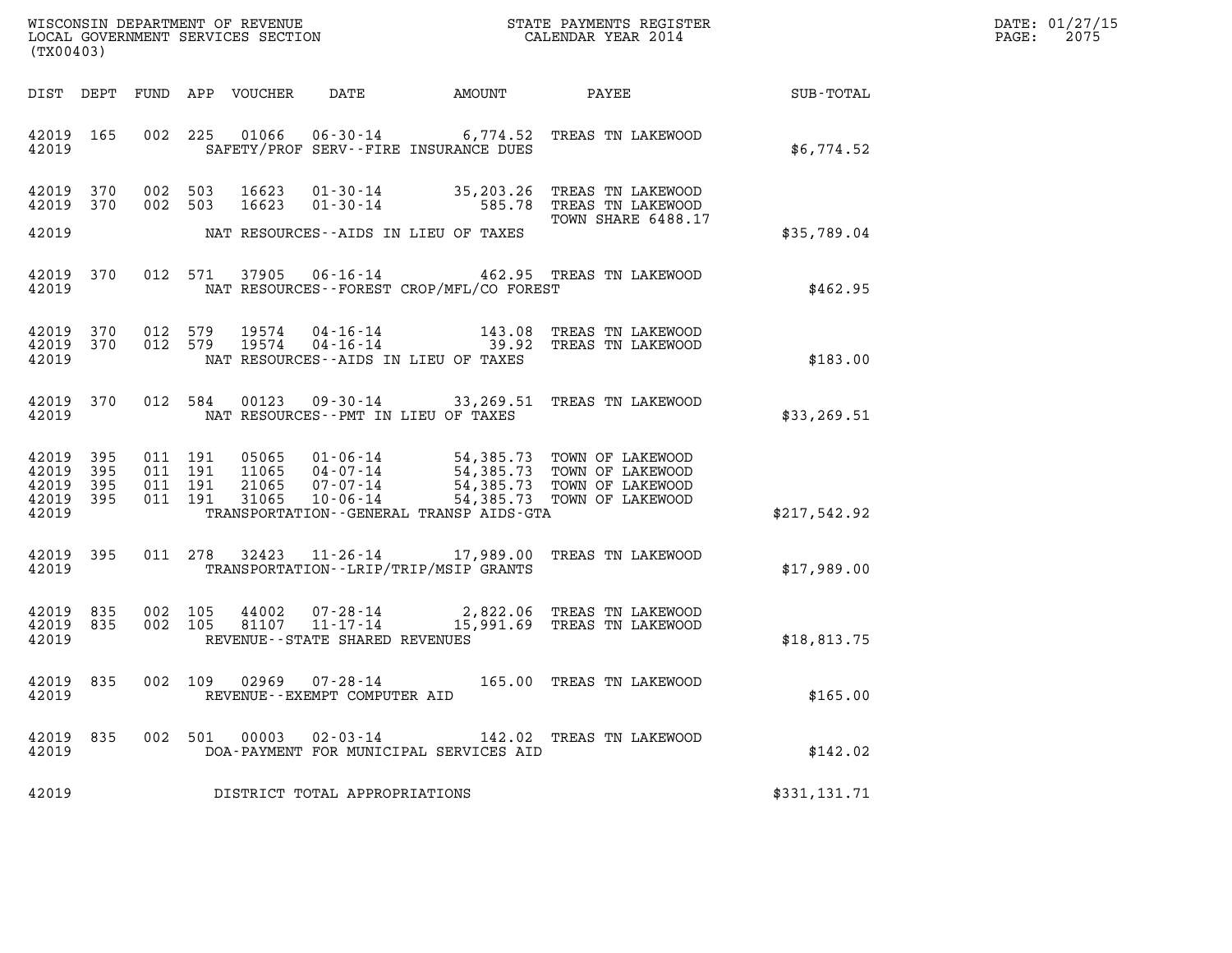| WISCONSIN DEPARTMENT OF REVENUE<br>(TX00403)                    | LOCAL GOVERNMENT SERVICES SECTION                                                                                                                                                                                                                                | STATE PAYMENTS REGISTER<br>CALENDAR YEAR 2014 | DATE: 01/27/15<br>$\mathtt{PAGE:}$<br>2076 |
|-----------------------------------------------------------------|------------------------------------------------------------------------------------------------------------------------------------------------------------------------------------------------------------------------------------------------------------------|-----------------------------------------------|--------------------------------------------|
|                                                                 | DIST DEPT FUND APP VOUCHER DATE                                                                                                                                                                                                                                  | AMOUNT PAYEE SUB-TOTAL                        |                                            |
| 42020 165<br>42020                                              | 002 225 01067 06-30-14 1,743.05 TREAS TN LENA<br>SAFETY/PROF SERV--FIRE INSURANCE DUES                                                                                                                                                                           | \$1,743.05                                    |                                            |
| 42020 370<br>42020                                              | 000 001<br>03DNR  11-04-14  645.65 TREAS TOWN LENA<br>NAT RESOURCES-SEVERANCE/YIELD/WITHDRAWAL                                                                                                                                                                   | \$645.65                                      |                                            |
| 42020 370<br>42020                                              | 012 571 37906 06-16-14 199.73 TREAS TN LENA<br>NAT RESOURCES--FOREST CROP/MFL/CO FOREST                                                                                                                                                                          | \$199.73                                      |                                            |
| 42020 395<br>42020<br>395<br>42020<br>395<br>42020 395<br>42020 | 05066  01-06-14  25,239.93  TOWN OF LENA<br>11066  04-07-14  25,239.93  TOWN OF LENA<br>011 191<br>011 191<br>21066 07-07-14 25,239.93 TOWN OF LENA<br>011 191<br>10-06-14 25,239.94 TOWN OF LENA<br>011 191<br>31066<br>TRANSPORTATION--GENERAL TRANSP AIDS-GTA | \$100.959.73                                  |                                            |
| 42020 835<br>42020 835<br>42020                                 | 002 105<br>44003 07-28-14 8,048.94 TREAS TN LENA<br>81108 11-17-14<br>002 105<br>REVENUE--STATE SHARED REVENUES                                                                                                                                                  | 45,636.06 TREAS TN LENA<br>\$53,685.00        |                                            |
| 42020 835<br>42020                                              | 002 109 02970 07-28-14 30.00 TREAS TN LENA<br>REVENUE--EXEMPT COMPUTER AID                                                                                                                                                                                       |                                               | \$30.00                                    |
| 42020                                                           | DISTRICT TOTAL APPROPRIATIONS                                                                                                                                                                                                                                    | \$157, 263.16                                 |                                            |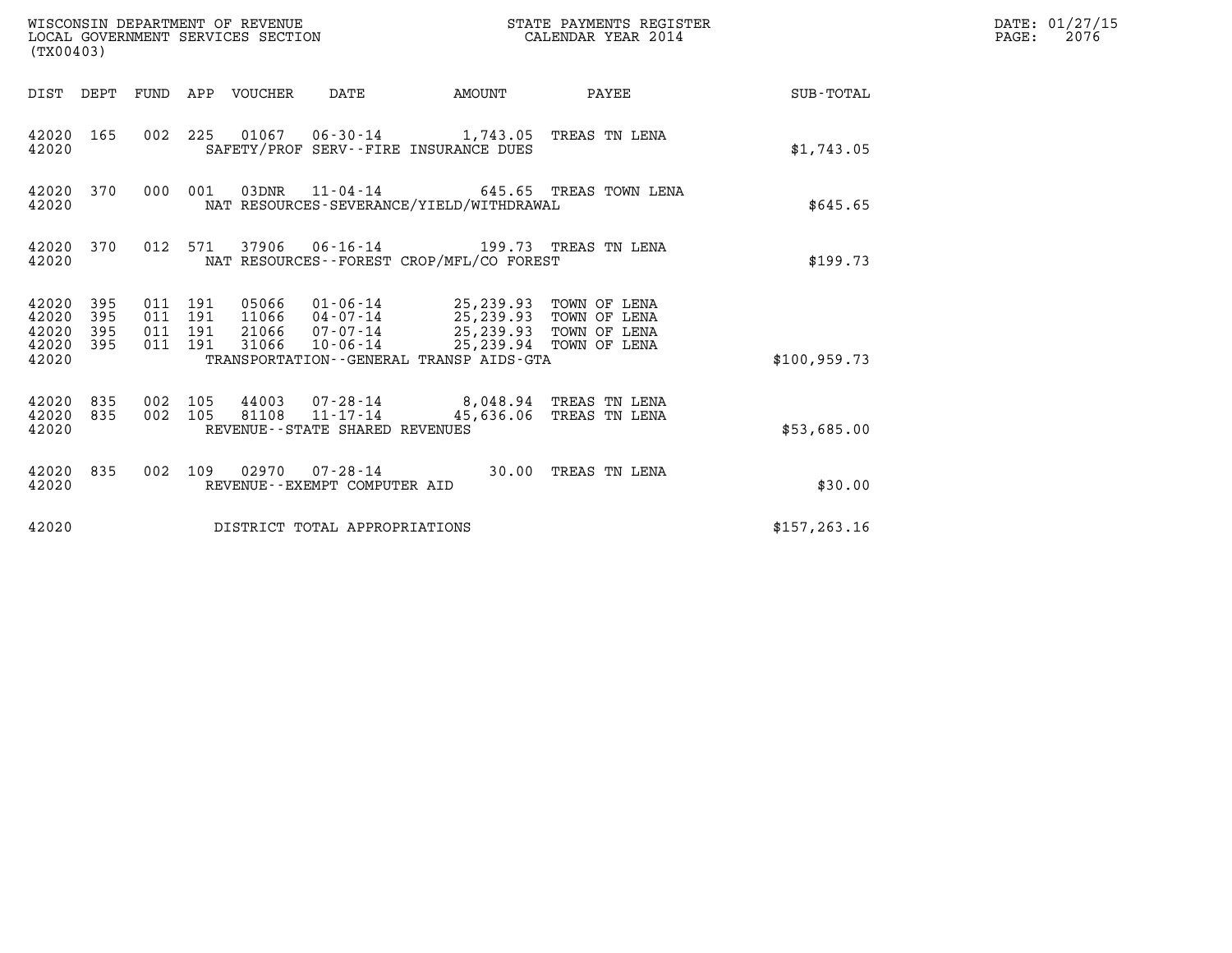| WISCONSIN DEPARTMENT OF REVENUE<br>LOCAL GOVERNMENT SERVICES SECTION<br>(TX00403) |                   |                                          |         |                                  |                                   | STATE PAYMENTS REGISTER<br>CALENDAR YEAR 2014 |                                                                                                                                                                          |              | DATE: 01/27/15<br>$\mathtt{PAGE:}$<br>2077 |
|-----------------------------------------------------------------------------------|-------------------|------------------------------------------|---------|----------------------------------|-----------------------------------|-----------------------------------------------|--------------------------------------------------------------------------------------------------------------------------------------------------------------------------|--------------|--------------------------------------------|
|                                                                                   |                   |                                          |         | DIST DEPT FUND APP VOUCHER       | DATE                              | AMOUNT PAYEE                                  |                                                                                                                                                                          | SUB-TOTAL    |                                            |
| 42022 165<br>42022                                                                |                   | 002 225                                  |         | 01068                            |                                   | SAFETY/PROF SERV--FIRE INSURANCE DUES         | 06-30-14 2,497.77 TREAS TN LITTLE RIVER                                                                                                                                  | \$2,497.77   |                                            |
| 42022 370<br>42022                                                                |                   |                                          | 002 503 |                                  |                                   | NAT RESOURCES--AIDS IN LIEU OF TAXES          | 16624  01-30-14   11,576.09   TREAS TN LITTLE RIVER<br>TOWN SHARE 1409.84                                                                                                | \$11,576.09  |                                            |
| 42022 370<br>42022 370<br>42022                                                   |                   | 012 571<br>012 571                       |         | 37907<br>37907                   | 06-16-14<br>$06 - 16 - 14$        | NAT RESOURCES--FOREST CROP/MFL/CO FOREST      | 768.11 TREAS TN LITTLE RIVER<br>732.69 TREAS TN LITTLE RIVER                                                                                                             | \$1,500.80   |                                            |
| 42022 370<br>42022<br>42022                                                       | 370               | 012 579<br>012 579                       |         | 19575<br>19575                   | 04-16-14<br>04-16-14              | NAT RESOURCES--AIDS IN LIEU OF TAXES          | 22.36 TREAS TN LITTLE RIVER<br>510.41 TREAS TN LITTLE RIVER                                                                                                              | \$532.77     |                                            |
| 42022 395<br>42022<br>42022<br>42022<br>42022                                     | 395<br>395<br>395 | 011 191<br>011 191<br>011 191<br>011 191 |         | 05067<br>11067<br>21067<br>31067 |                                   | TRANSPORTATION--GENERAL TRANSP AIDS-GTA       | 01-06-14 31,773.63 TOWN OF LITTLE RIVER<br>04-07-14 31,773.63 TOWN OF LITTLE RIVER<br>07-07-14 31,773.63 TOWN OF LITTLE RIVER<br>10-06-14 31,773.66 TOWN OF LITTLE RIVER | \$127,094.55 |                                            |
| 42022 835<br>42022<br>42022                                                       | 835               | 002 105<br>002 105                       |         | 44004<br>81109                   | REVENUE - - STATE SHARED REVENUES |                                               | 07-28-14 6,633.50 TREAS TN LITTLE RIVER<br>11-17-14 37,589.82 TREAS TN LITTLE RIVER                                                                                      | \$44, 223.32 |                                            |
| 42022 835<br>42022                                                                |                   | 002 109                                  |         |                                  | REVENUE--EXEMPT COMPUTER AID      |                                               | 02971 07-28-14 10.00 TREAS TN LITTLE RIVER                                                                                                                               | \$10.00      |                                            |
| 42022                                                                             |                   |                                          |         |                                  | DISTRICT TOTAL APPROPRIATIONS     |                                               |                                                                                                                                                                          | \$187,435.30 |                                            |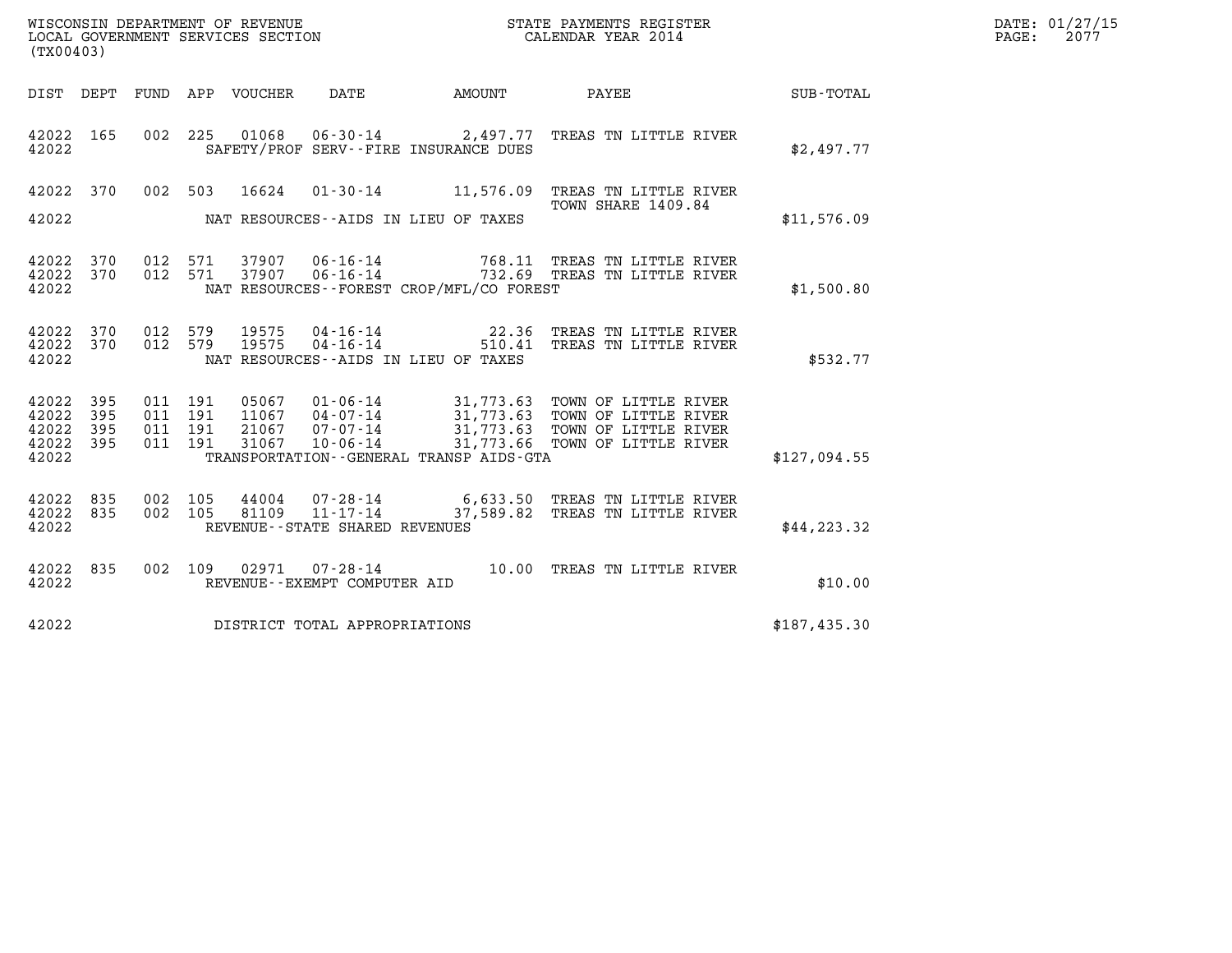| (TX00403)                                     |                   |                               |         |                |                                                     |                                              |                                                                                                                                                                                                                      |              | DATE: 01/27/15<br>$\mathtt{PAGE:}$<br>2078 |
|-----------------------------------------------|-------------------|-------------------------------|---------|----------------|-----------------------------------------------------|----------------------------------------------|----------------------------------------------------------------------------------------------------------------------------------------------------------------------------------------------------------------------|--------------|--------------------------------------------|
|                                               |                   |                               |         |                |                                                     |                                              |                                                                                                                                                                                                                      |              |                                            |
| 42024 165<br>42024                            |                   |                               |         |                |                                                     | SAFETY/PROF SERV--FIRE INSURANCE DUES        | 002 225 01069 06-30-14 16,226.51 TREAS TN LITTLE SUAMICO                                                                                                                                                             | \$16, 226.51 |                                            |
| 42024                                         | 42024 370         |                               |         |                |                                                     |                                              | 000 001 01DNR 06-19-14 25,677.33 TREAS TOWN LITTLE SUAMICO<br>NAT RESOURCES-SEVERANCE/YIELD/WITHDRAWAL                                                                                                               | \$25,677.33  |                                            |
| 42024 370<br>42024 370                        |                   |                               |         |                |                                                     |                                              | 002 503 17009 02-14-14 9,022.90 TREAS TN LITTLE SUAMICO<br>002 503 17009 02-14-14 7,738.71 TREAS TN LITTLE SUAMICO                                                                                                   |              |                                            |
| 42024                                         |                   |                               |         |                |                                                     | NAT RESOURCES -- AIDS IN LIEU OF TAXES       | TOWN SHARE 1475.52                                                                                                                                                                                                   | \$16,761.61  |                                            |
| 42024                                         | 42024 370         |                               |         |                |                                                     | NAT RESOURCES--FOREST CROP/MFL/CO FOREST     | 012 571 37908 06-16-14 406.20 TREAS TN LITTLE SUAMICO                                                                                                                                                                | \$406.20     |                                            |
| 42024                                         | 42024 370         |                               |         |                |                                                     | NAT RESOURCES--AIDS IN LIEU OF TAXES         | 012 579 19576 04-16-14 62.40 TREAS TN LITTLE SUAMICO                                                                                                                                                                 | \$62.40      |                                            |
| 42024                                         |                   |                               |         |                |                                                     | NAT RESOURCES - - RECREATION RESOURCE - FED  | 42024 370 012 583 03063 06-23-14 7,220.75 TREAS TN LITTLE SUAMICO                                                                                                                                                    | \$7,220.75   |                                            |
| 42024 395<br>42024<br>42024<br>42024<br>42024 | 395<br>395<br>395 | 011 191<br>011 191<br>011 191 | 011 191 |                |                                                     | TRANSPORTATION - - GENERAL TRANSP AIDS - GTA | 05068  01-06-14  48,357.57  TOWN OF LITTLE SUAMICO<br>11068  04-07-14  48,357.57  TOWN OF LITTLE SUAMICO<br>21068  07-07-14  48,357.57  TOWN OF LITTLE SUAMICO<br>31068  10-06-14  48,357.58  TOWN OF LITTLE SUAMICO | \$193,430.29 |                                            |
| 42024 835<br>42024                            | 42024 835         | 002 105                       | 002 105 | 44005<br>81110 | REVENUE--STATE SHARED REVENUES                      |                                              | 07-28-14 7,474.71 TREAS TN LITTLE SUAMICO<br>11-17-14 50,510.86 TREAS TN LITTLE SUAMICO                                                                                                                              | \$57,985.57  |                                            |
| 42024                                         | 42024 835         |                               |         |                | REVENUE - - EXEMPT COMPUTER AID                     |                                              | 002 109 02972 07-28-14 92.00 TREAS TN LITTLE SUAMICO                                                                                                                                                                 | \$92.00      |                                            |
| 42024 835<br>42024                            |                   |                               |         |                | 021 363 36243 03-24-14<br>REVENUE--LOTTERY CREDIT - |                                              | 7,189.30 TREAS TN LITTLE SUAMICO                                                                                                                                                                                     | \$7,189.30   |                                            |
| 42024                                         |                   |                               |         |                | DISTRICT TOTAL APPROPRIATIONS                       |                                              |                                                                                                                                                                                                                      | \$325,051.96 |                                            |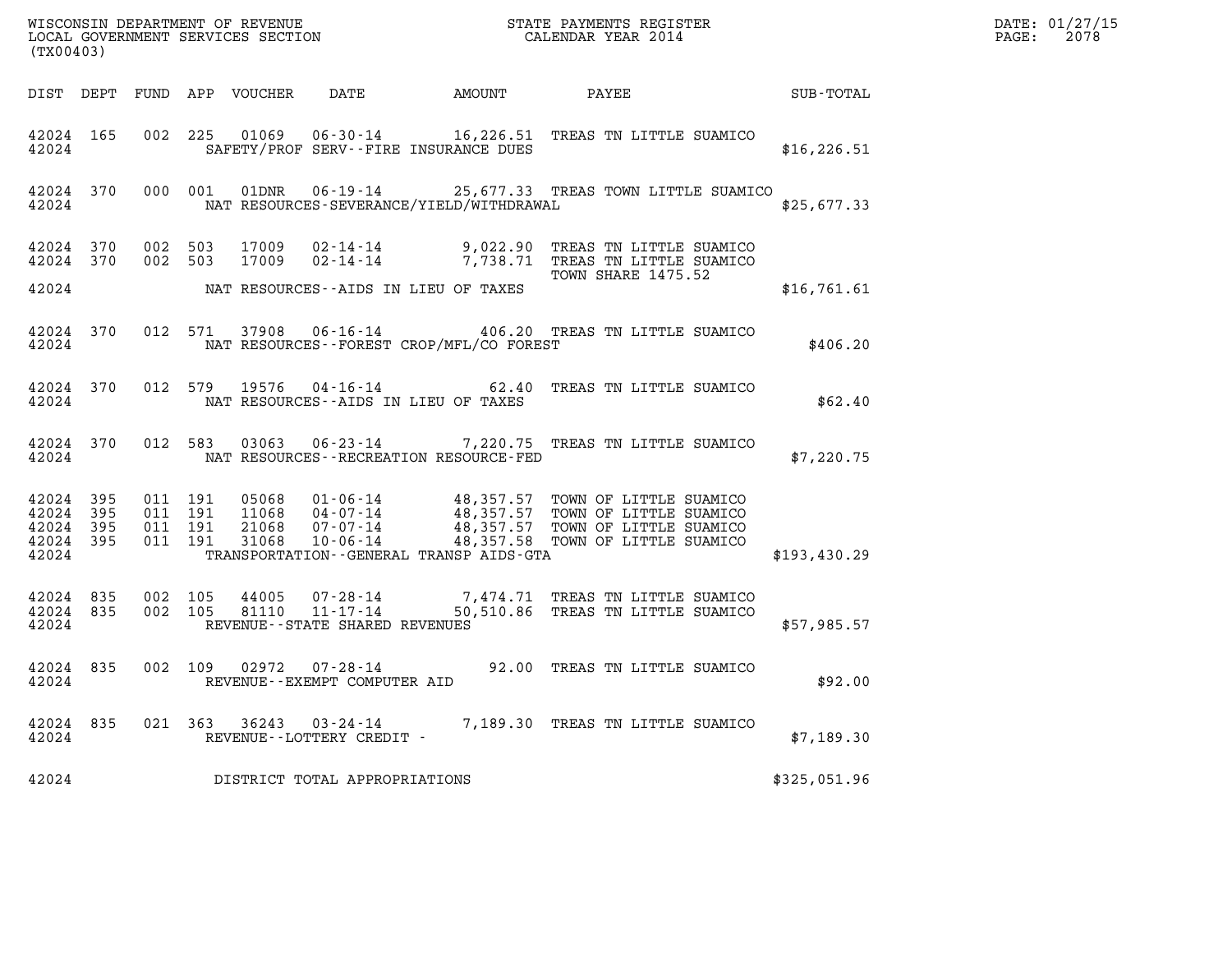| WISCONSIN DEPARTMENT OF REVENUE<br>LOCAL GOVERNMENT SERVICES SECTION<br>CALENDAR YEAR 2014<br>(TX00403) |     |                               |         |  |                                |                                            |                                                                                                                                                                                                                                                    | $\mathbf{E} \mathbf{R}$ | DATE: 01/27/15<br>PAGE: 2079 |
|---------------------------------------------------------------------------------------------------------|-----|-------------------------------|---------|--|--------------------------------|--------------------------------------------|----------------------------------------------------------------------------------------------------------------------------------------------------------------------------------------------------------------------------------------------------|-------------------------|------------------------------|
|                                                                                                         |     |                               |         |  |                                |                                            | DIST DEPT FUND APP VOUCHER DATE AMOUNT PAYEE SUB-TOTAL                                                                                                                                                                                             |                         |                              |
| 42026 165<br>42026                                                                                      |     |                               |         |  |                                | SAFETY/PROF SERV--FIRE INSURANCE DUES      | 002 225 01070 06-30-14 1,761.02 TREAS TN MAPLE VALLEY                                                                                                                                                                                              | \$1,761.02              |                              |
| 42026                                                                                                   |     |                               |         |  |                                | NAT RESOURCES-SEVERANCE/YIELD/WITHDRAWAL   | 42026 370 000 001 01DNR 06-19-14 756.28 TREAS TOWN MAPLE VALLEY                                                                                                                                                                                    | \$756.28                |                              |
|                                                                                                         |     |                               |         |  |                                | 42026 MAT RESOURCES--AIDS IN LIEU OF TAXES | 42026 370 002 503 16625 01-30-14 775.47 TREAS TN MAPLE VALLEY<br>TOWN SHARE 70.21<br>TOWN SHARE 70.21                                                                                                                                              | \$775.47                |                              |
| 42026                                                                                                   |     |                               |         |  |                                | NAT RESOURCES--FOREST CROP/MFL/CO FOREST   | $\begin{array}{cccc} 42026 & 370 & 012 & 571 & 37909 & 06\text{-}16\text{-}14 & & & & & 603.44 & \text{TREAS TN MAPLE VALLEY} \\ 42026 & 370 & 012 & 571 & 37909 & 06\text{-}16\text{-}14 & & & & 8.38 & \text{TREAS TN MAPLE VALLEY} \end{array}$ | \$611.82                |                              |
| 42026 395<br>42026 395<br>42026<br>42026 395<br>42026                                                   | 395 | 011 191<br>011 191<br>011 191 | 011 191 |  |                                | TRANSPORTATION - - GENERAL TRANSP AIDS-GTA | 05069  01-06-14  19,465.81  TOWN OF MAPLE VALLEY<br>11069  04-07-14  19,465.81  TOWN OF MAPLE VALLEY<br>21069  07-07-14  19,465.81  TOWN OF MAPLE VALLEY<br>31069  10-06-14  19,465.83  TOWN OF MAPLE VALLEY                                       | \$77,863.26             |                              |
| 42026                                                                                                   |     |                               |         |  | REVENUE--STATE SHARED REVENUES |                                            | $\begin{array}{cccc} 42026 & 835 & 002 & 105 & 44006 & 07\cdot 28\cdot 14 & 5,169.68 & \text{TREAS TN MAPLE VALLEY} \\ 42026 & 835 & 002 & 105 & 81111 & 11\cdot 17\cdot 14 & 29,309.60 & \text{TREAS TN MAPLE VALLEY} \end{array}$                | \$34,479.28             |                              |
| 42026 835<br>42026                                                                                      |     |                               |         |  | REVENUE--EXEMPT COMPUTER AID   |                                            | 002 109 02973 07-28-14 1.00 TREAS TN MAPLE VALLEY                                                                                                                                                                                                  | \$1.00                  |                              |
| 42026                                                                                                   |     |                               |         |  | DISTRICT TOTAL APPROPRIATIONS  |                                            |                                                                                                                                                                                                                                                    | \$116, 248.13           |                              |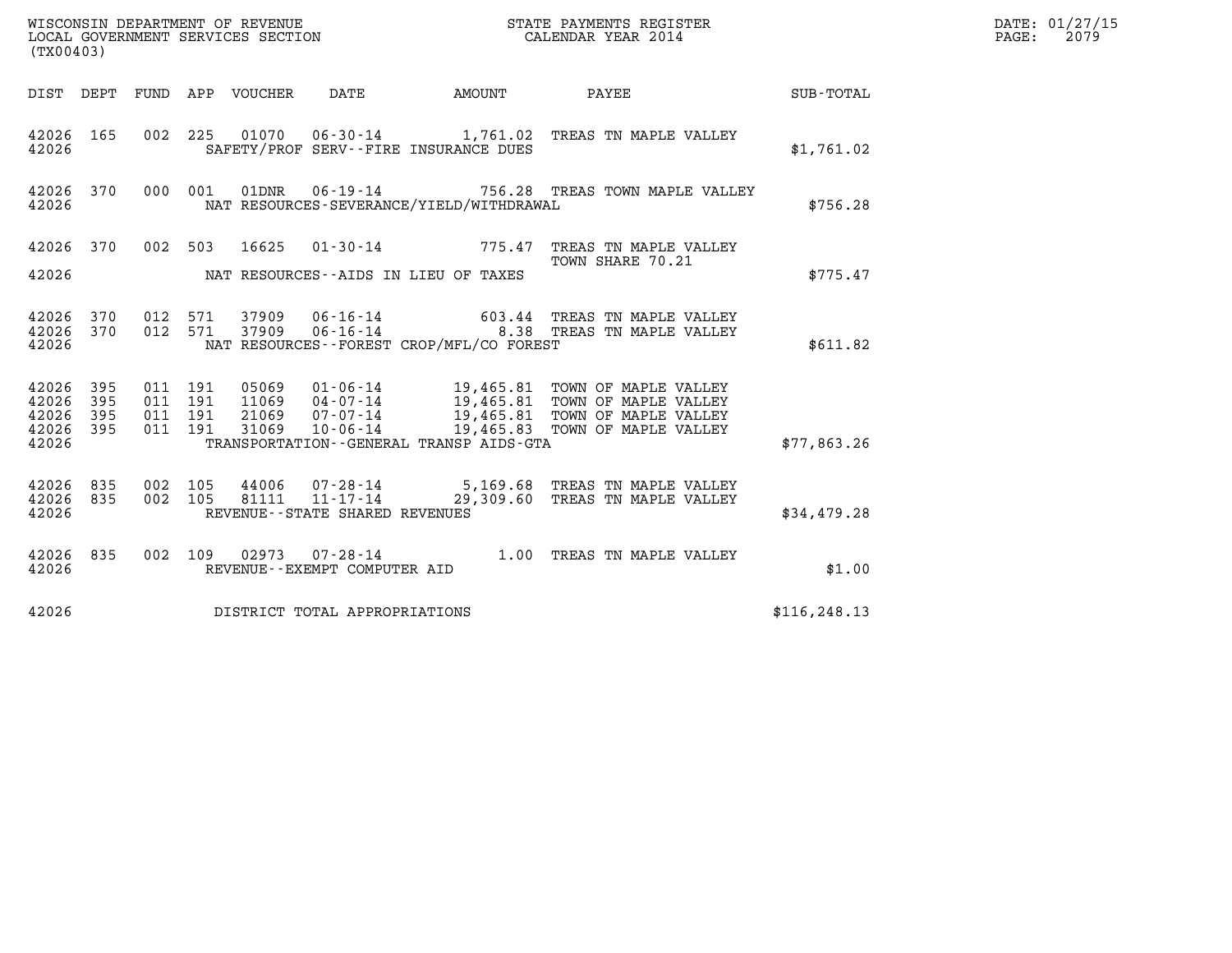| (TX00403)                                 |                          |                                          | WISCONSIN DEPARTMENT OF REVENUE<br>LOCAL GOVERNMENT SERVICES SECTION |                                                                 |                                                                                                                   | STATE PAYMENTS REGISTER<br>CALENDAR YEAR 2014         |              | DATE: 01/27/15<br>$\mathtt{PAGE:}$<br>2080 |
|-------------------------------------------|--------------------------|------------------------------------------|----------------------------------------------------------------------|-----------------------------------------------------------------|-------------------------------------------------------------------------------------------------------------------|-------------------------------------------------------|--------------|--------------------------------------------|
|                                           |                          |                                          | DIST DEPT FUND APP VOUCHER DATE                                      |                                                                 | AMOUNT                                                                                                            | PAYEE                                                 | SUB-TOTAL    |                                            |
| 42028 165<br>42028                        |                          |                                          |                                                                      |                                                                 | SAFETY/PROF SERV--FIRE INSURANCE DUES                                                                             | 002 225 01071 06-30-14 2,767.31 TREAS TN MORGAN       | \$2,767.31   |                                            |
| 42028 370<br>42028                        |                          | 000 001                                  | 03DNR                                                                |                                                                 | NAT RESOURCES-SEVERANCE/YIELD/WITHDRAWAL                                                                          | 11-04-14 683.97 TREAS TOWN MORGAN                     | \$683.97     |                                            |
| 42028 370<br>42028<br>42028               | 370                      | 012 571<br>012 571                       | 37910<br>37910                                                       | 06-16-14<br>$06 - 16 - 14$                                      | NAT RESOURCES--FOREST CROP/MFL/CO FOREST                                                                          | 340.86 TREAS TN MORGAN<br>660.00 TREAS TN MORGAN      | \$1,000.86   |                                            |
| 42028<br>42028<br>42028<br>42028<br>42028 | 395<br>395<br>395<br>395 | 011 191<br>011 191<br>011 191<br>011 191 | 21070<br>31070                                                       | 11070 04-07-14<br>$07 - 07 - 14$<br>10-06-14                    | 05070  01-06-14  26,896.48  TOWN OF MORGAN<br>26,896.48 TOWN OF MORGAN<br>TRANSPORTATION--GENERAL TRANSP AIDS-GTA | 26,896.48 TOWN OF MORGAN<br>26,896.50 TOWN OF MORGAN  | \$107,585.94 |                                            |
| 42028<br>42028                            | 505                      | 002 174                                  | 58920                                                                |                                                                 | DOA--TRANSMISSION LINE FEE DISTRIBUTION                                                                           | 04-30-14 24,189.00 TREAS TN MORGAN                    | \$24,189.00  |                                            |
| 42028<br>42028<br>42028                   | 835<br>835               | 002 105<br>002 105                       | 81112                                                                | 44007 07-28-14<br>11-17-14<br>REVENUE - - STATE SHARED REVENUES |                                                                                                                   | 7,073.85 TREAS TN MORGAN<br>40,276.43 TREAS TN MORGAN | \$47,350.28  |                                            |
| 42028 835<br>42028                        |                          |                                          |                                                                      | 002 109 02974 07-28-14<br>REVENUE--EXEMPT COMPUTER AID          |                                                                                                                   | 10.00 TREAS TN MORGAN                                 | \$10.00      |                                            |
| 42028                                     |                          |                                          |                                                                      | DISTRICT TOTAL APPROPRIATIONS                                   |                                                                                                                   |                                                       | \$183,587.36 |                                            |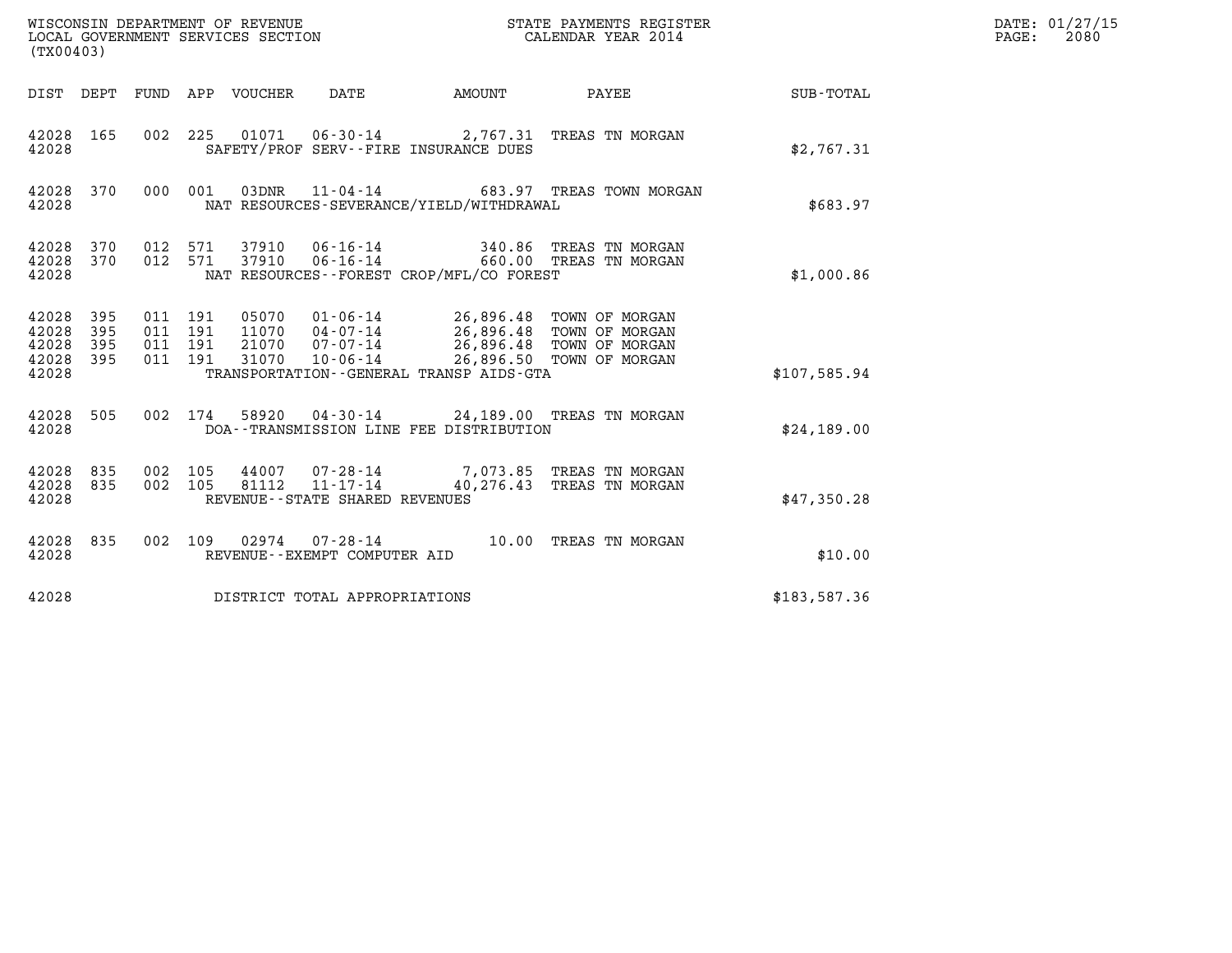| WISCONSIN DEPARTMENT OF REVENUE   | STATE PAYMENTS REGISTER | DATE: 01/27/15 |
|-----------------------------------|-------------------------|----------------|
| LOCAL GOVERNMENT SERVICES SECTION | CALENDAR YEAR 2014      | 2081<br>PAGE:  |

| WISCONSIN DEPARTMENT OF REVENUE<br>LOCAL GOVERNMENT SERVICES SECTION<br>(TX00403)                               |                                                                                                                                                                        | STATE PAYMENTS REGISTER<br>CALENDAR YEAR 2014                                                                                                                      |                  |  |
|-----------------------------------------------------------------------------------------------------------------|------------------------------------------------------------------------------------------------------------------------------------------------------------------------|--------------------------------------------------------------------------------------------------------------------------------------------------------------------|------------------|--|
| DIST<br>DEPT<br>FUND                                                                                            | APP<br>VOUCHER<br>DATE                                                                                                                                                 | AMOUNT<br>PAYEE                                                                                                                                                    | <b>SUB-TOTAL</b> |  |
| 42029<br>165<br>002<br>42029                                                                                    | 225<br>01072<br>$06 - 30 - 14$<br>SAFETY/PROF SERV--FIRE INSURANCE DUES                                                                                                | 4,690.06<br>TREAS TN MOUNTAIN                                                                                                                                      | \$4,690.06       |  |
| 370<br>002<br>42029<br>370<br>42029<br>002                                                                      | 503<br>16626<br>$01 - 30 - 14$<br>503<br>16626<br>$01 - 30 - 14$                                                                                                       | 168.57<br>TREAS TN MOUNTAIN<br>3,220.91<br>TREAS TN MOUNTAIN<br>TOWN SHARE 372.98                                                                                  |                  |  |
| 42029                                                                                                           | NAT RESOURCES -- AIDS IN LIEU OF TAXES                                                                                                                                 |                                                                                                                                                                    | \$3,389.48       |  |
| 42029<br>370<br>012<br>42029                                                                                    | 37911<br>$06 - 16 - 14$<br>571<br>NAT RESOURCES - - FOREST CROP/MFL/CO FOREST                                                                                          | 440.94<br>TREAS TN MOUNTAIN                                                                                                                                        | \$440.94         |  |
| 012<br>42029<br>370<br>42029                                                                                    | 584<br>00124<br>$09 - 30 - 14$<br>NAT RESOURCES - - PMT IN LIEU OF TAXES                                                                                               | 27,203.54<br>TREAS TN MOUNTAIN                                                                                                                                     | \$27, 203.54     |  |
| 42029<br>395<br>011<br>42029<br>395<br>011<br>42029<br>395<br>011<br>42029<br>395<br>011<br>42029<br>395<br>011 | 191<br>05071<br>$01 - 06 - 14$<br>09864<br>$04 - 18 - 14$<br>191<br>191<br>11071<br>$04 - 07 - 14$<br>191<br>21071<br>$07 - 07 - 14$<br>191<br>31071<br>$10 - 06 - 14$ | 48,669.83<br>TOWN OF MOUNTAIN<br>48,669.83<br>TREAS TN MOUNTAIN<br>48,669.83<br>TOWN OF MOUNTAIN<br>48,669.83<br>TOWN OF MOUNTAIN<br>48,669.83<br>TOWN OF MOUNTAIN |                  |  |
| 42029                                                                                                           | TRANSPORTATION--GENERAL TRANSP AIDS-GTA                                                                                                                                |                                                                                                                                                                    | \$243, 349.15    |  |
| 42029<br>395<br>011<br>42029                                                                                    | 278<br>26308<br>$10 - 01 - 14$<br>TRANSPORTATION - - LRIP/TRIP/MSIP GRANTS                                                                                             | 17,452.92<br>TREAS TN MOUNTAIN                                                                                                                                     | \$17,452.92      |  |
| 835<br>002<br>42029<br>42029<br>835<br>002<br>42029                                                             | 105<br>44008<br>$07 - 28 - 14$<br>$11 - 17 - 14$<br>81113<br>105<br>REVENUE - - STATE SHARED REVENUES                                                                  | 3,116.26<br>TREAS TN MOUNTAIN<br>17,791.66<br>TREAS TN MOUNTAIN                                                                                                    | \$20,907.92      |  |
| 835<br>42029<br>002<br>42029                                                                                    | 109<br>02975<br>$07 - 28 - 14$<br>REVENUE - - EXEMPT COMPUTER AID                                                                                                      | 60.00<br>TREAS TN MOUNTAIN                                                                                                                                         | \$60.00          |  |
| 42029                                                                                                           | DISTRICT TOTAL APPROPRIATIONS                                                                                                                                          |                                                                                                                                                                    | \$317,494.01     |  |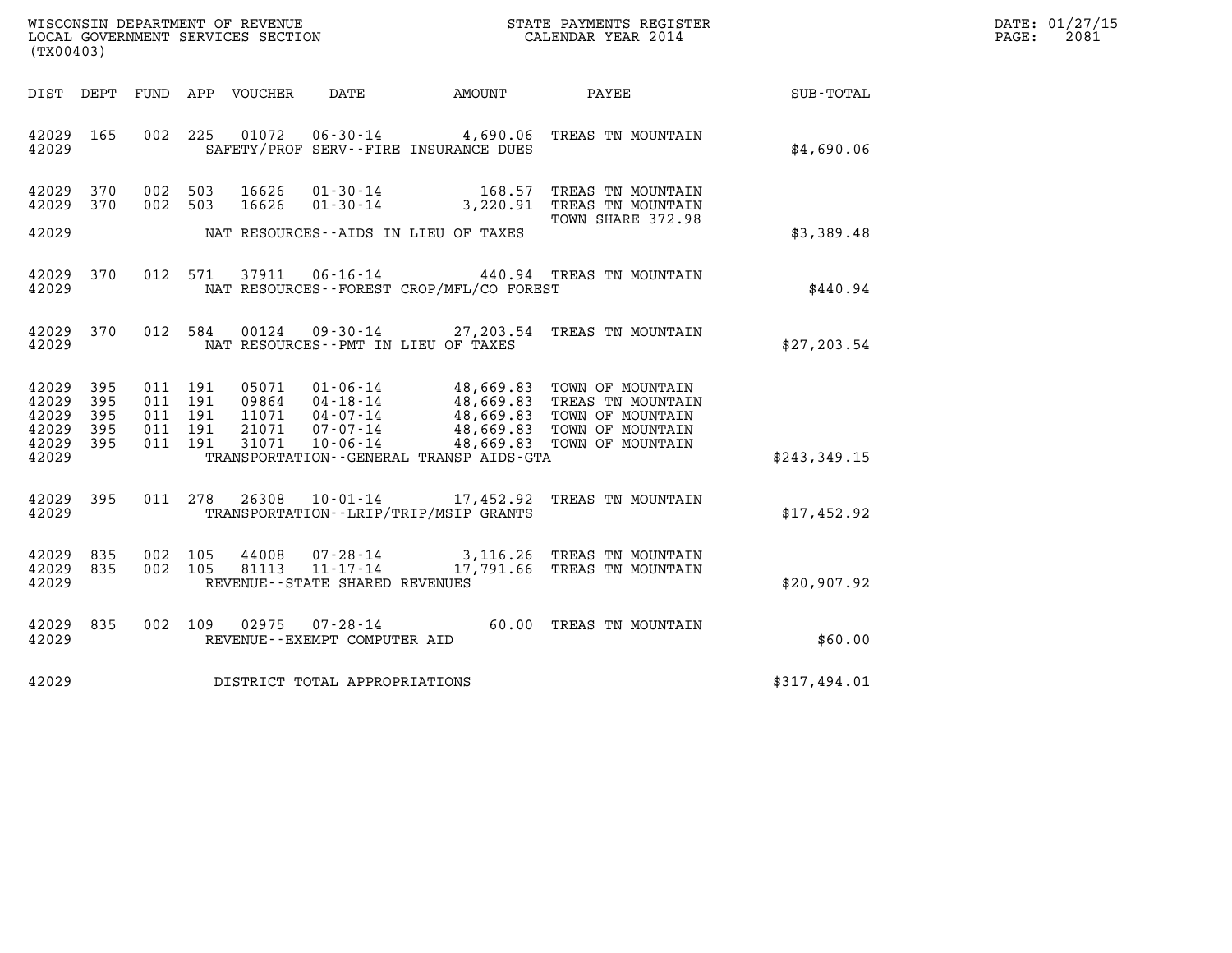| WISCONSIN DEPARTMENT OF REVENUE<br>LOCAL GOVERNMENT SERVICES SECTION<br>(TX00403) |                   |                                      |         |                                  |                                                     |                                                                              | STATE PAYMENTS REGISTER<br>CALENDAR YEAR 2014                                    |               | DATE: 01/27/15<br>$\mathtt{PAGE:}$<br>2082 |
|-----------------------------------------------------------------------------------|-------------------|--------------------------------------|---------|----------------------------------|-----------------------------------------------------|------------------------------------------------------------------------------|----------------------------------------------------------------------------------|---------------|--------------------------------------------|
|                                                                                   |                   |                                      |         | DIST DEPT FUND APP VOUCHER       | DATE                                                |                                                                              |                                                                                  |               |                                            |
| 42030 165<br>42030                                                                |                   | 002 225                              |         | 01073                            |                                                     | SAFETY/PROF SERV--FIRE INSURANCE DUES                                        | 06-30-14 3,773.61 TREAS TN OCONTO                                                | \$3,773.61    |                                            |
| 42030 370                                                                         |                   |                                      | 002 503 |                                  |                                                     |                                                                              | 17010  02-14-14   1,778.86   TREAS TN OCONTO                                     |               |                                            |
| 42030                                                                             |                   |                                      |         |                                  |                                                     | NAT RESOURCES--AIDS IN LIEU OF TAXES                                         | TOWN SHARE 191.32                                                                | \$1,778.86    |                                            |
| 42030 370<br>42030 370<br>42030                                                   |                   | 012 571<br>012 571                   |         | 37912<br>37912                   | 06-16-14<br>$06 - 16 - 14$                          | NAT RESOURCES--FOREST CROP/MFL/CO FOREST                                     | 421.59 TREAS TN OCONTO<br>292.41 TREAS TN OCONTO                                 | \$714.00      |                                            |
| 42030 370<br>42030<br>42030                                                       | 370               | 012 579<br>012 579                   |         | 19577<br>19577                   | $04 - 16 - 14$<br>$04 - 16 - 14$                    | .20<br>NAT RESOURCES -- AIDS IN LIEU OF TAXES                                | TREAS TN OCONTO<br>2.00 TREAS TN OCONTO                                          | \$2.20        |                                            |
| 42030 395<br>42030<br>42030<br>42030<br>42030                                     | 395<br>395<br>395 | 011 191<br>011<br>011 191<br>011 191 | 191     | 05072<br>11072<br>21072<br>31072 | $04 - 07 - 14$<br>$07 - 07 - 14$<br>10-06-14        | 01-06-14 29,860.28 TOWN OF OCONTO<br>TRANSPORTATION--GENERAL TRANSP AIDS-GTA | 29,860.28 TOWN OF OCONTO<br>29,860.28 TOWN OF OCONTO<br>29,860.30 TOWN OF OCONTO | \$119,441.14  |                                            |
| 42030 835<br>42030 835<br>42030                                                   |                   | 002 105<br>002 105                   |         | 44009                            | 81114 11-17-14<br>REVENUE - - STATE SHARED REVENUES |                                                                              | 07-28-14 8,126.76 TREAS TN OCONTO<br>46,245.73 TREAS TN OCONTO                   | \$54,372.49   |                                            |
| 42030 835<br>42030                                                                |                   | 002 109                              |         |                                  | REVENUE--EXEMPT COMPUTER AID                        |                                                                              | 02976  07-28-14  25.00 TREAS TN OCONTO                                           | \$25.00       |                                            |
| 42030                                                                             |                   |                                      |         |                                  | DISTRICT TOTAL APPROPRIATIONS                       |                                                                              |                                                                                  | \$180, 107.30 |                                            |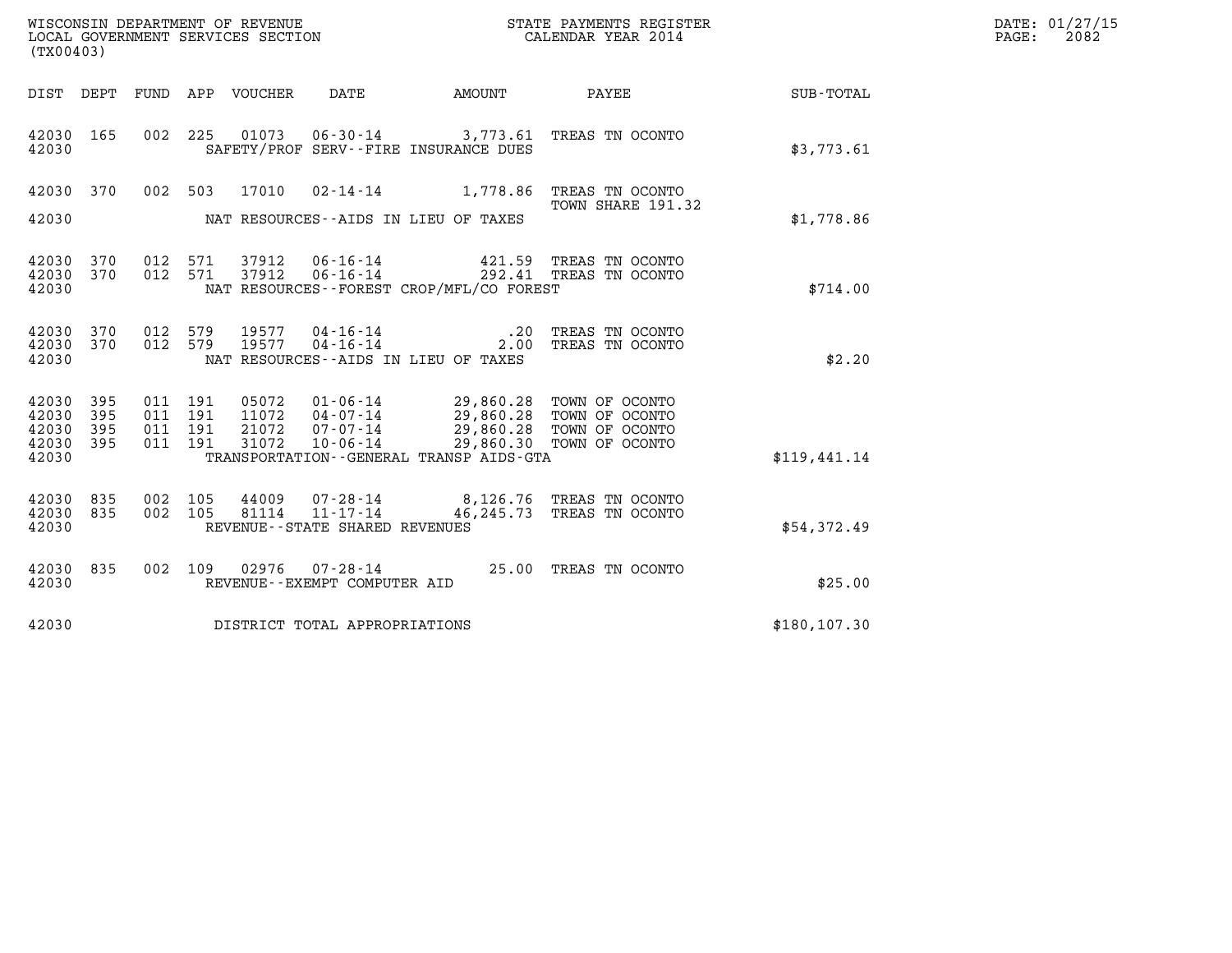| (TX00403)                                     |                   | WISCONSIN DEPARTMENT OF REVENUE<br>LOCAL GOVERNMENT SERVICES SECTION |                                                     | STATE PAYMENTS REGISTER<br>CALENDAR YEAR 2014 |                                                                                                                                                                                            |               | DATE: 01/27/15<br>$\mathtt{PAGE}$ :<br>2083 |
|-----------------------------------------------|-------------------|----------------------------------------------------------------------|-----------------------------------------------------|-----------------------------------------------|--------------------------------------------------------------------------------------------------------------------------------------------------------------------------------------------|---------------|---------------------------------------------|
| DIST DEPT                                     | FUND              | APP VOUCHER                                                          | DATE                                                | AMOUNT                                        | PAYEE                                                                                                                                                                                      | SUB-TOTAL     |                                             |
| 42032 165<br>42032                            |                   |                                                                      | SAFETY/PROF SERV--FIRE INSURANCE DUES               |                                               | 002  225  01074  06-30-14  3,791.58  TREAS TN OCONTO FALLS                                                                                                                                 | \$3,791.58    |                                             |
| 42032 370<br>42032                            |                   | 012 571<br>37913                                                     | NAT RESOURCES - - FOREST CROP/MFL/CO FOREST         |                                               | 06-16-14 228.09 TREAS TN OCONTO FALLS                                                                                                                                                      | \$228.09      |                                             |
| 42032<br>42032<br>42032<br>42032 395<br>42032 | 395<br>395<br>395 | 011 191<br>05073<br>011 191<br>011 191<br>011 191<br>31073           | TRANSPORTATION--GENERAL TRANSP AIDS-GTA             |                                               | 01-06-14 26,377.82 TOWN OF OCONTO FALLS<br>11073  04-07-14  26,377.82  TOWN OF OCONTO FALLS<br>21073  07-07-14  26,377.82  TOWN OF OCONTO FALLS<br>10-06-14 26,377.82 TOWN OF OCONTO FALLS | \$105,511.28  |                                             |
| 42032 835<br>42032 835<br>42032               | 002               | 105<br>44010<br>002 105<br>81115                                     | $11 - 17 - 14$<br>REVENUE - - STATE SHARED REVENUES |                                               | 07-28-14 5,348.08 TREAS TN OCONTO FALLS<br>30,531.36 TREAS TN OCONTO FALLS                                                                                                                 | \$35,879.44   |                                             |
| 42032 835<br>42032                            | 002               | 109                                                                  | REVENUE - - EXEMPT COMPUTER AID                     | 8.00                                          | TREAS TN OCONTO FALLS                                                                                                                                                                      | \$8.00        |                                             |
| 42032                                         |                   |                                                                      | DISTRICT TOTAL APPROPRIATIONS                       |                                               |                                                                                                                                                                                            | \$145, 418.39 |                                             |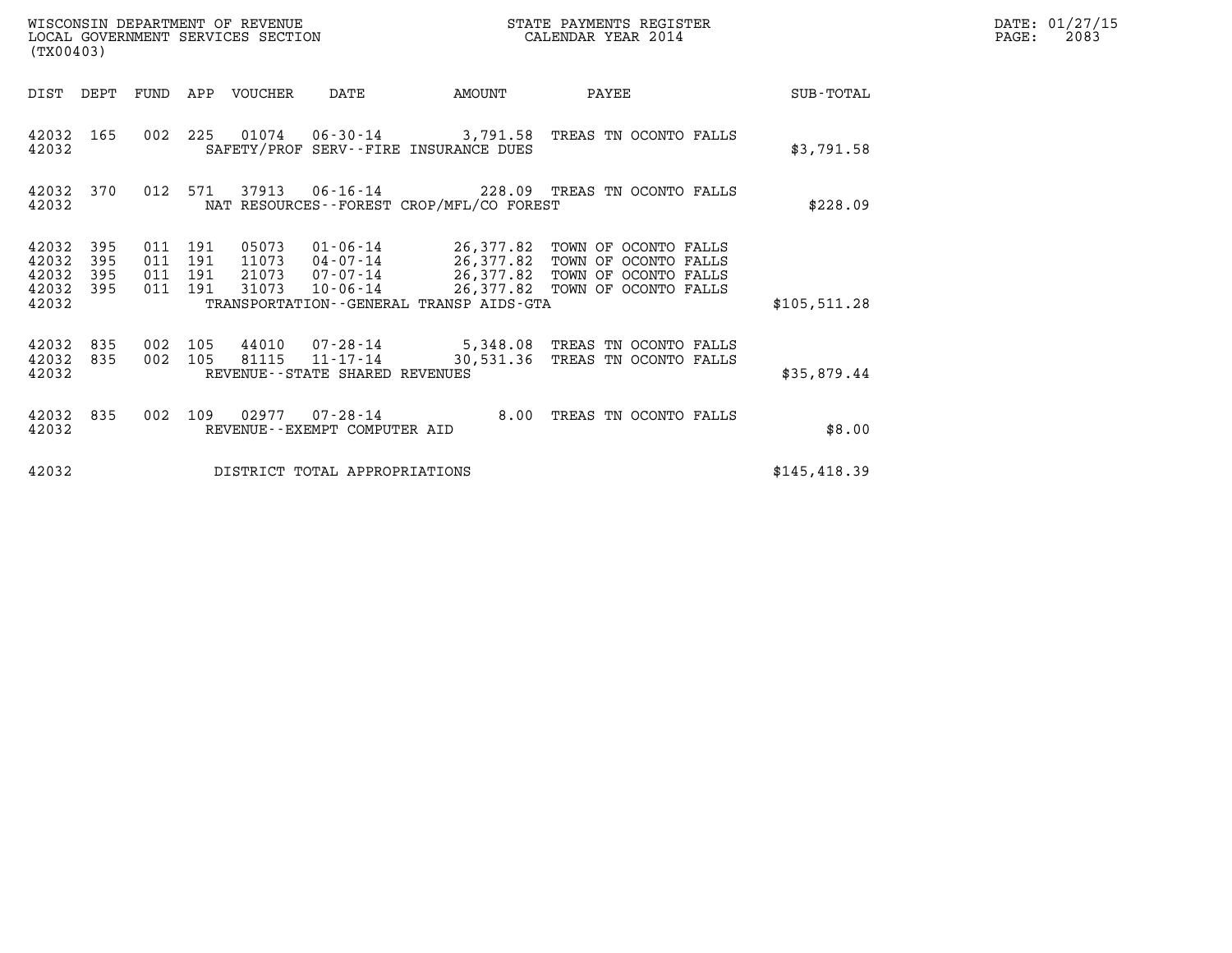| WISCONSIN DEPARTMENT OF REVENUE   | STATE PAYMENTS REGISTER | DATE: 01/27/15 |
|-----------------------------------|-------------------------|----------------|
| LOCAL GOVERNMENT SERVICES SECTION | CALENDAR YEAR 2014      | 2084<br>PAGE:  |

| (TX00403)                                                 |                                                                                            |                                              | WISCONSIN DEPARTMENT OF REVENUE<br>LOCAL GOVERNMENT SERVICES SECTION<br>CALENDAR YEAR 2014 |                                                                                                               |               | DATE: 01/27/15<br>$\mathtt{PAGE}$ :<br>2084 |
|-----------------------------------------------------------|--------------------------------------------------------------------------------------------|----------------------------------------------|--------------------------------------------------------------------------------------------|---------------------------------------------------------------------------------------------------------------|---------------|---------------------------------------------|
| DIST DEPT                                                 |                                                                                            |                                              |                                                                                            |                                                                                                               |               |                                             |
| 42034 165<br>42034                                        | 002 225 01075                                                                              | SAFETY/PROF SERV--FIRE INSURANCE DUES        |                                                                                            | 06-30-14 4,150.97 TREAS TN PENSAUKEE                                                                          | \$4,150.97    |                                             |
| 42034 370<br>42034 370                                    | 002 503 16627<br>002 503 16627                                                             |                                              |                                                                                            | 01-30-14 7,183.41 TREAS TN PENSAUKEE<br>01-30-14 2,532.11 TREAS TN PENSAUKEE                                  |               |                                             |
| 42034                                                     | NAT RESOURCES--AIDS IN LIEU OF TAXES                                                       |                                              |                                                                                            | TOWN SHARE 987.74                                                                                             | \$9,715.52    |                                             |
| 42034 370<br>42034 370<br>42034                           |                                                                                            | NAT RESOURCES--FOREST CROP/MFL/CO FOREST     |                                                                                            | 012 571 37914 06-16-14 544.81 TREAS TN PENSAUKEE<br>012 571 37914 06-16-14 163.30 TREAS TN PENSAUKEE          | \$708.11      |                                             |
| 42034 370<br>42034 370<br>42034 370<br>42034              | 012 579 19578<br>19578<br>012 579<br>012 579 19578<br>NAT RESOURCES--AIDS IN LIEU OF TAXES |                                              |                                                                                            | 04-16-14 229.19 TREAS TN PENSAUKEE<br>04-16-14 48.69 TREAS TN PENSAUKEE<br>04-16-14 255.17 TREAS TN PENSAUKEE | \$533.05      |                                             |
| 42034 395<br>42034 395<br>42034 395<br>42034 395<br>42034 |                                                                                            | TRANSPORTATION - - GENERAL TRANSP AIDS - GTA |                                                                                            |                                                                                                               | \$106, 465.62 |                                             |
| 42034 835<br>42034 835<br>42034                           | 002 105<br>002 105<br>81116<br>REVENUE--STATE SHARED REVENUES                              |                                              |                                                                                            | 44011  07-28-14  3,628.57 TREAS TN PENSAUKEE<br>81116  11-17-14  20,547.53 TREAS TN PENSAUKEE                 | \$24.176.10   |                                             |
| 42034 835<br>42034                                        |                                                                                            | REVENUE--EXEMPT COMPUTER AID                 |                                                                                            | 002 109 02978 07-28-14 16.00 TREAS TN PENSAUKEE                                                               | \$16.00       |                                             |
| 42034                                                     | DISTRICT TOTAL APPROPRIATIONS                                                              |                                              |                                                                                            |                                                                                                               | \$145,765.37  |                                             |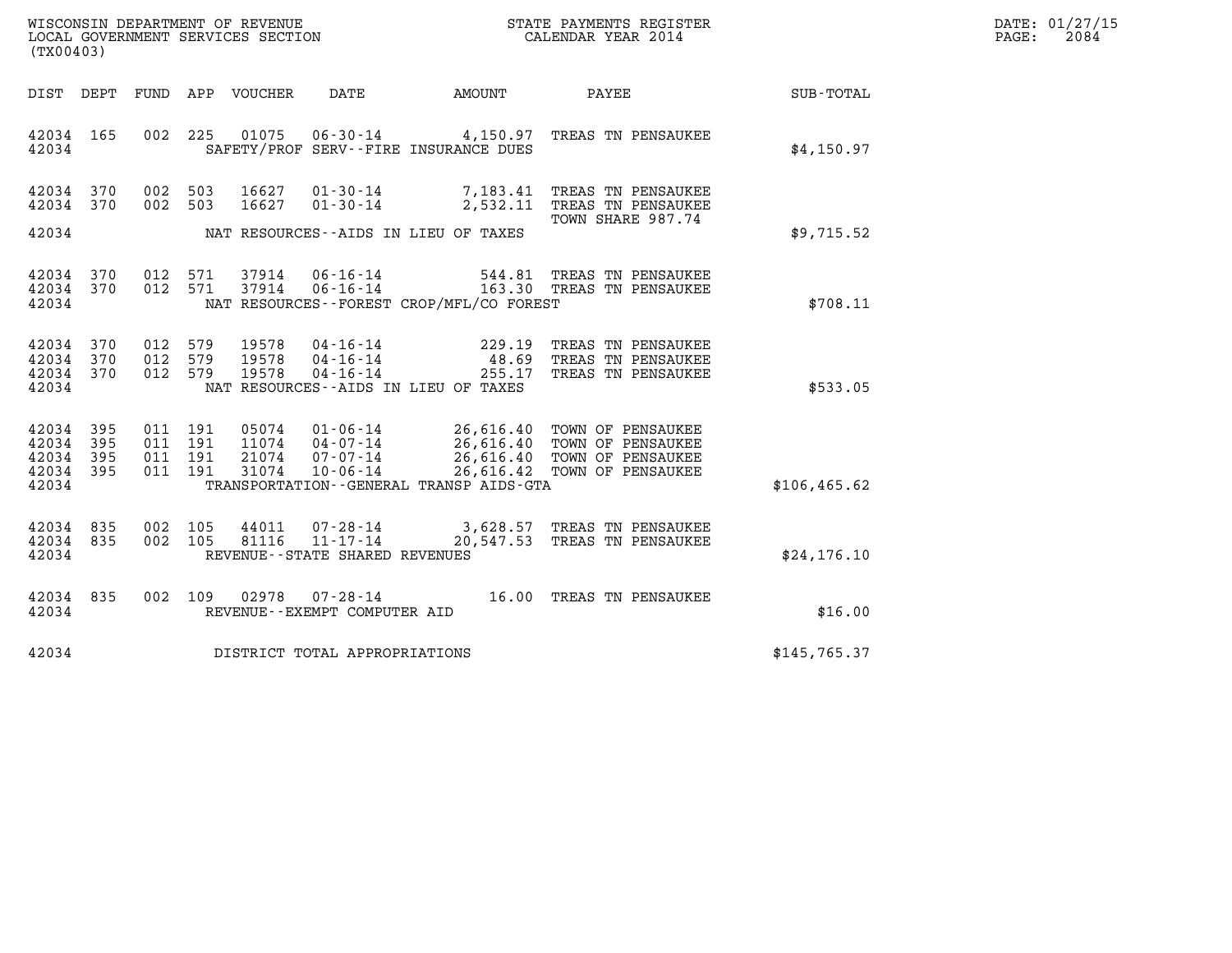| DATE: | 01/27/15 |
|-------|----------|
| PAGE: | 2085     |

| (TX00403)                                             |     |                    |  |                |                                               |                                               |                                                                                                                                                                                                                      |               | DATE: 01/27/15<br>2085<br>$\mathtt{PAGE:}$ |
|-------------------------------------------------------|-----|--------------------|--|----------------|-----------------------------------------------|-----------------------------------------------|----------------------------------------------------------------------------------------------------------------------------------------------------------------------------------------------------------------------|---------------|--------------------------------------------|
|                                                       |     |                    |  |                |                                               |                                               |                                                                                                                                                                                                                      |               |                                            |
| 42036 165<br>42036                                    |     |                    |  |                |                                               | SAFETY/PROF SERV--FIRE INSURANCE DUES         | 002 225 01076 06-30-14 7,277.67 TREAS TN RIVERVIEW                                                                                                                                                                   | \$7,277.67    |                                            |
| 42036 370<br>42036 370<br>42036                       |     | 000 001<br>000 001 |  |                |                                               | NAT RESOURCES-SEVERANCE/YIELD/WITHDRAWAL      | 02DNR  09-11-14  327.16 TREAS TOWN RIVERVIEW<br>03DNR  11-04-14  265.94 TREAS TOWN RIVERVIEW                                                                                                                         | \$593.10      |                                            |
| 42036 370                                             |     |                    |  |                |                                               |                                               | 002 503 17011 02-14-14 1,705.87 TREAS TN RIVERVIEW<br>TOWN SHARE 168.66                                                                                                                                              |               |                                            |
| 42036                                                 |     |                    |  |                |                                               | NAT RESOURCES--AIDS IN LIEU OF TAXES          |                                                                                                                                                                                                                      | \$1,705.87    |                                            |
| 42036 370<br>42036                                    |     |                    |  |                |                                               | NAT RESOURCES--FOREST CROP/MFL/CO FOREST      | 012 571 37915 06-16-14 655.67 TREAS TN RIVERVIEW                                                                                                                                                                     | \$655.67      |                                            |
| 42036                                                 |     |                    |  |                |                                               | NAT RESOURCES--PMT IN LIEU OF TAXES           | 42036 370 012 584 00125 09-30-14 24,903.51 TREAS TN RIVERVIEW                                                                                                                                                        | \$24,903.51   |                                            |
| 42036 395<br>42036<br>42036 395<br>42036 395<br>42036 | 395 |                    |  |                |                                               | TRANSPORTATION - - GENERAL TRANSP AIDS-GTA    | 011 191 05075 01-06-14 52,326.94 TOWN OF RIVERVIEW<br>011 191 11075 04-07-14 52,326.94 TOWN OF RIVERVIEW<br>011 191 21075 07-07-14 52,326.94 TOWN OF RIVERVIEW<br>011 191 31075 10-06-14 52,326.97 TOWN OF RIVERVIEW | \$209, 307.79 |                                            |
| 42036 395<br>42036                                    |     |                    |  |                |                                               | TRANSPORTATION - - LRIP/TRIP/MSIP GRANTS      | 011 278 32383 11-26-14 17,452.92 TREAS TN RIVERVIEW                                                                                                                                                                  | \$17,452.92   |                                            |
| 42036 435                                             |     |                    |  |                |                                               | 42036 HS--AMBULANCE FUNDING ASSISTANCE GRANTS | 005 162 01HSD 09-08-14 4,426.56 TREAS TOWN RIVERVIEW                                                                                                                                                                 | \$4,426.56    |                                            |
| 42036 435<br>42036                                    |     |                    |  |                |                                               | HS--PREPAID MEDICAL TRANSPORT REIMBURSE       | 005 163 01LGS 11-17-14 1,000.00 MOUNTAIN AMBULANCE SERVICE                                                                                                                                                           | \$1,000.00    |                                            |
| 42036 835<br>42036 835<br>42036                       |     | 002 105<br>002 105 |  | 44012<br>81117 | 11-17-14<br>REVENUE - - STATE SHARED REVENUES |                                               | 07-28-14 2,473.37 TREAS TN RIVERVIEW<br>13,050.66 TREAS TN RIVERVIEW                                                                                                                                                 | \$15,524.03   |                                            |
| 42036<br>42036                                        | 835 |                    |  |                | REVENUE--EXEMPT COMPUTER AID                  |                                               | 002 109 02979 07-28-14 207.00 TREAS TN RIVERVIEW                                                                                                                                                                     | \$207.00      |                                            |
| 42036                                                 |     |                    |  |                | DISTRICT TOTAL APPROPRIATIONS                 |                                               |                                                                                                                                                                                                                      | \$283,054.12  |                                            |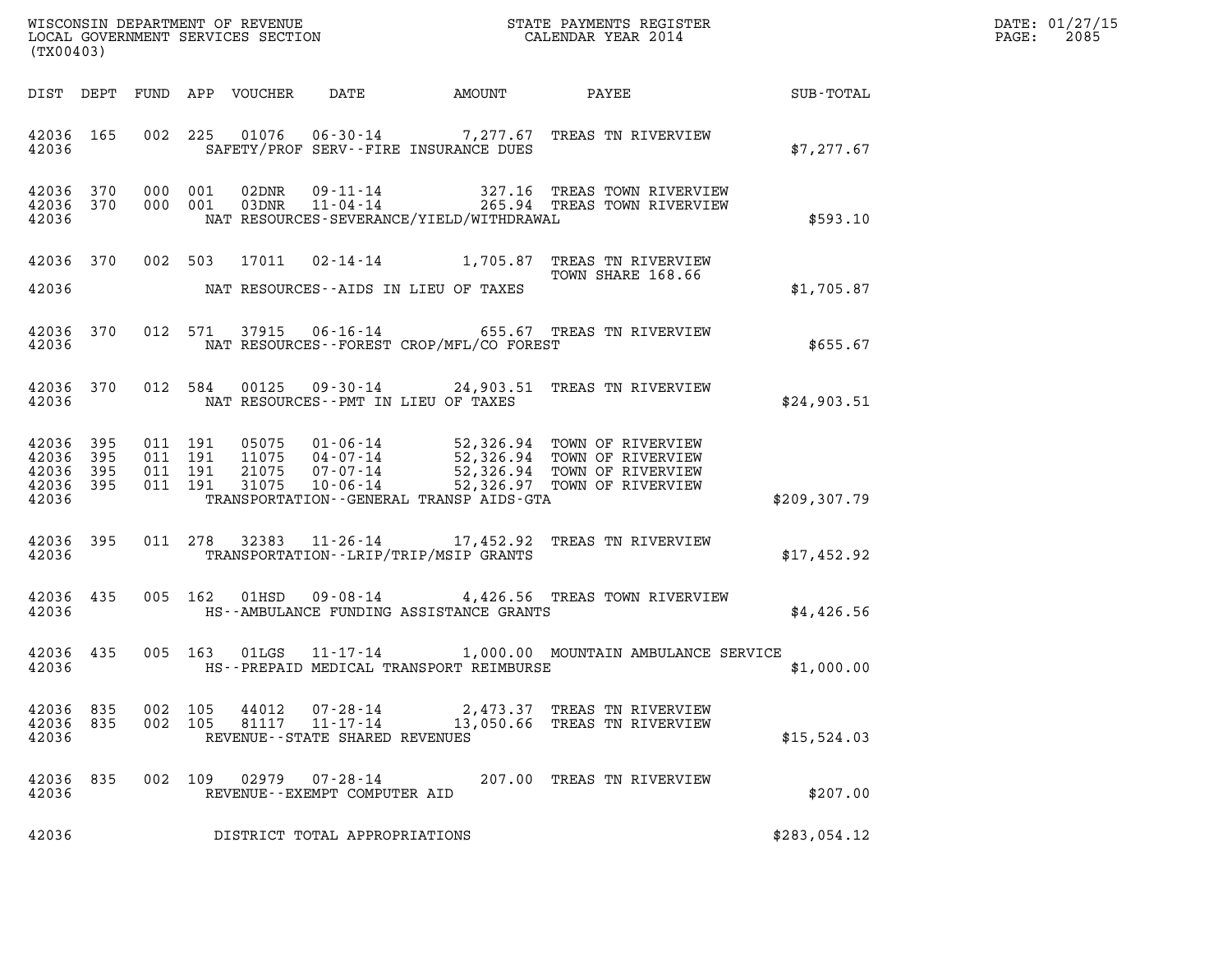| (TX00403)                                                       |                                          | WISCONSIN DEPARTMENT OF REVENUE<br>LOCAL GOVERNMENT SERVICES SECTION                                                                                                                                                               |        | STATE PAYMENTS REGISTER<br>CALENDAR YEAR 2014 |                 | DATE: 01/27/15<br>$\mathtt{PAGE:}$<br>2086 |
|-----------------------------------------------------------------|------------------------------------------|------------------------------------------------------------------------------------------------------------------------------------------------------------------------------------------------------------------------------------|--------|-----------------------------------------------|-----------------|--------------------------------------------|
|                                                                 |                                          | DIST DEPT FUND APP VOUCHER DATE                                                                                                                                                                                                    | AMOUNT |                                               | PAYEE SUB-TOTAL |                                            |
| 42038 165<br>42038                                              |                                          | 002 225 01077 06-30-14 3,198.58 TREAS TN SPRUCE<br>SAFETY/PROF SERV--FIRE INSURANCE DUES                                                                                                                                           |        |                                               | \$3,198.58      |                                            |
| 42038 370<br>42038                                              | 000 001                                  | 01DNR  06-19-14  4,105.36 TREAS TOWN SPRUCE<br>NAT RESOURCES-SEVERANCE/YIELD/WITHDRAWAL                                                                                                                                            |        |                                               | \$4,105.36      |                                            |
| 42038 370<br>42038                                              |                                          | 012 571 37916 06-16-14 405.47 TREAS TN SPRUCE<br>NAT RESOURCES--FOREST CROP/MFL/CO FOREST                                                                                                                                          |        |                                               | \$405.47        |                                            |
| 42038 395<br>42038<br>395<br>395<br>42038<br>42038 395<br>42038 | 011 191<br>011 191<br>011 191<br>011 191 | 05076   01-06-14   22,773.62 TOWN OF SPRUCE<br>11076   04-07-14   22,773.62 TOWN OF SPRUCE<br>21076   07-07-14   22,773.62 TOWN OF SPRUCE<br>31076  10-06-14  22,773.65  TOWN OF SPRUCE<br>TRANSPORTATION--GENERAL TRANSP AIDS-GTA |        |                                               | \$91,094.51     |                                            |
| 42038 835<br>42038 835<br>42038                                 | 002 105<br>002 105                       | 44013  07-28-14   1,494.98 TREAS TN SPRUCE<br>81118  11-17-14   8,571.91 TREAS TN SPRUCE<br>REVENUE--STATE SHARED REVENUES                                                                                                         |        |                                               | \$10,066.89     |                                            |
| 42038 835<br>42038                                              |                                          | 002 109 02980 07-28-14 5.00 TREAS TN SPRUCE<br>REVENUE--EXEMPT COMPUTER AID                                                                                                                                                        |        |                                               | \$5.00          |                                            |
| 42038                                                           |                                          | DISTRICT TOTAL APPROPRIATIONS                                                                                                                                                                                                      |        |                                               | \$108,875.81    |                                            |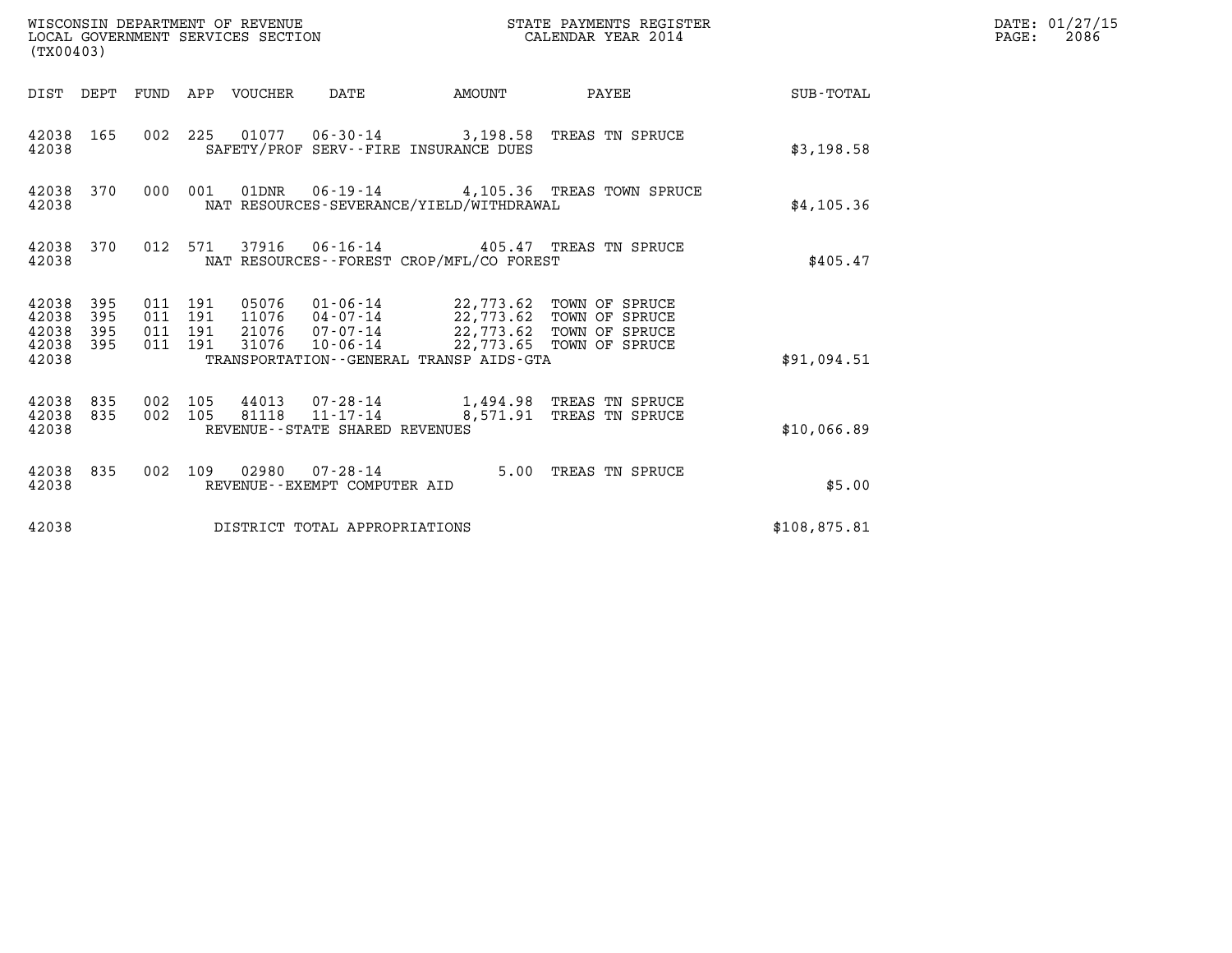| (TX00403)                                 |                          |                               |         | LOCAL GOVERNMENT SERVICES SECTION | WISCONSIN DEPARTMENT OF REVENUE<br>LOCAL GOVERNMENT SERVICES SECTION | STATE PAYMENTS REGISTER<br>CALENDAR YEAR 2014 |                                                                                                                                                                                              |              | DATE: 01/27/15<br>$\mathtt{PAGE:}$<br>2087 |
|-------------------------------------------|--------------------------|-------------------------------|---------|-----------------------------------|----------------------------------------------------------------------|-----------------------------------------------|----------------------------------------------------------------------------------------------------------------------------------------------------------------------------------------------|--------------|--------------------------------------------|
|                                           |                          |                               |         | DIST DEPT FUND APP VOUCHER        | DATE                                                                 | AMOUNT                                        | <b>PAYEE</b>                                                                                                                                                                                 | SUB-TOTAL    |                                            |
| 42040 165<br>42040                        |                          |                               |         |                                   | SAFETY/PROF SERV--FIRE INSURANCE DUES                                |                                               | 002 225 01078 06-30-14 4,761.93 TREAS TN STILES                                                                                                                                              | \$4,761.93   |                                            |
| 42040                                     |                          |                               |         |                                   | NAT RESOURCES--AIDS IN LIEU OF TAXES                                 |                                               | 42040 370 002 503 17012 02-14-14 1,066.58 TREAS TN STILES<br>TOWN SHARE 100.97                                                                                                               | \$1,066.58   |                                            |
| 42040<br>42040<br>42040                   | 370<br>370               |                               |         |                                   | NAT RESOURCES - - FOREST CROP/MFL/CO FOREST                          |                                               | 012 571 37917 06-16-14 534.86 TREAS TN STILES<br>012 571 37917 06-16-14 280.36 TREAS TN STILES                                                                                               | \$815.22     |                                            |
| 42040<br>42040<br>42040<br>42040<br>42040 | 395<br>395<br>395<br>395 | 011 191<br>011 191<br>011 191 | 011 191 | 05077<br>21077<br>31077           | TRANSPORTATION--GENERAL TRANSP AIDS-GTA                              |                                               | 01-06-14 26,340.77 TOWN OF STILES<br>11077  04-07-14  26,340.77  TOWN OF STILES<br>07-07-14<br>07-06-14<br>06-14<br>08.340.77<br>07.77<br>07.77<br>07.77<br>07.77<br>07.77<br>07.77<br>07.77 | \$105,363.09 |                                            |
| 42040 395<br>42040                        |                          |                               |         |                                   | TRANSPORTATION - - LRIP/TRIP/MSIP GRANTS                             |                                               | 011 278 32378 11-26-14 17,452.92 TREAS TN STILES                                                                                                                                             | \$17,452.92  |                                            |
| 42040<br>42040<br>42040                   | 835<br>835               | 002 105                       |         |                                   | REVENUE--STATE SHARED REVENUES                                       |                                               | 44014  07-28-14  9,751.24 TREAS TN STILES<br>002 105 81119 11-17-14 55,546.04 TREAS TN STILES                                                                                                | \$65, 297.28 |                                            |
| 42040 835<br>42040                        |                          |                               |         |                                   | REVENUE--EXEMPT COMPUTER AID                                         |                                               | 002 109 02981 07-28-14 170.00 TREAS TN STILES                                                                                                                                                | \$170.00     |                                            |
|                                           |                          |                               |         |                                   |                                                                      |                                               |                                                                                                                                                                                              |              |                                            |

42040 <br>42040 835 021 363 36244 03-24-14 1,913.55 TREAS TN STILES<br>42040 REVENUE--LOTTERY CREDIT -42040 REVENUE--LOTTERY CREDIT - \$1,913.55

42040 DISTRICT TOTAL APPROPRIATIONS \$196,840.57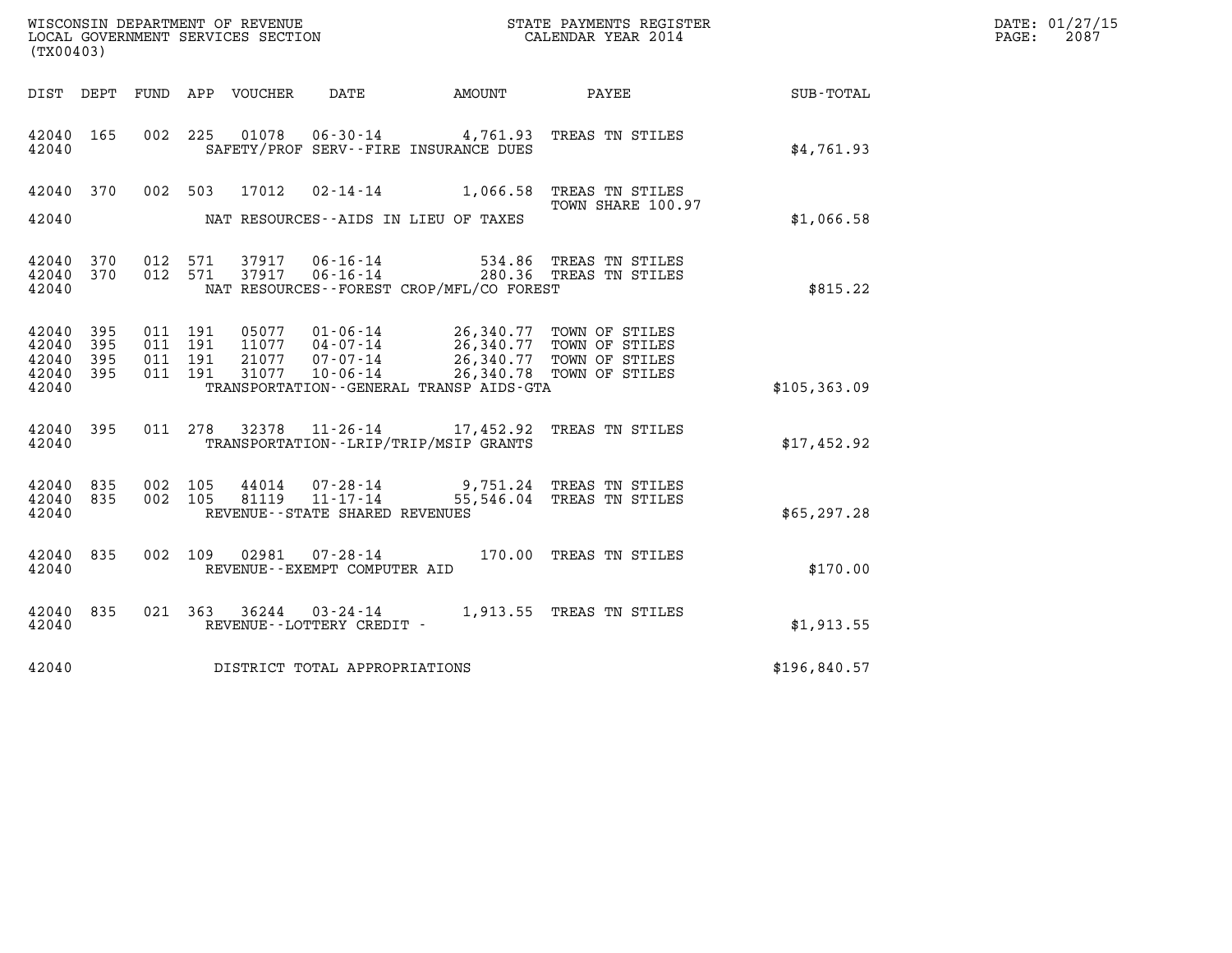| (TX00403)                       |                    |                    |                    |                                |                                              | $\tt WISCONSIM DEPARTMENT OF REVENUE$ $\tt WISCONSIMENT$ SERVICES SECTION $\tt CALENDAR$ YEAR 2014                                                                                           |               | DATE: 01/27/15<br>$\mathtt{PAGE:}$<br>2088 |
|---------------------------------|--------------------|--------------------|--------------------|--------------------------------|----------------------------------------------|----------------------------------------------------------------------------------------------------------------------------------------------------------------------------------------------|---------------|--------------------------------------------|
|                                 |                    |                    |                    |                                |                                              |                                                                                                                                                                                              |               |                                            |
| 42042                           | 42042 165          |                    | 002 225            |                                | SAFETY/PROF SERV--FIRE INSURANCE DUES        | 01079  06-30-14  7,942.55  TREAS TN TOWNSEND                                                                                                                                                 | \$7,942.55    |                                            |
| 42042                           | 42042 370          |                    |                    |                                | NAT RESOURCES-SEVERANCE/YIELD/WITHDRAWAL     | 000 001 01DNR 06-19-14 467.14 TREAS TOWN TOWNSEND                                                                                                                                            | \$467.14      |                                            |
|                                 |                    |                    |                    |                                |                                              | 42042 370 002 503 17013 02-14-14 2,111.33 TREAS TN TOWNSEND<br>TOWN SHARE 266.13                                                                                                             |               |                                            |
| 42042                           |                    |                    |                    |                                | NAT RESOURCES--AIDS IN LIEU OF TAXES         |                                                                                                                                                                                              | \$2,111.33    |                                            |
| 42042                           | 42042 370          |                    |                    |                                | NAT RESOURCES--FOREST CROP/MFL/CO FOREST     | 012 571 37918 06-16-14 305.91 TREAS TN TOWNSEND                                                                                                                                              | \$305.91      |                                            |
| 42042                           |                    |                    |                    |                                | NAT RESOURCES -- PMT IN LIEU OF TAXES        | 42042 370 012 584 00126 09-30-14 14,280.20 TREAS TN TOWNSEND                                                                                                                                 | \$14, 280.20  |                                            |
| 42042 395<br>42042 395          |                    |                    | 011 191<br>011 191 |                                |                                              |                                                                                                                                                                                              |               |                                            |
| 42042 395<br>42042 395<br>42042 |                    |                    | 011 191<br>011 191 |                                | TRANSPORTATION - - GENERAL TRANSP AIDS - GTA | 05078  01-06-14  51,744.77  TOWN OF TOWNSEND<br>11078  04-07-14  51,744.77  TOWN OF TOWNSEND<br>21078  07-07-14  51,744.77  TOWN OF TOWNSEND<br>31078  10-06-14  51,744.78  TOWN OF TOWNSEND | \$206,979.09  |                                            |
| 42042                           | 42042 395          |                    |                    |                                | TRANSPORTATION--LRIP/TRIP/MSIP GRANTS        | 011 278 26303 10-01-14 17,452.92 TREAS TN TOWNSEND                                                                                                                                           | \$17,452.92   |                                            |
| 42042 835<br>42042              | 42042 835          | 002 105<br>002 105 |                    | REVENUE--STATE SHARED REVENUES |                                              |                                                                                                                                                                                              | \$10,496.86   |                                            |
|                                 | 42042 835<br>42042 |                    |                    | REVENUE--EXEMPT COMPUTER AID   |                                              | 002 109 02982 07-28-14 41.00 TREAS TN TOWNSEND                                                                                                                                               | \$41.00       |                                            |
| 42042                           |                    |                    |                    | REVENUE--LOTTERY CREDIT -      |                                              | 42042 835 021 363 36245 03-24-14 284.61 TREAS TN TOWNSEND                                                                                                                                    | \$284.61      |                                            |
| 42042                           |                    |                    |                    | DISTRICT TOTAL APPROPRIATIONS  |                                              |                                                                                                                                                                                              | \$260, 361.61 |                                            |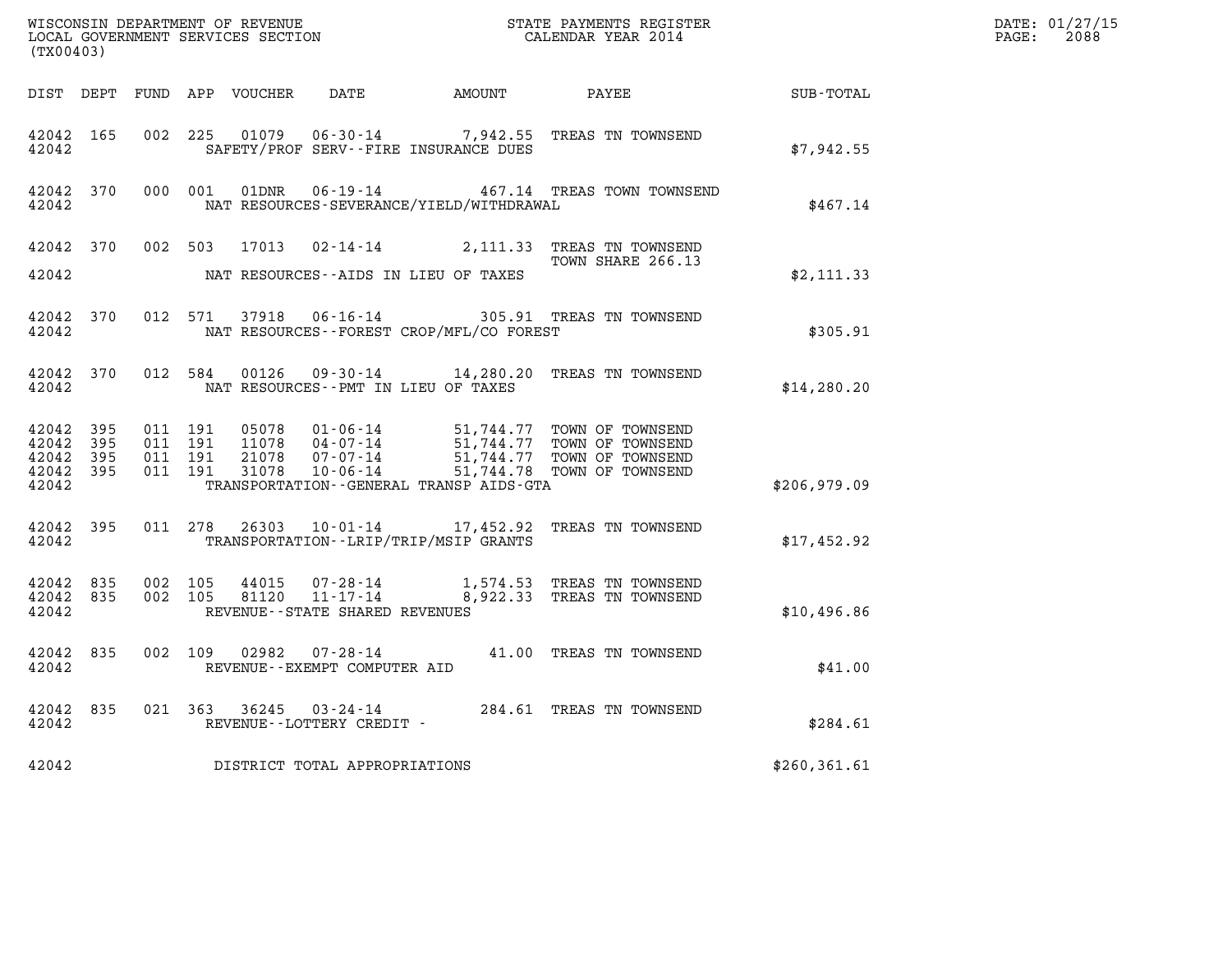| WISCONSIN DEPARTMENT OF REVENUE<br>LOCAL GOVERNMENT SERVICES SECTION<br>CALENDAR YEAR 2014<br>(TX00403) |     |                                          |         |                                 |                                   |                                          |                                                                                                                                                                                                  | DATE: 01/27/15<br>$\mathtt{PAGE:}$<br>2089 |  |
|---------------------------------------------------------------------------------------------------------|-----|------------------------------------------|---------|---------------------------------|-----------------------------------|------------------------------------------|--------------------------------------------------------------------------------------------------------------------------------------------------------------------------------------------------|--------------------------------------------|--|
|                                                                                                         |     |                                          |         | DIST DEPT FUND APP VOUCHER DATE |                                   | AMOUNT PAYEE                             |                                                                                                                                                                                                  | SUB-TOTAL                                  |  |
| 42044 165<br>42044                                                                                      |     |                                          |         |                                 |                                   | SAFETY/PROF SERV--FIRE INSURANCE DUES    | 002 225 01080 06-30-14 2,479.80 TREAS TN UNDERHILL                                                                                                                                               | \$2,479.80                                 |  |
| 42044 370<br>42044                                                                                      |     | 000 001                                  |         |                                 |                                   | NAT RESOURCES-SEVERANCE/YIELD/WITHDRAWAL | 03DNR 11-04-14 346.73 TREAS TOWN UNDERHILL                                                                                                                                                       | \$346.73                                   |  |
| 42044                                                                                                   |     |                                          |         |                                 |                                   | NAT RESOURCES--AIDS IN LIEU OF TAXES     | 42044 370 002 503 16628 01-30-14 794.91 TREAS TN UNDERHILL<br>TOWN SHARE 98.78                                                                                                                   | \$794.91                                   |  |
| 42044 370<br>42044                                                                                      |     | 42044 370 012 571                        | 012 571 |                                 |                                   | NAT RESOURCES--FOREST CROP/MFL/CO FOREST | 37919  06-16-14  816.07  TREAS TN UNDERHILL<br>37919  06-16-14   10.62  TREAS TN UNDERHILL                                                                                                       | \$826.69                                   |  |
| 42044 395<br>42044 395<br>42044<br>42044 395<br>42044                                                   | 395 | 011 191<br>011 191<br>011 191<br>011 191 |         |                                 |                                   | TRANSPORTATION--GENERAL TRANSP AIDS-GTA  | 05079  01-06-14  20,032.11  TOWN OF UNDERHILL<br>11079  04-07-14  20,032.11  TOWN OF UNDERHILL<br>21079  07-07-14  20,032.11  TOWN OF UNDERHILL<br>31079  10-06-14  20,032.12  TOWN OF UNDERHILL | \$80, 128.45                               |  |
| 42044 835<br>42044 835<br>42044                                                                         |     | 002 105<br>002 105                       |         |                                 | REVENUE - - STATE SHARED REVENUES |                                          | 44016  07-28-14  2,126.64 TREAS TN UNDERHILL<br>81121  11-17-14  12,042.87  TREAS TN UNDERHILL                                                                                                   | \$14,169.51                                |  |
| 42044 835<br>42044                                                                                      |     | 002 109                                  |         |                                 | REVENUE--EXEMPT COMPUTER AID      |                                          | 02983  07-28-14  27.00 TREAS TN UNDERHILL                                                                                                                                                        | \$27.00                                    |  |
| 42044                                                                                                   |     |                                          |         |                                 | DISTRICT TOTAL APPROPRIATIONS     |                                          |                                                                                                                                                                                                  | \$98,773.09                                |  |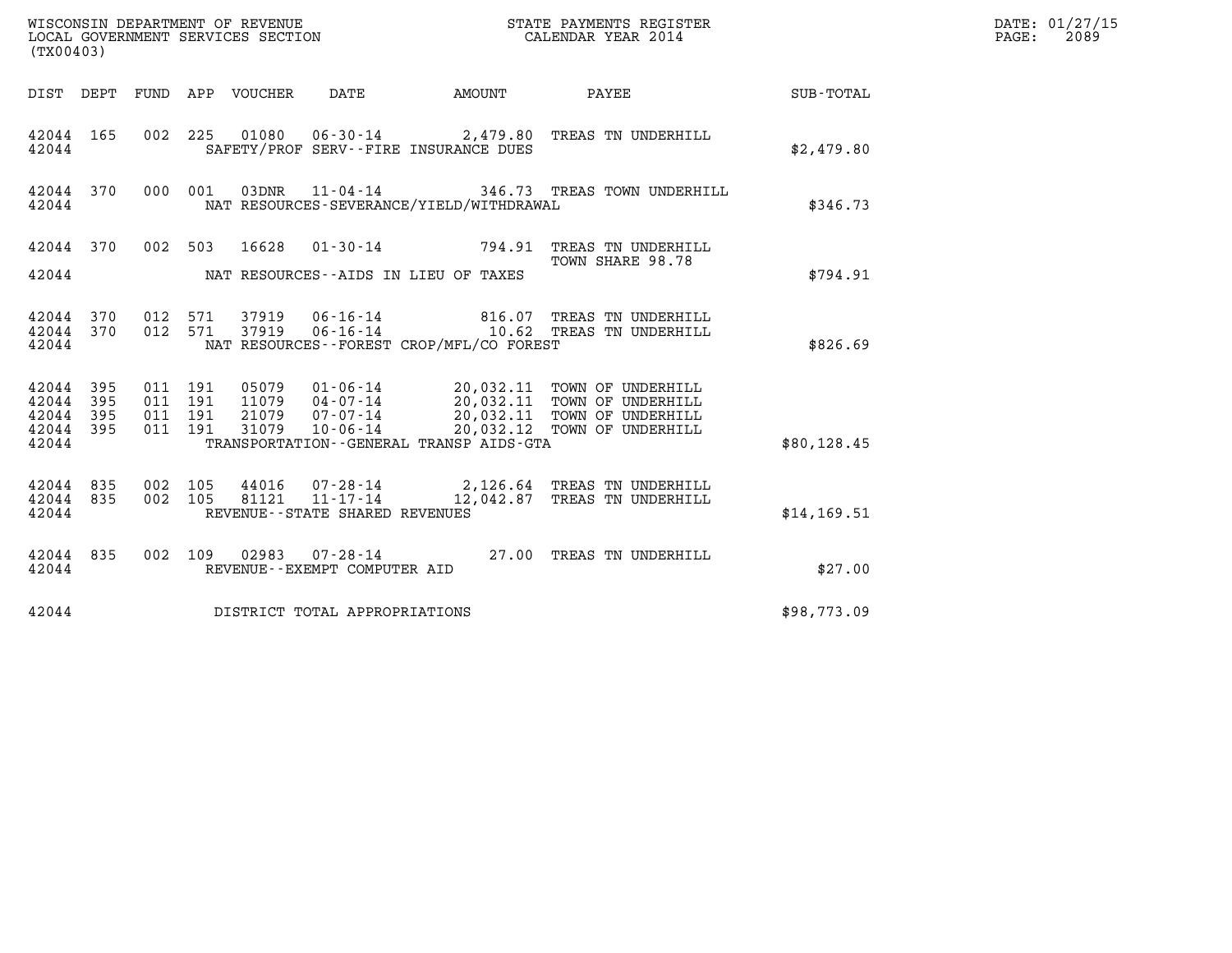| WISCONSIN DEPARTMENT OF REVENUE   | STATE PAYMENTS REGISTER | DATE: 01/27/15 |
|-----------------------------------|-------------------------|----------------|
| LOCAL GOVERNMENT SERVICES SECTION | CALENDAR YEAR 2014      | 2090<br>PAGE:  |

| WISCONSIN DEPARTMENT OF REVENUE<br>LOCAL GOVERNMENT SERVICES SECTION<br>(TX00403)                                                                                                                                                                                              |                                | STATE PAYMENTS REGISTER<br>CALENDAR YEAR 2014                 |              | DATE: 01/27/15<br>PAGE:<br>2090 |
|--------------------------------------------------------------------------------------------------------------------------------------------------------------------------------------------------------------------------------------------------------------------------------|--------------------------------|---------------------------------------------------------------|--------------|---------------------------------|
| FUND APP VOUCHER<br>DIST DEPT                                                                                                                                                                                                                                                  | DATE AMOUNT                    | <b>PAYEE</b> PAYEE                                            | SUB-TOTAL    |                                 |
| 42146 165<br>002 225 01081 06-30-14 1,383.66 TREAS VIL LENA<br>SAFETY/PROF SERV--FIRE INSURANCE DUES<br>42146                                                                                                                                                                  |                                |                                                               | \$1,383.66   |                                 |
| 42146 395<br>011 191<br>05080<br>11080  04-07-14  7,871.48 VILLAGE OF LENA<br>21080  07-07-14  7,871.48 VILLAGE OF LENA<br>42146<br>011 191<br>395<br>42146<br>191<br>395<br>011<br>42146 395<br>011 191<br>31080 10-06-14<br>42146<br>TRANSPORTATION--GENERAL TRANSP AIDS-GTA |                                | 01-06-14 7,871.48 VILLAGE OF LENA<br>7,871.49 VILLAGE OF LENA | \$31,485.93  |                                 |
| 002 231 00972 09-04-14 160.00<br>42146 455<br>42146 455<br>002 231 01525 02-21-14 160.00<br>42146<br>JUSTICE--LAW ENFORCEMENT TRAINING                                                                                                                                         |                                | TREAS VIL LENA<br>TREAS VIL LENA                              | \$320.00     |                                 |
| 42146 505<br>002 743 04082 12-16-14 179,858.00 TREAS VIL LENA<br>42146 505<br>002 743 04220 12-23-14 76,875.00 TREAS VIL LENA<br>42146<br>DOA--HOUSING ASSISTANCE GRANTS                                                                                                       |                                |                                                               | \$256,733.00 |                                 |
| 002 105 44017 07-28-14 24,864.40 TREAS VIL LENA<br>42146 835<br>42146 835<br>002 105 81122 11-17-14 140,911.62 TREAS VIL LENA<br>42146<br>REVENUE--STATE SHARED REVENUES                                                                                                       |                                |                                                               | \$165,776.02 |                                 |
| 42146 835<br>002 109 02984<br>42146<br>REVENUE--EXEMPT COMPUTER AID                                                                                                                                                                                                            | 07-28-14 321.00 TREAS VIL LENA |                                                               | \$321.00     |                                 |
| 42146<br>DISTRICT TOTAL APPROPRIATIONS                                                                                                                                                                                                                                         |                                |                                                               | \$456,019.61 |                                 |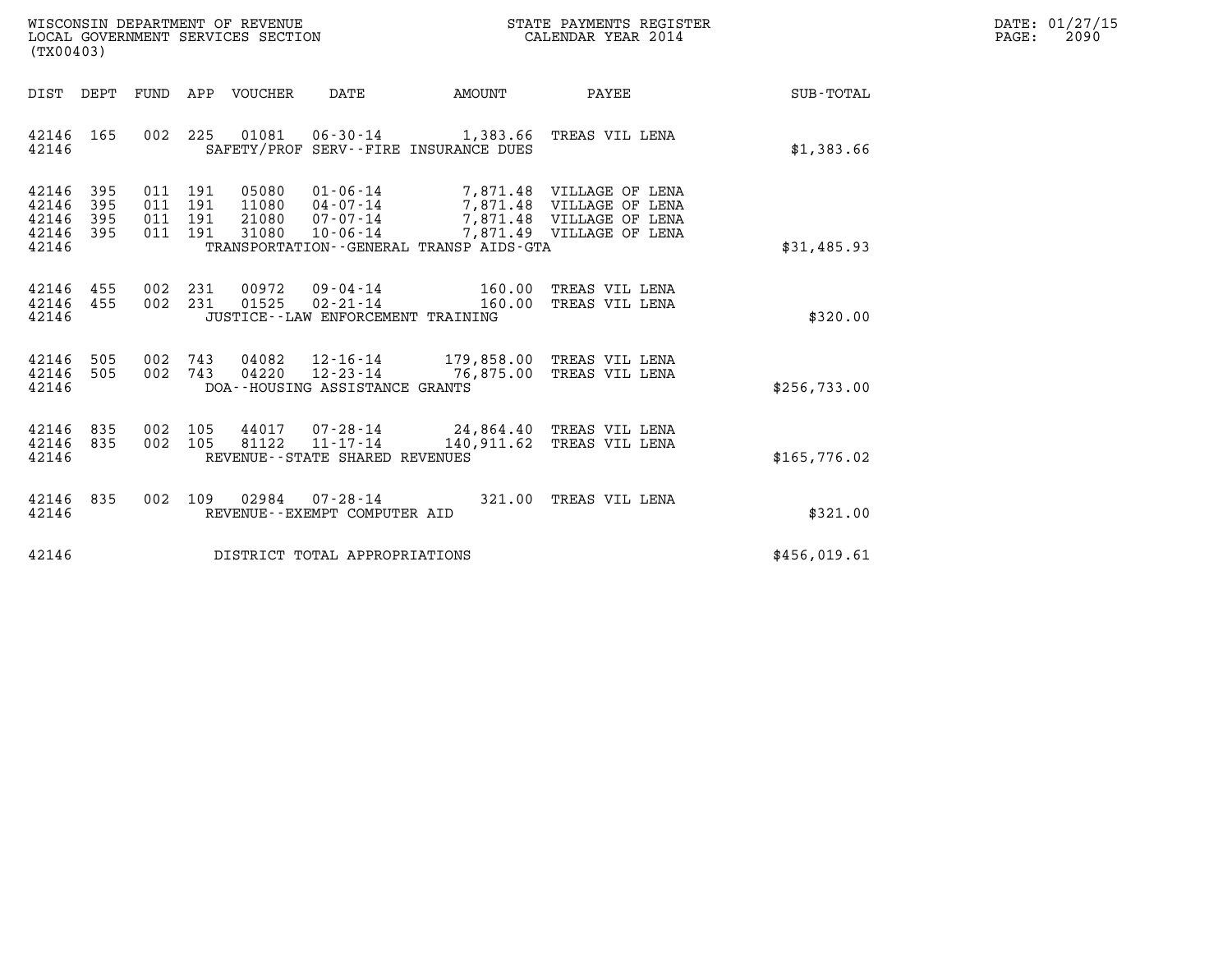| (TX00403)                                             |     |                                          |                                 |                                                                |                                         | WISCONSIN DEPARTMENT OF REVENUE<br>LOCAL GOVERNMENT SERVICES SECTION<br>LOCAL GOVERNMENT SERVICES SECTION<br>CALENDAR YEAR 2014                                            |              | DATE: 01/27/15<br>$\mathtt{PAGE:}$<br>2091 |
|-------------------------------------------------------|-----|------------------------------------------|---------------------------------|----------------------------------------------------------------|-----------------------------------------|----------------------------------------------------------------------------------------------------------------------------------------------------------------------------|--------------|--------------------------------------------|
|                                                       |     |                                          | DIST DEPT FUND APP VOUCHER DATE |                                                                | AMOUNT                                  | <b>PAYEE</b>                                                                                                                                                               | SUB-TOTAL    |                                            |
| 42181 165<br>42181                                    |     |                                          |                                 |                                                                | SAFETY/PROF SERV--FIRE INSURANCE DUES   | 002 225 01082 06-30-14 1,079.31 TREAS VIL SURING                                                                                                                           | \$1,079.31   |                                            |
| 42181 370                                             |     |                                          | 002 503 17015                   |                                                                | $02 - 14 - 14$ 136.20                   | TREAS VIL SURING                                                                                                                                                           |              |                                            |
| 42181                                                 |     |                                          |                                 |                                                                | NAT RESOURCES -- AIDS IN LIEU OF TAXES  | VIL SHARE 56.24                                                                                                                                                            | \$136.20     |                                            |
| 42181 395<br>42181<br>42181 395<br>42181 395<br>42181 | 395 | 011 191<br>011 191<br>011 191<br>011 191 | 31081                           | 10-06-14                                                       | TRANSPORTATION--GENERAL TRANSP AIDS-GTA | 05081  01-06-14  8,194.71  VILLAGE OF SURING<br>11081  04-07-14  8,194.71  VILLAGE OF SURING<br>21081  07-07-14  8,194.71  VILLAGE OF SURING<br>8,194.74 VILLAGE OF SURING | \$32,778.87  |                                            |
| 42181 455<br>42181                                    |     |                                          |                                 | 002 231 01768 02-26-14<br>JUSTICE - - LAW ENFORCEMENT TRAINING |                                         | 160.00 TREAS VIL SURING                                                                                                                                                    | \$160.00     |                                            |
| 42181 835<br>42181 835<br>42181                       |     | 002 105<br>002 105                       |                                 | 81123 11-17-14<br>REVENUE - - STATE SHARED REVENUES            |                                         | 44018  07-28-14  32,576.81  TREAS VIL SURING<br>141,742.65 TREAS VIL SURING                                                                                                | \$174,319.46 |                                            |
| 42181 835<br>42181 835<br>42181                       |     | 002 109<br>002 109                       | 02985<br>05226                  | $07 - 28 - 14$<br>REVENUE--EXEMPT COMPUTER AID                 |                                         | 07-28-14 861.00 TREAS VIL SURING<br>364.00 TREAS VIL SURING                                                                                                                | \$1,225.00   |                                            |
| 42181 835<br>42181                                    |     |                                          |                                 | REVENUE - - LOTTERY CREDIT -                                   |                                         | 021 363 36246 03-24-14 536.27 TREAS VIL SURING                                                                                                                             | \$536.27     |                                            |
| 42181                                                 |     |                                          |                                 | DISTRICT TOTAL APPROPRIATIONS                                  | \$210, 235.11                           |                                                                                                                                                                            |              |                                            |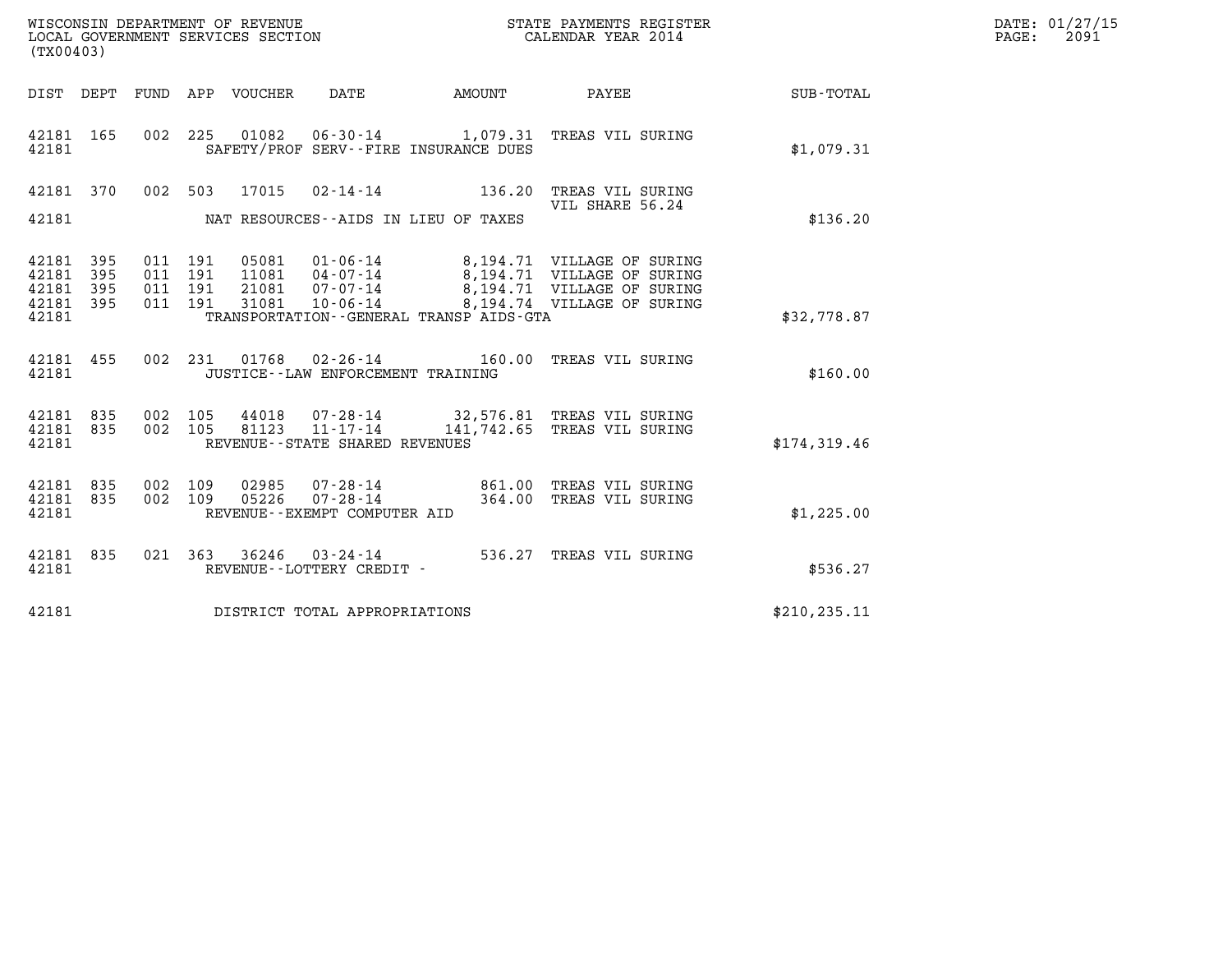| (TX00403)                                             |     |                    |                               |  |                                                     |                                          |                                                                                                                                                                                          |               | DATE: 01/27/15<br>$\mathtt{PAGE:}$<br>2092 |
|-------------------------------------------------------|-----|--------------------|-------------------------------|--|-----------------------------------------------------|------------------------------------------|------------------------------------------------------------------------------------------------------------------------------------------------------------------------------------------|---------------|--------------------------------------------|
|                                                       |     |                    |                               |  |                                                     |                                          | DIST DEPT FUND APP VOUCHER DATE AMOUNT PAYEE TO SUB-TOTAL                                                                                                                                |               |                                            |
| 42231 165<br>42231                                    |     |                    |                               |  |                                                     | SAFETY/PROF SERV--FIRE INSURANCE DUES    | 002 225 01083 06-30-14 2,569.65 TREAS CITY GILLETT                                                                                                                                       | \$2,569.65    |                                            |
| 42231 370<br>42231                                    |     |                    |                               |  |                                                     | NAT RESOURCES--FOREST CROP/MFL/CO FOREST | 012 571 37920 06-16-14 8.47 TREAS CITY GILLETT                                                                                                                                           | \$8.47        |                                            |
| 42231 395<br>42231<br>42231 395<br>42231 395<br>42231 | 395 | 011 191            | 011 191<br>011 191<br>011 191 |  |                                                     | TRANSPORTATION--GENERAL TRANSP AIDS-GTA  | 05082  01-06-14  25,234.78  CITY OF GILLETT<br>11082  04-07-14  25,234.78  CITY OF GILLETT<br>21082  07-07-14  25,234.78  CITY OF GILLETT<br>31082  10-06-14  25,234.80  CITY OF GILLETT | \$100, 939.14 |                                            |
| 42231                                                 |     |                    |                               |  | JUSTICE - - LAW ENFORCEMENT TRAINING                |                                          | 42231 455 002 231 01406 02-19-14 800.00 TREAS CITY GILLETT                                                                                                                               | \$800.00      |                                            |
| 42231 835<br>42231 835<br>42231                       |     | 002 105<br>002 105 |                               |  | 81124 11-17-14<br>REVENUE - - STATE SHARED REVENUES |                                          | 44019  07-28-14  81,233.64 TREAS CITY GILLETT<br>402,879.00 TREAS CITY GILLETT                                                                                                           | \$484.112.64  |                                            |
| 42231 835<br>42231 835<br>42231                       |     | 002 109<br>002 109 |                               |  | REVENUE--EXEMPT COMPUTER AID                        |                                          | 02986  07-28-14  398.00 TREAS CITY GILLETT<br>05227  07-28-14  899.00 TREAS CITY GILLETT                                                                                                 | \$1,297.00    |                                            |
| 42231 835<br>42231                                    |     |                    |                               |  | REVENUE--LOTTERY CREDIT -                           |                                          | 021 363 36247 03-24-14 2,062.35 TREAS CITY GILLETT                                                                                                                                       | \$2,062.35    |                                            |
| 42231                                                 |     |                    |                               |  | DISTRICT TOTAL APPROPRIATIONS                       |                                          |                                                                                                                                                                                          | \$591,789.25  |                                            |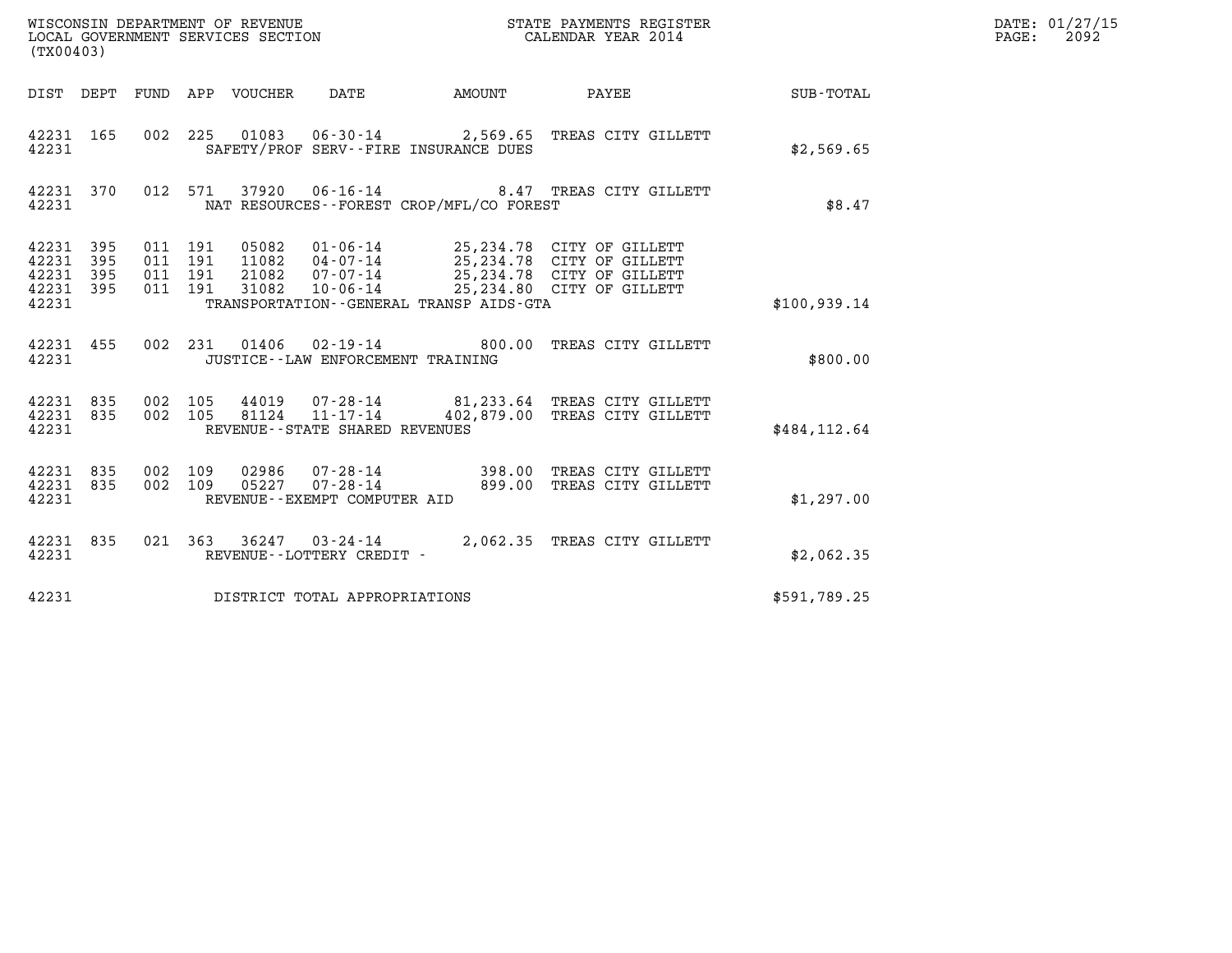| DATE: | 01/27/15 |
|-------|----------|
| PAGE: | 2093     |

| (TX00403)                                                       |                                 |                                                                                                                                          |                                                                                                                                                                                                                                                     |                                                                |                 | DATE: 01/27/15<br>2093<br>$\mathtt{PAGE}$ : |
|-----------------------------------------------------------------|---------------------------------|------------------------------------------------------------------------------------------------------------------------------------------|-----------------------------------------------------------------------------------------------------------------------------------------------------------------------------------------------------------------------------------------------------|----------------------------------------------------------------|-----------------|---------------------------------------------|
| DIST DEPT                                                       |                                 | FUND APP VOUCHER<br>DATE                                                                                                                 | AMOUNT                                                                                                                                                                                                                                              |                                                                | PAYEE SUB-TOTAL |                                             |
| 42265 165<br>42265                                              | 002                             | 01084<br>225                                                                                                                             | 06-30-14 8,068.33 TREAS CITY OCONTO<br>SAFETY/PROF SERV--FIRE INSURANCE DUES                                                                                                                                                                        |                                                                | \$8,068.33      |                                             |
| 42265<br>42265<br>42265<br>42265<br>42265 370<br>42265          | 370<br>370<br>370<br>370        | 012 579<br>19579<br>012 579<br>19579<br>012 579<br>19579<br>012 579<br>19579<br>012 579<br>19579<br>NAT RESOURCES--AIDS IN LIEU OF TAXES | 04-16-14<br>04-16-14<br>04-16-14<br>04-16-14<br>04-16-14<br>04-16-14<br>04-16-14<br>04-16-14<br>04-16-14<br>04-16-14<br>04-16-14<br>04-16-14<br>04-16-14<br>04-16-14<br>04-16-14<br>$04 - 16 - 14$                                                  | 11.74 TREAS CITY OCONTO                                        | \$291.23        |                                             |
| 42265<br>42265                                                  | 370                             | 095 512<br>NAT RESOURCES -- STEWARDSHIP 2000                                                                                             | 00745  10-01-14  4,095.00  TREAS CITY OCONTO                                                                                                                                                                                                        |                                                                | \$4,095.00      |                                             |
| 42265<br>42265<br>42265<br>42265 395<br>42265                   | 395<br>395<br>395               | 011 191<br>05083<br>011 191<br>11083<br>011 191<br>21083<br>011 191<br>31083                                                             | 01-06-14 63,489.24 CITY OF OCONTO<br>04-07-14 63,489.24 CITY OF OCONTO<br>07-07-14 63,489.24 CITY OF OCONTO<br>$10 - 06 - 14$<br>TRANSPORTATION--GENERAL TRANSP AIDS-GTA                                                                            | 63,489.27 CITY OF OCONTO                                       | \$253,956.99    |                                             |
| 42265<br>42265<br>42265<br>42265<br>42265<br>42265 395<br>42265 | 395<br>395<br>395<br>395<br>395 | 011 905<br>06708<br>011 905<br>13852<br>23595<br>011 905<br>011 905<br>26883<br>011 905<br>35005<br>011 905<br>98843<br>$01 - 08 - 14$   | 03-17-14 92,971.30 TREAS CITY OCONTO<br>06-04-14 31,877.86 TREAS CITY OCONTO<br>09-10-14 402,428.28 TREAS CITY OCONTO<br>10-09-14 123,869.83 TREAS CITY OCONTO<br>12-26-14 188,174.43 TREAS CITY OCONTO<br>TRANSPORTATION-HARBOR BOND CLEARING ACCT | 200,913.93 TREAS CITY OCONTO                                   | \$1,040,235.63  |                                             |
| 42265 435<br>42265                                              |                                 | 005 162<br>01HSD                                                                                                                         | 09-08-14 4,691.82 TREAS CITY OCONTO<br>HS--AMBULANCE FUNDING ASSISTANCE GRANTS                                                                                                                                                                      |                                                                | \$4.691.82      |                                             |
| 42265<br>42265                                                  | 435                             | 005 163<br>$01$ LGS                                                                                                                      | 11-17-14 9,900.00 OCONTO AMBULANCE SERVICE<br>HS--PREPAID MEDICAL TRANSPORT REIMBURSE                                                                                                                                                               |                                                                | \$9,900.00      |                                             |
| 42265 455<br>42265                                              |                                 | 002 231 01630 02-24-14<br>JUSTICE -- LAW ENFORCEMENT TRAINING                                                                            |                                                                                                                                                                                                                                                     | 1,600.00 TREAS CITY OCONTO                                     | \$1,600.00      |                                             |
| 42265 835<br>42265<br>42265                                     | 835                             | 002 105<br>44020<br>07-28-14<br>$11 - 17 - 14$<br>81125<br>002 105<br>REVENUE - - STATE SHARED REVENUES                                  |                                                                                                                                                                                                                                                     | 307,792.81 TREAS CITY OCONTO<br>1,493,067.14 TREAS CITY OCONTO | \$1,800,859.95  |                                             |
| 42265 835<br>42265 835<br>42265                                 |                                 | 002 109<br>02987<br>002 109<br>05228<br>REVENUE - - EXEMPT COMPUTER AID                                                                  | 07-28-14<br>$07 - 28 - 14$                                                                                                                                                                                                                          | 3,425.00 TREAS CITY OCONTO<br>9,612.00 TREAS CITY OCONTO       | \$13,037.00     |                                             |

42265 835 002 501 00003 02-03-14 478.19 TREAS CITY OCONTO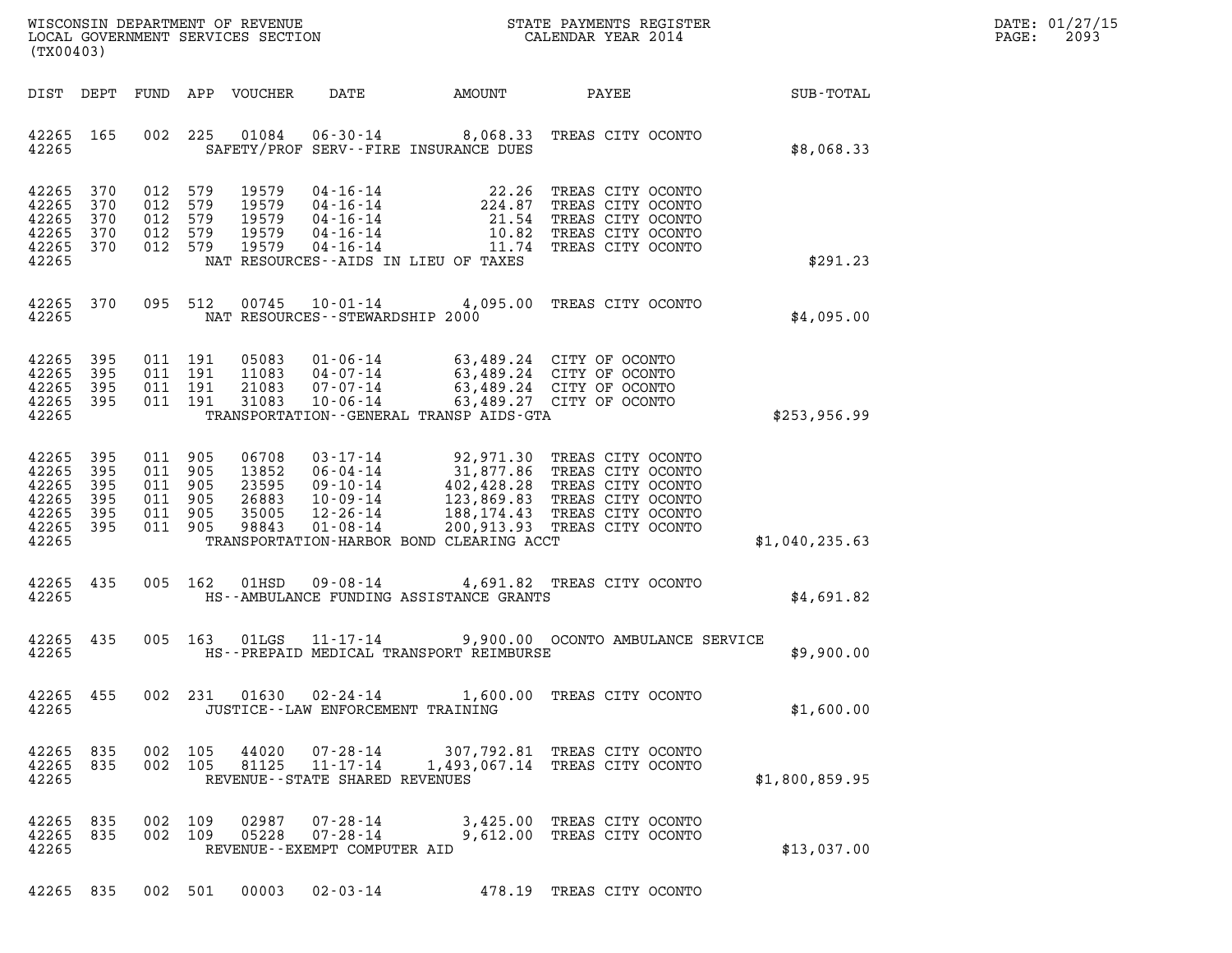| WISCONSIN DEPARTMENT OF REVENUE<br>LOCAL GOVERNMENT SERVICES SECTION<br>(TX00403) |      |     |         |                                                | STATE PAYMENTS REGISTER<br>CALENDAR YEAR 2014 |                   |                | DATE: 01/27/15<br>2094<br>$\mathtt{PAGE}$ : |
|-----------------------------------------------------------------------------------|------|-----|---------|------------------------------------------------|-----------------------------------------------|-------------------|----------------|---------------------------------------------|
| DIST<br>DEPT                                                                      | FUND | APP | VOUCHER | DATE                                           | AMOUNT                                        | PAYEE             | SUB-TOTAL      |                                             |
|                                                                                   |      |     |         |                                                |                                               |                   |                |                                             |
| 42265                                                                             |      |     |         | DOA-PAYMENT FOR MUNICIPAL SERVICES AID         |                                               |                   | \$478.19       |                                             |
| 835<br>42265<br>42265                                                             | 021  | 363 | 36248   | $03 - 24 - 14$<br>REVENUE - - LOTTERY CREDIT - | 4,196.09                                      | TREAS CITY OCONTO | \$4,196.09     |                                             |
| 42265                                                                             |      |     |         | DISTRICT TOTAL APPROPRIATIONS                  |                                               |                   | \$3,141,410.23 |                                             |